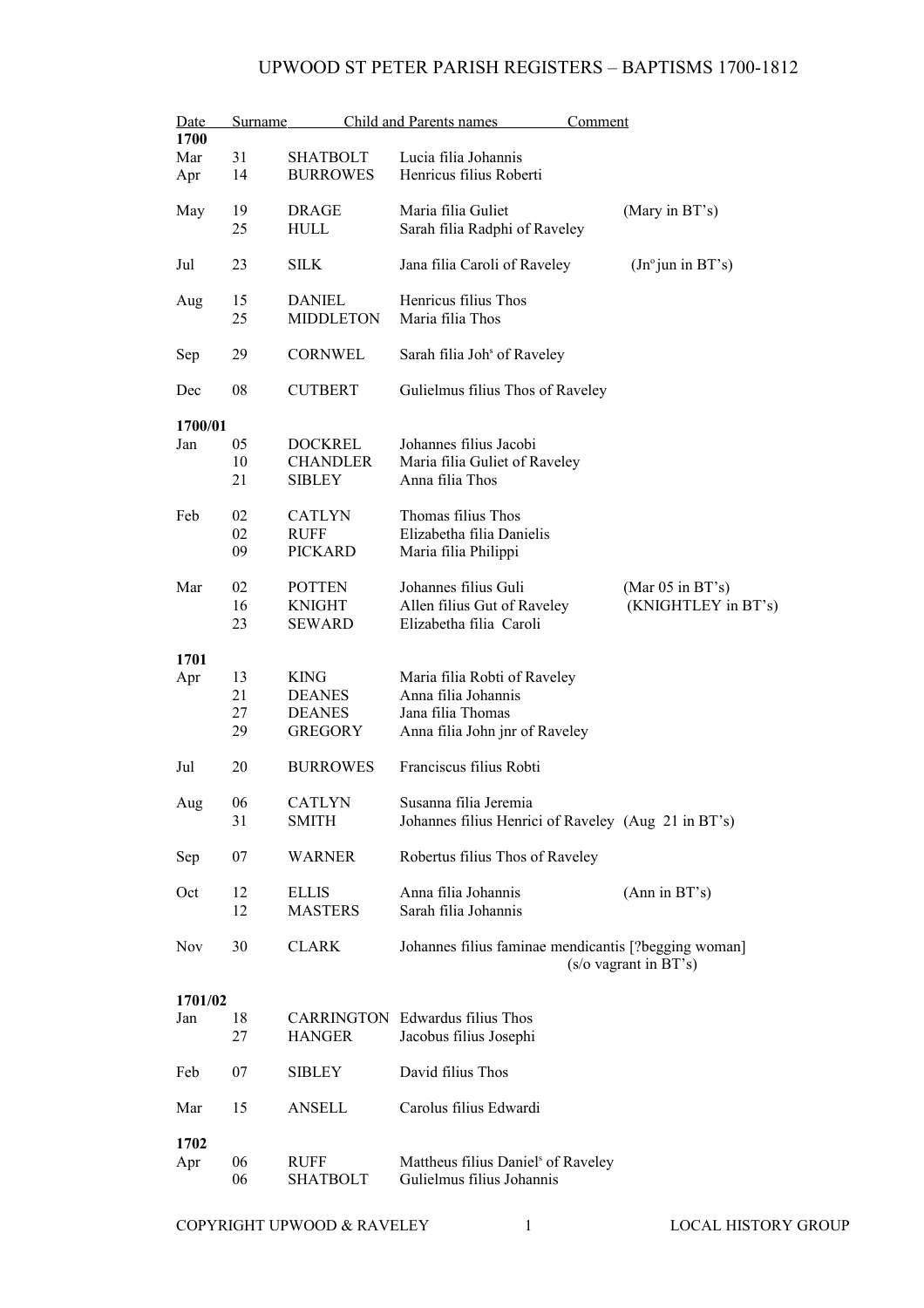| Date<br>1702 | Surname        |                                                    | Child and Parents names                                                                                       | Comment |
|--------------|----------------|----------------------------------------------------|---------------------------------------------------------------------------------------------------------------|---------|
| Apr          | 19<br>19       | <b>FLOWER</b><br><b>MIDDLETON</b>                  | Anna filia Johannis<br>Michael filius Thos                                                                    |         |
| May          | 10<br>17<br>24 | <b>CORNWELL</b><br><b>LANT</b><br><b>DRAGE</b>     | Amy filia Joh <sup>s</sup> of Raveley<br>Thomas filius Thos<br>Josephus filius Guliet                         |         |
| Jun          | 28             | <b>MARRIOT</b>                                     | Johannes filius Guliet                                                                                        |         |
| Jul          | 05             | <b>RICHARDSON</b>                                  | Robertus filius Thos                                                                                          |         |
| Oct          | 11<br>18<br>23 | <b>CUTBERT</b><br><b>CHANDLER</b><br><b>SILK</b>   | Benjamin filius Thos of Raveley<br>Gulielmus filius Guliet of Raveley<br>Anna filia Caroli of Raveley         |         |
| <b>Nov</b>   | 01             | <b>BURROWES</b>                                    | Johannes filius Rob <sup>ti</sup> of Raveley                                                                  |         |
| Dec          | 15<br>20<br>27 | <b>GOWLER</b><br><b>POTTEN</b><br><b>DEANES</b>    | Anna filia Edwardi of Raveley<br>Robertus filius Guliet<br>Thomas filius Johan <sup>s</sup>                   |         |
| 1702/03      |                |                                                    |                                                                                                               |         |
| Jan          | 10<br>15<br>24 | <b>ALLEN</b><br><b>BLIMSTON</b><br><b>WILSHIRE</b> | Elizabetha filia Cromwell<br>Benjamin <sup>s</sup> filius Johan <sup>s</sup><br>Sarah filia Rob <sup>ti</sup> |         |
| Feb          | 21             | <b>PICKARD</b>                                     | Gulielmus filius Philippi                                                                                     |         |
| 1703         |                |                                                    |                                                                                                               |         |
| Apr          | 11<br>18       | HOLYDAY<br>WARNER                                  | Johannes filius Edwardi<br>Johannes filius Thos of Raveley                                                    |         |
| Jul          | 01             | <b>DANIEL</b>                                      | Anna filia Thomae                                                                                             |         |
| Sep          | 12             | SMITH                                              | Robertus filius Henrici of Raveley                                                                            |         |
|              | 19             | <b>KNIGHTS</b>                                     | Elizabetha filia Thos of Raveley                                                                              |         |
| Oct          | 22             |                                                    | <b>CARRINGTON</b> Thomas filius Thos                                                                          |         |
| Nov          | 02             | <b>KING</b>                                        | Jonathan filius Rob <sup>ti</sup> of Raveley                                                                  |         |
| 1703/04      |                |                                                    |                                                                                                               |         |
| Feb          | 13             | <b>CATLYN</b>                                      | Elizabetha filia Thos                                                                                         |         |
| Mar          | 05<br>19       | LANT<br><b>CHANDLER</b>                            | Johannes filius Thos<br>Edwardus filius Guliet                                                                |         |
| 1704         |                |                                                    |                                                                                                               |         |
| Apr          | 02             | <b>MASTERS</b>                                     | Lucia filia Joh <sup>s</sup>                                                                                  |         |
|              | 23<br>23       | <b>BERNARD</b><br><b>DOCKREL</b>                   | Anna filia Thos<br>Anna filia Thos                                                                            |         |
| Jun          | 29             | <b>DEANES</b>                                      | Mattheus filius Johan <sup>s</sup>                                                                            |         |
| Jul          | 02             | <b>POTTEN</b>                                      | Maria filia Guliet                                                                                            |         |
|              | 09             | WHITEHEAD                                          | Sarah filia Matthei of Raveley                                                                                |         |
|              | 20             | DRAGE                                              | Alicia filia Gulielmi                                                                                         |         |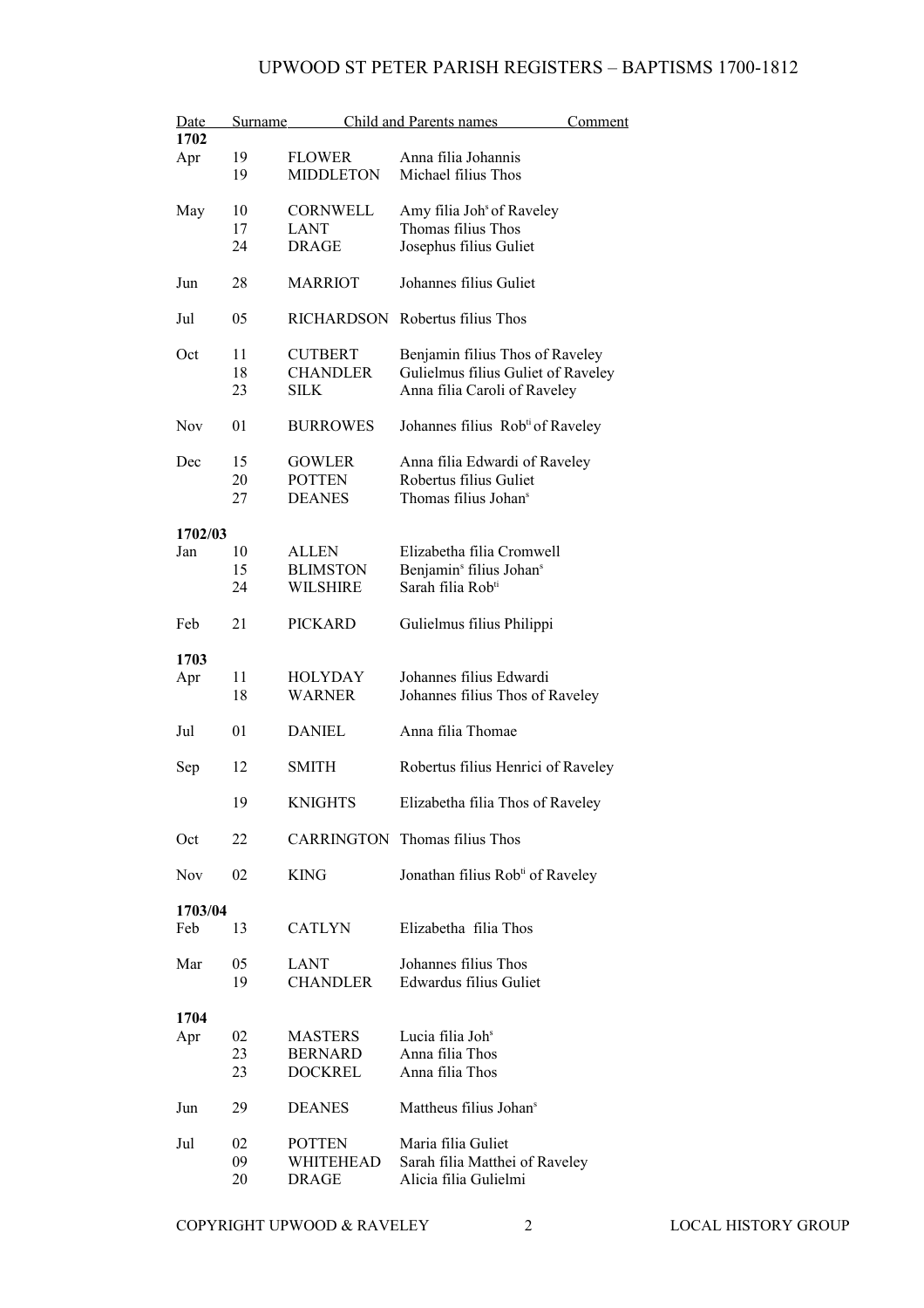| Date       | <b>Surname</b> |                              | Child and Parents names<br>Comment            |                                                                       |
|------------|----------------|------------------------------|-----------------------------------------------|-----------------------------------------------------------------------|
| 1704       |                |                              |                                               |                                                                       |
| Sep        | 03             | SHATBOLT                     | Anna filia Johannis                           |                                                                       |
|            | 16             | <b>WARNER</b>                | Anna filia Thos of Raveley                    |                                                                       |
| Oct        | 17             | <b>FLOWER</b>                | Sarah filia Joh <sup>s</sup>                  |                                                                       |
| 1704/05    |                |                              |                                               |                                                                       |
| Jan        | 20             | <b>KNIGHT</b>                | Johannes filius Guliet of Raveley             |                                                                       |
|            | 25             | <b>WILSHIRE</b>              | Johannes filius Johan <sup>s</sup>            |                                                                       |
|            | 28             | <b>SMITH</b>                 | Jacobus filius Henrici of Raveley             |                                                                       |
| Feb        | 18             | <b>MIDDLETON</b>             | Johannes filius Thos                          |                                                                       |
| Mar        | 08             | <b>MANTON</b>                | Gulielmus filius Guliet                       |                                                                       |
| 1705       |                |                              |                                               |                                                                       |
| Apr        | 01             | <b>KING</b>                  | Elizabetha filia Rob <sup>ti</sup> of Raveley |                                                                       |
|            | 10             | <b>DOCKREL</b>               | Jonathan filius Jacobi                        | (James DOCKRIL in BT's)                                               |
| May        | 11             | SILKE                        | Maria filia Caroli of Raveley                 | (SILK in BT's)                                                        |
| Jun        | 21             | <b>MIDDLETON</b>             | Anna filia Johannis                           |                                                                       |
|            |                |                              |                                               |                                                                       |
| Sep        | 09             | <b>BERNARD</b>               | Jacobus filius Thos                           |                                                                       |
| Oct        | 28             | <b>MASTERS</b>               | Elizabetha filia Joha <sup>ns</sup>           |                                                                       |
| Dec        | 04             | <b>SEA</b>                   | Robertus filius Thomae and Alicia             |                                                                       |
| 1705/06    |                |                              |                                               |                                                                       |
| Jan        | 20             | <b>DANIEL</b>                | Jana filia Thos                               |                                                                       |
|            | 20             |                              | CARRINGTON Josephus filius Thos               |                                                                       |
|            | 20             | <b>WILSHIRE</b>              | Maria filia Rob <sup>ti</sup>                 |                                                                       |
| Feb        | 10             | <b>CORNWELL</b>              | Johannes filius Joh <sup>s</sup>              |                                                                       |
| Mar        | 10             | WOOLLEY                      | Marcus filius Marci                           |                                                                       |
|            |                |                              |                                               |                                                                       |
|            | 16             | SMITH                        |                                               | Gulielmus & Johannes filis gemini of Thos and Anna uxoris, of Raveley |
|            | 20             | <b>CHANDLER</b>              | Henricus filius Guliet                        |                                                                       |
| 1706       |                |                              |                                               |                                                                       |
| Mar        | 31             | <b>MANTON</b>                | Matthaues filius Gulielmi                     |                                                                       |
| Jun        | 04             | <b>SMITH</b>                 | Elizabetha filia Thos of Raveley              |                                                                       |
|            | 23             | <b>DEANES</b>                | Thomas filius Johannis                        |                                                                       |
|            |                |                              |                                               |                                                                       |
| Sep        | 08             | <b>FLETCHER</b>              | Maria filia Richardi                          |                                                                       |
| <b>Nov</b> | 03             | <b>MEADOWS</b>               | Johannes filius Thos                          |                                                                       |
|            | 05             | LANT                         | Edwardus filius Thos                          |                                                                       |
|            | 18             | <b>SPARROW</b>               | Robertus filius Johannis                      |                                                                       |
| Dec        | 08             | <b>DANIEL</b>                | Elizabetha filia Thos                         |                                                                       |
|            | 19             | <b>STOAKLY</b>               | Richardus filius Johan <sup>s</sup>           |                                                                       |
| 1706/07    |                |                              |                                               |                                                                       |
| Jan        | 05             | $\mathop{\rm JUDD}\nolimits$ | Johannes filius Johan <sup>s</sup>            |                                                                       |
|            | 05             | <b>SIBLEY</b>                | Anna filia Thos                               |                                                                       |
|            | 17             | <b>AUNSELL</b>               | Carolus filius Edw <sup>di</sup>              |                                                                       |
|            |                |                              |                                               |                                                                       |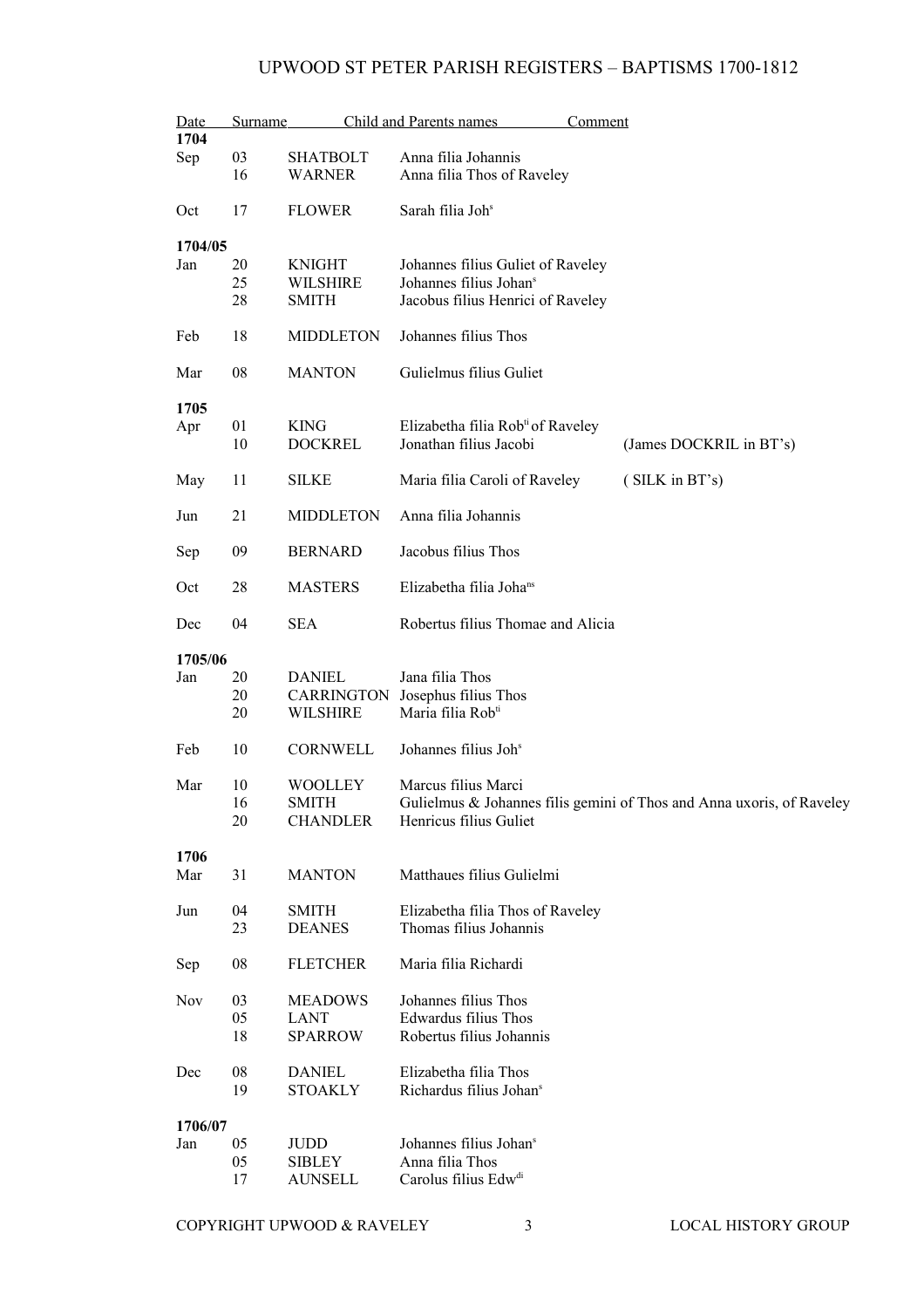| <b>Date</b> | Surname  |                                  | Child and Parents names<br>Comment                                                      |
|-------------|----------|----------------------------------|-----------------------------------------------------------------------------------------|
| 1706/07     |          |                                  |                                                                                         |
| Jan         | 26<br>26 | <b>PICKARD</b><br><b>SMITH</b>   | Robertus filius Phillippi<br>Jana filia Guliet of Raveley                               |
| Mar         | 09       | <b>BERNARD</b>                   | Gulielmus filius Thos                                                                   |
| 1707        |          |                                  |                                                                                         |
| Apr         | 14<br>14 | <b>WILSHIRE</b><br><b>LENTON</b> | Alicia filia Johannis<br>Johannes filius Thos                                           |
| Jun         | 29       | WHITEHEAD                        | Thomas filius Matthaei of Raveley                                                       |
| Aug         | 24       | <b>DRAGE</b>                     | Gulielmis filius Johan <sup>s</sup>                                                     |
| Sep         | 07<br>07 | <b>CHAUNDLER</b><br><b>DRAGE</b> | Jacobus filius Guliel <sup>mi</sup> of Raveley<br>Rebecca filia Leonardi                |
| Oct         | 12       | WILSHIRE                         | Elizabetha filia Rob <sup>ti</sup>                                                      |
|             |          |                                  |                                                                                         |
| <b>Nov</b>  | 16       | <b>CATLYN</b>                    | Johannes filia Thos                                                                     |
|             | 16       | <b>PARKER</b>                    | Alexander filius Gulielmi of Raveley                                                    |
|             | 23       | <b>DEANES</b>                    | Edwardus filius Edwardi                                                                 |
| 1707/08     |          |                                  |                                                                                         |
| Feb         | 01       | <b>SMITH</b>                     | Gulielmus filius Thos                                                                   |
| Mar         | 02       | <b>DEANES</b>                    | Jana filia Johan <sup>s</sup>                                                           |
|             | 14       | <b>MEADOWES</b>                  | Johannes filius Thos                                                                    |
|             |          |                                  |                                                                                         |
| 1708<br>May | 04       | CORNWELL                         | Johannes filius Johan <sup>s</sup>                                                      |
|             | 05       | <b>POTTEN</b>                    | Maria filia Gulielmi                                                                    |
| Jun         | 27       | <b>FLETCHER</b>                  | Thomas filius Richardi                                                                  |
| Jul         | 01       | <b>SMITH</b>                     | Johannes filius Henrici                                                                 |
| Sep         | 19       | <b>STOAKLEY</b>                  | Helena filia Joh <sup>s</sup>                                                           |
|             | 19       |                                  | CARRINGTON Johannes filius Thomi                                                        |
| Oct         | 26       | <b>MILLER</b>                    | Richardus filius Rbti                                                                   |
|             | 29       | <b>DITON</b>                     | Maria filia Johannis                                                                    |
|             | 31       | <b>NICHOLS</b>                   | Anna filia Thos                                                                         |
| Nov         | 07       | <b>WILSHIRE</b>                  | Johannes filius Rbti                                                                    |
| 1708/09     |          |                                  |                                                                                         |
| Feb         | 06       | <b>BURROWES</b>                  | Thomas filius Roberti                                                                   |
| Mar         | 08       | <b>WILSHIRE</b>                  | Johannes filius Johns                                                                   |
| 1709        |          |                                  |                                                                                         |
| Apr         | 03       | <b>DRAGE</b>                     | Alicia filia Leonardi                                                                   |
|             | 17       | <b>LENTON</b>                    | Gulielmis filius Thos                                                                   |
|             | 24       | JUDD                             | Sarah filia Johannis                                                                    |
| May         | 29       | <b>MANTON</b>                    | Gulielmus filius Gulielmi                                                               |
| Jun         | 18       | <b>MASTERS</b>                   | Silvester & Maria gemini filius and filia of Johan <sup>s</sup> (son & daur of in BT's) |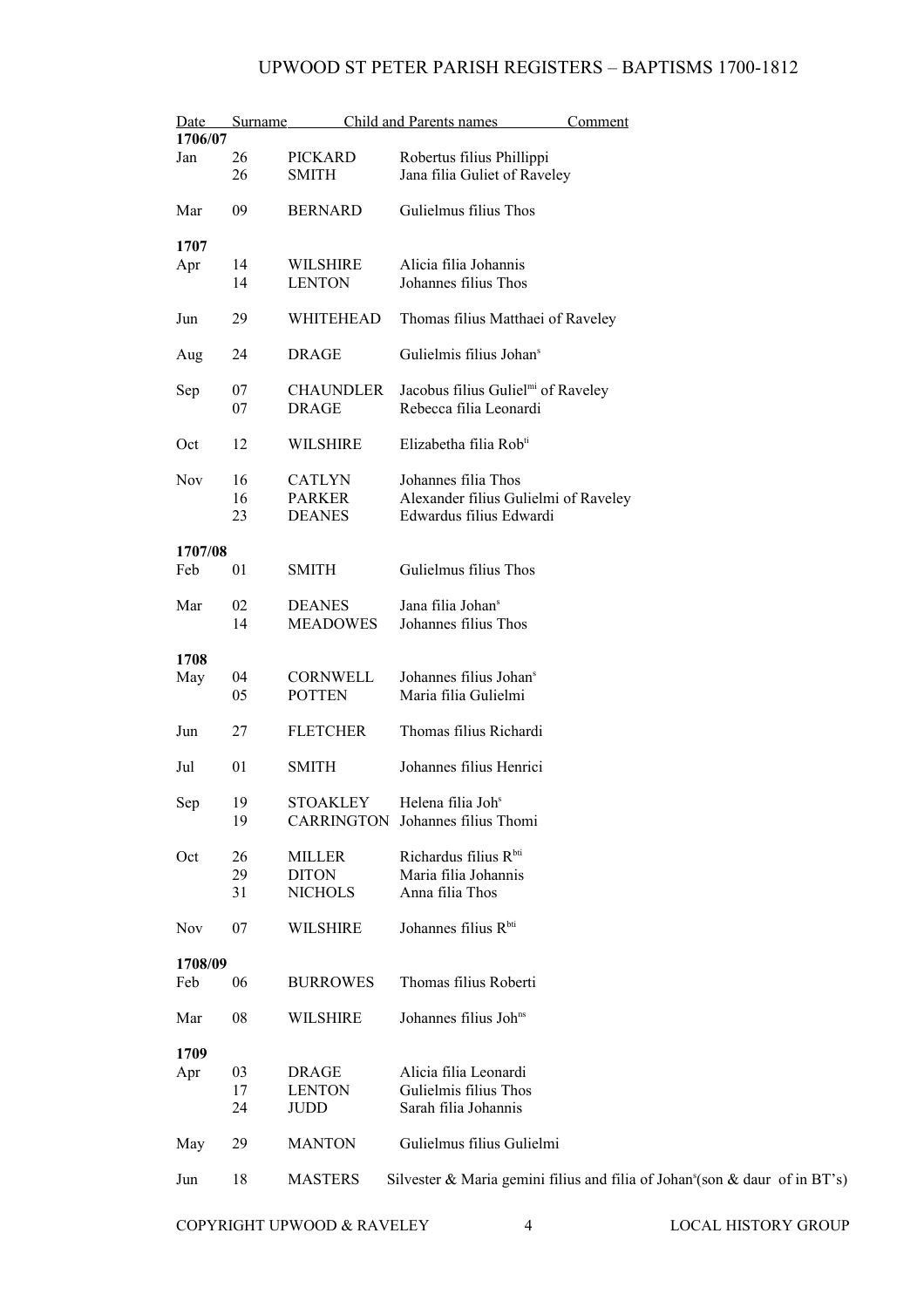| Date           | Surname                          |                                                                                                      | Child and Parents names<br>Comment                                                                                                                                      |                              |  |
|----------------|----------------------------------|------------------------------------------------------------------------------------------------------|-------------------------------------------------------------------------------------------------------------------------------------------------------------------------|------------------------------|--|
| 1709<br>Jun    | 26                               | <b>PHILLIPS</b>                                                                                      | Sarah filia Ro <sup>bti</sup>                                                                                                                                           |                              |  |
| Aug            | 27                               | <b>STOAKLY</b>                                                                                       | Richardus filius Johannis                                                                                                                                               | (STOAKLEY in BT's)           |  |
| Sep            | 11<br>11                         | <b>DEANES</b><br><b>PICKARD</b>                                                                      | Robertus filius Johannis<br>Elizabetha filia Philippi                                                                                                                   |                              |  |
| Oct            | 28                               | <b>SMITH</b>                                                                                         | Dinah filia Henrici of Raveley                                                                                                                                          |                              |  |
| 1709/10<br>Jan | 01                               | <b>SMITH</b>                                                                                         | Anna filia Guliet of Raveley                                                                                                                                            | $(d/\sigma)$ Thomas in BT's) |  |
| Mar            | 20                               | <b>ELLIS</b>                                                                                         | Josephus filius Rober <sup>ti</sup>                                                                                                                                     |                              |  |
| 1710<br>May    | 28                               | <b>LEEDING</b>                                                                                       | Maria filia Jonathan                                                                                                                                                    |                              |  |
| Jun            | 10                               | <b>POTTEN</b>                                                                                        | Johannes filius Guliet                                                                                                                                                  |                              |  |
| Jul            | 02                               | <b>WOOLLEY</b>                                                                                       | Maria filia Marci                                                                                                                                                       |                              |  |
| Aug            | 05                               | <b>GROOM</b>                                                                                         | Johannes filius Joh <sup>s</sup>                                                                                                                                        |                              |  |
| Oct            | 29                               | WHITEHEAD                                                                                            | Anna filia Matth of Raveley                                                                                                                                             |                              |  |
| Dec            | 03<br>26                         | <b>SEAY</b><br><b>DRAGE</b>                                                                          | Anna filia Thos<br>Elizabetha filia Johan <sup>s</sup>                                                                                                                  |                              |  |
| 1710/11        |                                  |                                                                                                      |                                                                                                                                                                         |                              |  |
| Jan            | 10<br>14                         | CORNWELL<br><b>NICHOLS</b>                                                                           | Anna filia John <sup>s</sup><br>Thomas filius Thos                                                                                                                      |                              |  |
| Feb            | 18                               | HOLIDAY                                                                                              | Maria filia Richardi                                                                                                                                                    | (HOLYDAY in BT's)            |  |
| Mar            | 04<br>11<br>12                   | <b>SMITH</b><br><b>MARRIOT</b><br><b>CAMPION</b>                                                     | Johannes filius Thos of Raveley<br>Sarah filius Henrici jnr<br>Anna filia Johan <sup>s</sup>                                                                            |                              |  |
| 1711           |                                  |                                                                                                      |                                                                                                                                                                         |                              |  |
| Apr            | 03<br>04<br>14<br>15<br>22<br>22 | <b>MANTON</b><br><b>JORDAN</b><br><b>DITON</b><br><b>WILSHIRE</b><br><b>DRAGE</b><br><b>BRAMPTON</b> | Sarah filia Gulielmi<br>Thomas filius Thos<br>Elizabetha filia Johan <sup>s</sup><br>Maria filia Johan <sup>s</sup><br>Maria filia Leonardi<br>Elizabetha filia Ricardi |                              |  |
| Jul            | 11<br>15<br>22<br>29<br>29       | <b>LENTON</b><br><b>KING</b><br><b>ELLIS</b><br><b>FLETCHER</b><br><b>SMITH</b>                      | Anna & Elizabeth filiae geminae Thos<br>Rebecca filia Roberti<br>Helena filia Roberti jnr<br>Ricardus filius Ricardi<br>Johannes filius Henrici                         |                              |  |
| Aug            | 05<br>12                         | <b>BARNES</b><br><b>BURROWS</b>                                                                      | Daniel filius Danielis<br>Hester filia Roberti                                                                                                                          |                              |  |
| Sep            | 02                               | THULBORN                                                                                             | Elizabetha filia Roberti                                                                                                                                                |                              |  |
| Dec            | 23                               | <b>MARRIOT</b>                                                                                       | Maria filia Johan <sup>s</sup>                                                                                                                                          |                              |  |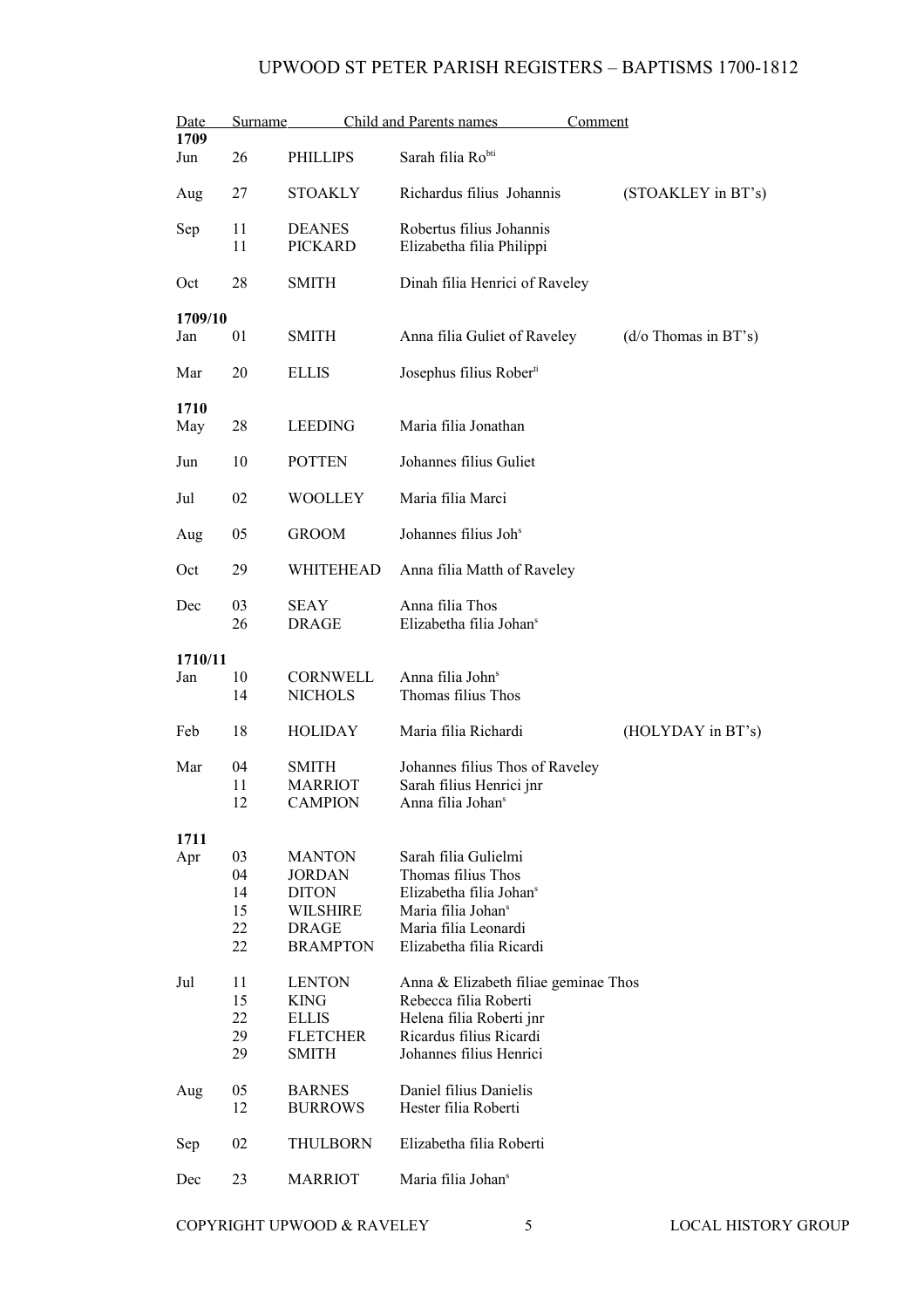| Date<br>1711/12 | Surname  |                                | Child and Parents names                        | Comment                                                 |
|-----------------|----------|--------------------------------|------------------------------------------------|---------------------------------------------------------|
| Jan             | 06       |                                | <b>CARRINGTON</b> Johannes filius Thos         |                                                         |
| Jan             | 27       | <b>MASTERS</b>                 | Maria filia Johannis                           |                                                         |
| Feb             | 10       | <b>CATLYN</b>                  | Maria filia Thos                               |                                                         |
| Mar             | 16<br>23 | <b>GROOM</b><br><b>MARSHAL</b> | Carolus filius Johannis<br>Helena filia Guliet | (Helena MARSHALL in BT's)                               |
| 1712            |          |                                |                                                |                                                         |
| Apr             | 21       | <b>CAMPION</b>                 | Anna filia Johannis                            |                                                         |
| May             | 07       | <b>NICKOLLS</b>                | Rosa filia W <sup>mi</sup>                     |                                                         |
|                 | 15       | <b>PICKARD</b>                 | Thomas filius Philippi                         |                                                         |
|                 |          |                                |                                                |                                                         |
| Jun             | 26       | <b>CRANK</b>                   | Elizabetha filia Joh <sup>is</sup>             |                                                         |
|                 | 27       | <b>MILLER</b>                  | Hannah filia Roberti                           |                                                         |
| Jul             | 18       | ELLIS                          | Robertus filius Rob <sup>ti</sup>              |                                                         |
| Aug             | 26       | <b>MANTON</b>                  | Anna filia Gulielmi                            |                                                         |
| Nov             | 02       | <b>HULL</b>                    | Allen filius Johannis                          |                                                         |
|                 | 09       | <b>STOCKER</b>                 | Anna filia Thomae                              |                                                         |
|                 | 23       | <b>SMITH</b>                   | Elizabetha filia W <sup>mi</sup>               |                                                         |
| Dec             | 01       | <b>WILSHIRE</b>                | Johannes filius Robti                          |                                                         |
| 1712/13         |          |                                |                                                |                                                         |
| Jan             | 05       | <b>SMITH</b>                   | Robertus filius Henrici                        |                                                         |
| Mar             | 08       | <b>CHARTER</b>                 | Elizabetha filia Richardi                      |                                                         |
|                 | 08       | <b>THULBORN</b>                | Maria filia Roberti                            |                                                         |
|                 | 22       | <b>CUTBERT</b>                 | Johannes filius Johnis                         |                                                         |
|                 | 15       | <b>ROGERS</b>                  | Josephus filius Johnis                         |                                                         |
|                 |          | t                              | Out of order]                                  |                                                         |
| 1713            |          |                                |                                                |                                                         |
| Mar             | 29       | CORNWELL                       | Gulielmis filius Johnis                        |                                                         |
|                 | 29<br>30 | <b>PRESS</b><br>KING           | Anna filia Johannis<br>Jonathan filius Roberti |                                                         |
|                 |          |                                |                                                |                                                         |
| May             | 10       | <b>MARRIOT</b>                 | Sarah filia Johannis                           |                                                         |
|                 | 14       | <b>CAMPION</b>                 | Johannes filius Joh <sup>nis</sup>             |                                                         |
| Jul             | 05       | <b>STOAKLY</b>                 | Elizabetha filia Johnis                        |                                                         |
|                 |          |                                |                                                |                                                         |
| Aug             | 12       | <b>FLETCHER</b>                |                                                | Robertus & Gulielmus filii gemini of Ricardi de Raveley |
|                 | 16       | <b>JORDAN</b>                  | Johannes filius Tho                            |                                                         |
|                 |          |                                |                                                |                                                         |
| Sep             | 04       | <b>CRANK</b>                   | Johannes filius Johannis                       |                                                         |
|                 | 13       | <b>LENTON</b>                  | Anna filia Thomae                              |                                                         |
| Oct             | 04       | <b>WILSHIRE</b>                | Anna filia Johannis                            |                                                         |
|                 | 18       | <b>WOLLEY</b>                  | Johannes filius nothus Aliciae                 |                                                         |
|                 |          |                                |                                                |                                                         |
| Dec             | 20       | <b>REDMAN</b>                  | Job filius Job                                 |                                                         |
|                 |          |                                |                                                |                                                         |
| 1713/14         |          |                                |                                                |                                                         |
| Jan             | 17       | <b>SMITH</b>                   | Maria filia Gulielmi                           |                                                         |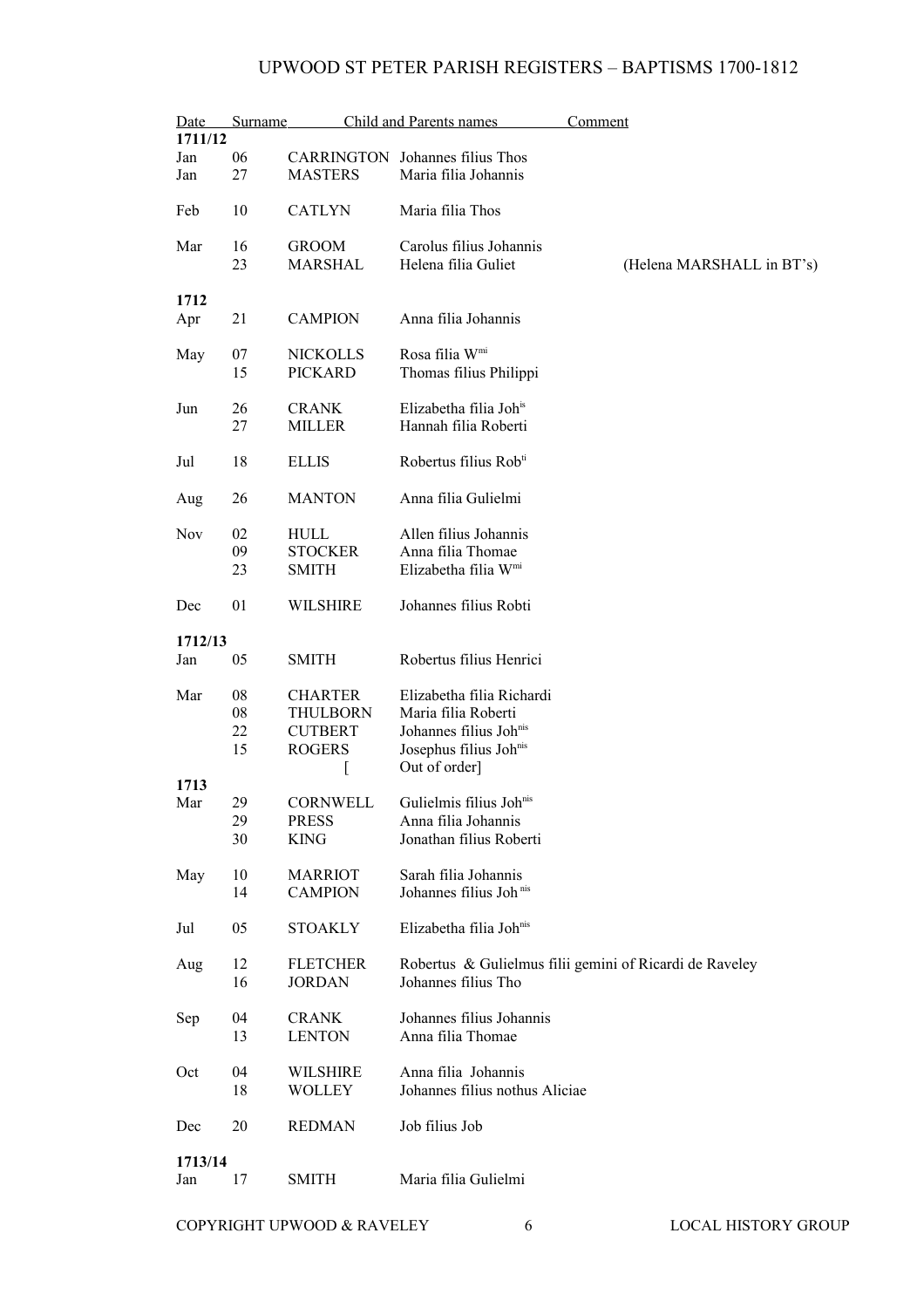| Date<br>1713/14 | Surname |                  | Child and Parents names                   | Comment |
|-----------------|---------|------------------|-------------------------------------------|---------|
| Mar             | 10      |                  | Johannes filius Roberti                   |         |
|                 |         | <b>THULBORN</b>  |                                           |         |
| 1714            |         |                  |                                           |         |
|                 |         |                  |                                           |         |
| Mar             | 25      | <b>BALDWIN</b>   | Maria filia Ricardi                       |         |
|                 |         |                  |                                           |         |
| Apr             | 04      | <b>WILBY</b>     | Maria filia Gulielmi                      |         |
|                 | 05      | SHAW             | Johannes filius Thomae                    |         |
|                 | 11      | <b>MANTON</b>    | Johannes filius Gulielmi                  |         |
|                 | 18      | <b>CHARTER</b>   | Ricardus filius Ricardi                   |         |
|                 |         |                  |                                           |         |
| Jun             | 06      | <b>BARNS</b>     | Johannes filius Danielis                  |         |
|                 | 27      |                  | <b>CARRINGTON</b> Athanasius filius Tho   |         |
|                 |         |                  |                                           |         |
| Jul             | 24      | <b>FAVEL</b>     | Jana filia Rogeri                         |         |
|                 |         |                  |                                           |         |
| Sep             | 14      | <b>BEDFORD</b>   | Anna filia Rob <sup>ti</sup>              |         |
|                 | 26      | <b>WILSHIRE</b>  | Maria filia Rob <sup>ti</sup>             |         |
|                 | 30      | <b>HANDLER</b>   | Maria filia Johannis                      |         |
|                 |         |                  |                                           |         |
| Oct             | 03      | <b>FLETCHER</b>  | Elizabetha filia Ricardi                  |         |
|                 | 09      | <b>ADAMS</b>     | John filius William                       |         |
|                 | 10      | <b>CHARTER</b>   | Thomas filius Thomae                      |         |
|                 |         |                  |                                           |         |
| <b>Nov</b>      | 05      | <b>WILSHIRE</b>  | Maria filia Johannis                      |         |
|                 | 07      | <b>SEAY</b>      | Sarah filia Margarettae, vidua            |         |
|                 | 17      | DRAGE            | Johannes filius Johannis                  |         |
|                 |         |                  |                                           |         |
|                 | 22      | <b>GROOM</b>     | Robertus filius Johannis                  |         |
| Dec             | 12      | <b>FLOWER</b>    | Johannes filius Gulielmi                  |         |
|                 | 16      | <b>CUTBERT</b>   | Robertus filius Johannis                  |         |
|                 |         |                  |                                           |         |
|                 | 28      | <b>ROGERS</b>    | Jacobus filius Johannis                   |         |
| 1714/15         |         |                  |                                           |         |
| Jan             | 02      | <b>DRAGE</b>     | Johannes filius Leonardi                  |         |
|                 |         |                  |                                           |         |
| Mar             | 04      | <b>QUINCEY</b>   | Anna filia Jedrell                        |         |
|                 |         |                  |                                           |         |
|                 | 05      | PICKARD          | Thomas filius Philippi                    |         |
|                 | 17      | <b>HOLIDAY</b>   | Catharina & Maria filia gemina of Ricardi |         |
|                 | 24      | <b>CAMPION</b>   | Maria filia Johannis                      |         |
|                 |         |                  |                                           |         |
| 1715            |         |                  |                                           |         |
| Apr             | 01      | <b>MARRIOT</b>   | Johannes filius Johannis                  |         |
|                 |         |                  |                                           |         |
| Jul             | 04      | PHILLIPS         | Woolley filia Roberti                     |         |
|                 | 30      | <b>BURGESS</b>   | Hyman filius Oliveri                      |         |
|                 |         |                  |                                           |         |
| Aug             | 14      | <b>MIDDLETON</b> | Georgius filius Tho                       |         |
|                 | 21      | <b>PICKARD</b>   | Maria filia Petri                         |         |
|                 |         |                  |                                           |         |
| Oct             | 09      | <b>REDMAN</b>    | Maria filia Job                           |         |
|                 | 23      | <b>MILLER</b>    | Curtis filius Roberti                     |         |
|                 |         |                  |                                           |         |
| Nov             | 20      | <b>THULBORN</b>  | Elizabetha filia Rob <sup>ti</sup>        |         |
|                 |         |                  |                                           |         |
| Dec             | 25      | <b>ADAMS</b>     | Maria filia Gulielmi                      |         |
|                 |         |                  |                                           |         |
| 1715/16         |         |                  |                                           |         |
| Jan             | 01      | <b>CHARTER</b>   | Ricardus filius Ricardi                   |         |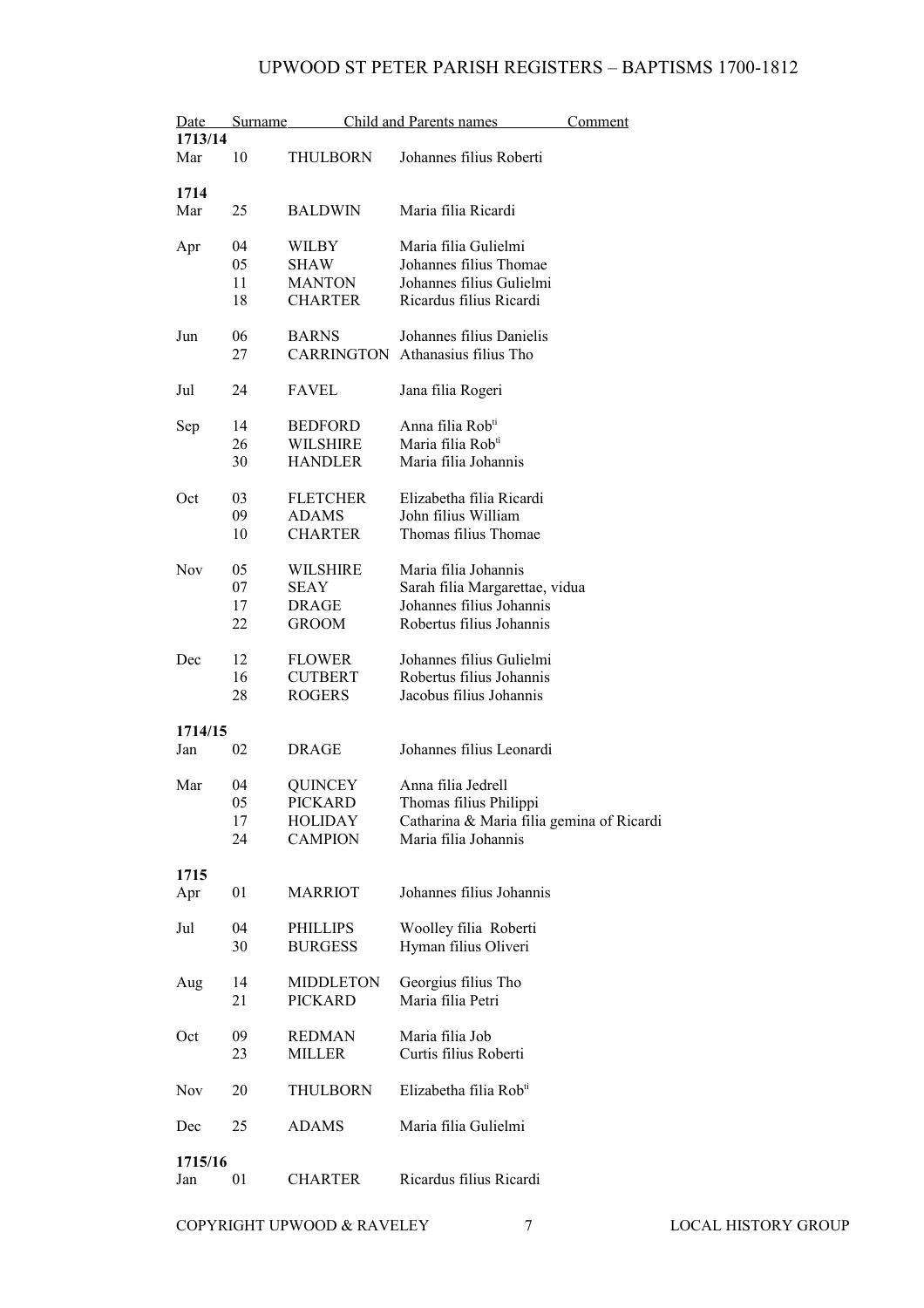| Date    | Surname |                 | Child and Parents names                | Comment                                           |
|---------|---------|-----------------|----------------------------------------|---------------------------------------------------|
| 1715/16 |         |                 |                                        |                                                   |
| Jan     | 15      | <b>GREEN</b>    |                                        | Johannes filius Maria famina mend [?beggar woman] |
| Jan     | 22      | <b>CRANK</b>    | Elizabetha filia Johannis              |                                                   |
|         |         |                 |                                        |                                                   |
| Feb     | 12      | SHAW            | Jacobus filius Thomae                  |                                                   |
|         | 19      | <b>BARKER</b>   | Elizabetha filia Gulielmi              |                                                   |
|         | 26      | <b>MANTON</b>   | Johannes filius Gulielmi               |                                                   |
|         |         |                 |                                        |                                                   |
| 1716    |         |                 |                                        |                                                   |
| Apr     | 22      | <b>CUTBERT</b>  | Maria filia Johannis                   |                                                   |
|         | 29      | <b>BARNS</b>    | Robertus filius Dan <sup>1</sup>       |                                                   |
|         |         |                 |                                        |                                                   |
| May     | 20      | SMITH           | Maria filia Gulielmi                   |                                                   |
|         | 22      | <b>BALDWIN</b>  | Maria filia uxoris Ric <sup>di</sup>   |                                                   |
|         |         |                 |                                        |                                                   |
| Jul     | 22      | <b>BROWN</b>    | Maria filia Gulielmi                   |                                                   |
|         |         |                 |                                        |                                                   |
|         | 12      |                 | Anna filia Johannis                    |                                                   |
| Aug     | 22      | <b>BEDFORD</b>  | Henricus filius Johannis               |                                                   |
|         |         | <b>BELLAMY</b>  |                                        |                                                   |
|         | 26      | MALLE           | Jacobus filius Georgii                 |                                                   |
|         |         |                 |                                        |                                                   |
| Sep     | 02      | <b>CLARK</b>    | Maria filia Johnannis                  |                                                   |
|         | 09      | <b>FLOWER</b>   | Sarah filia Gulielmi                   |                                                   |
|         | 16      | <b>CHARTER</b>  | Henricus filius Thomae                 |                                                   |
|         | 16      | <b>ROGERS</b>   | Sarah filia Johannis                   |                                                   |
|         | 30      | <b>PRESS</b>    | Maria filia Johannis                   |                                                   |
|         |         |                 |                                        |                                                   |
| Oct     | 21      | <b>HANDLER</b>  | Jana filia Johannis                    |                                                   |
|         |         |                 |                                        |                                                   |
| Dec     | 04      | <b>CAMPION</b>  | Sarah filia Johannis                   |                                                   |
|         |         |                 |                                        |                                                   |
| 1716/17 |         |                 |                                        |                                                   |
| Jan     | 05      |                 | CHESTERTON Johannes filius Johannis    |                                                   |
|         |         |                 |                                        |                                                   |
| Feb     | 19      | <b>WILSHIRE</b> | Richardus filius Johannis              |                                                   |
|         |         |                 |                                        |                                                   |
| Mar     | 04      | <b>QUINCEY</b>  | Maria filia Jedrel                     |                                                   |
|         | 16      | MIDDLETON       | Thomas filius Thomae                   |                                                   |
|         |         |                 |                                        |                                                   |
| 1717    |         |                 |                                        |                                                   |
| Apr     | 07      | <b>GROOM</b>    | Robertus filius Joh <sup>is</sup>      |                                                   |
|         |         |                 |                                        |                                                   |
| Jun     | 10      | <b>MANTON</b>   | Elizabetha filia Gulielmi              |                                                   |
|         | 11      | <b>CUTBERT</b>  | Anna filia Johannis                    |                                                   |
|         | 23      | <b>DEASY</b>    | Maria filia Gulielmi                   |                                                   |
|         |         |                 |                                        |                                                   |
| Jul     | 21      | WILBY           | Gulielmus filius Gulielmi              |                                                   |
|         |         |                 |                                        |                                                   |
| Aug     | 04      | <b>REDMAN</b>   | Sarah filia Job                        |                                                   |
|         |         |                 |                                        |                                                   |
| Oct     | 04      | SHAW            | Jacobus filius Thomae                  |                                                   |
|         |         |                 |                                        |                                                   |
| Dec     | 03      | PICKARD         | Petrus filius Petri                    |                                                   |
|         |         |                 |                                        |                                                   |
| 1717/18 |         |                 |                                        |                                                   |
| Jan     | 12      | <b>CHARTER</b>  | Elizabetha filia Ricardi               |                                                   |
|         |         |                 |                                        |                                                   |
| Feb     | 03      | <b>EASTHAM</b>  | Georgius filius Jacobi, It [itinerant] |                                                   |
|         | 03      | <b>SMITH</b>    | Maria filia Gulielmi                   |                                                   |
|         |         |                 |                                        |                                                   |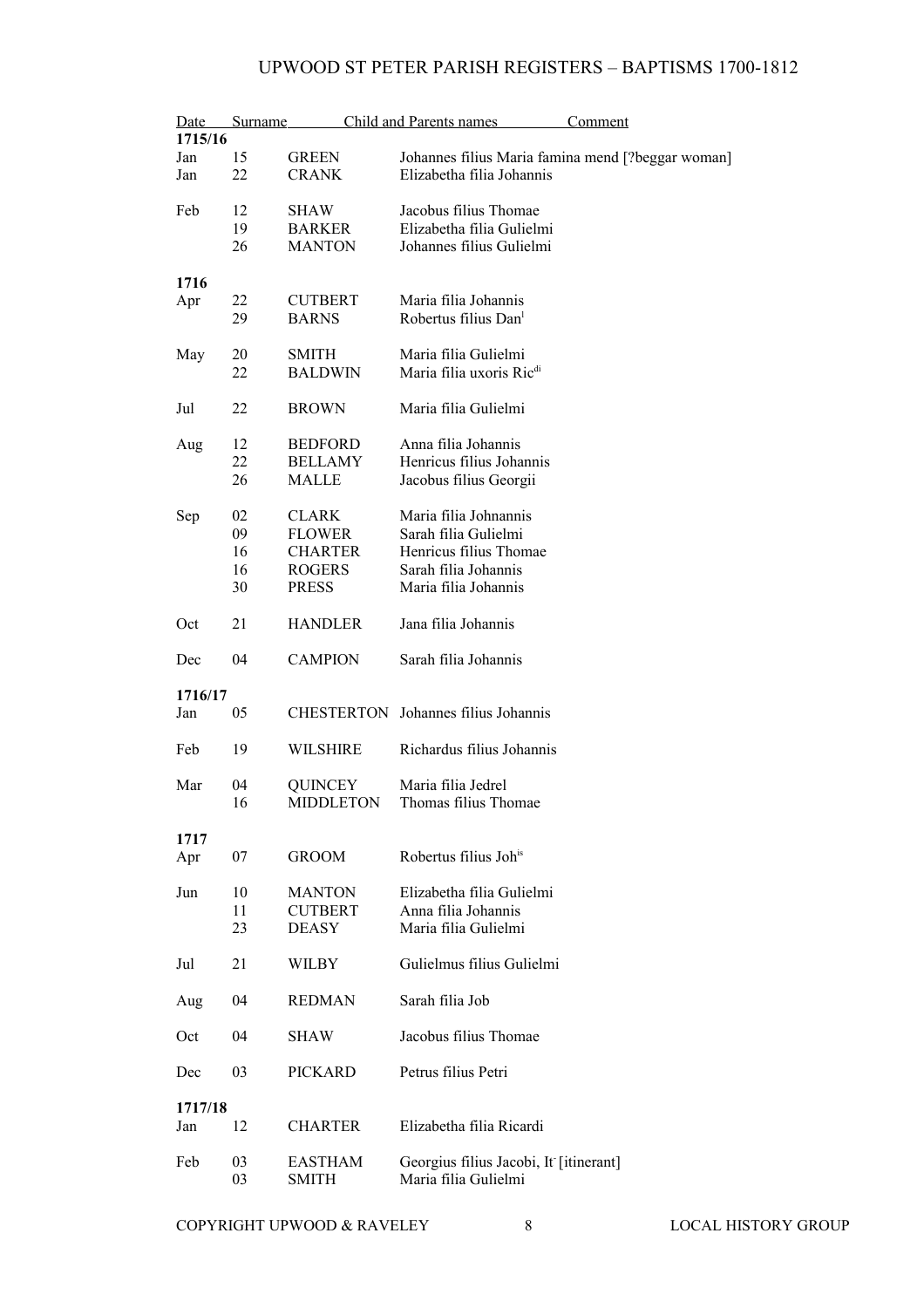| Date       | Surname |                  | Child and Parents names                                   | Comment |
|------------|---------|------------------|-----------------------------------------------------------|---------|
| 1718       |         |                  |                                                           |         |
| Apr        | 20      |                  | THURLBOURN Robertus filius Roberti                        |         |
|            | 27      | <b>BEDFORD</b>   | Robertus filius Johannis                                  |         |
|            | 27      | <b>ADAMS</b>     | Johannes filius Gulielmi                                  |         |
|            |         |                  |                                                           |         |
| May        | 01      | <b>CRANK</b>     | Maria filia Johannis                                      |         |
|            | 19      | <b>DEASY</b>     | Thomas filius Gulielmi                                    |         |
|            | 25      | <b>BARNS</b>     | Anna filia Danielis                                       |         |
|            | 30      | <b>HANGER</b>    | Josephus filius Jos of Raveley                            |         |
|            |         |                  |                                                           |         |
| Jun        | 01      | ASKUE            | Elizabetha filia Tho of Winn. <sup>ton</sup> [Wennington] |         |
|            | 17      | <b>MEECE</b>     | Anna filia Gulielmus                                      |         |
|            | 29      | <b>BELLAMY</b>   | Johannes filius Johannis                                  |         |
| Sep        | 07      | <b>MIDDLETON</b> | Nathanael filius Thomae                                   |         |
| Oct        | 12      | SHAW             | Anna filia Thomae                                         |         |
|            | 12      | <b>SIBLEY</b>    | Josephus filius Josephi                                   |         |
|            | 17      | <b>CUTBERT</b>   | Robertus filia Johannis                                   |         |
|            |         |                  |                                                           |         |
| <b>Nov</b> | 23      | DRAGE            | Johannes filius Johannis                                  |         |
| Dec        | 28      | <b>MALLE</b>     | Georgius filius Georgis                                   |         |
| 1718/19    |         |                  |                                                           |         |
| Jan        | 11      | <b>BURROWS</b>   | Maria filia Roberti                                       |         |
|            | 18      | <b>KILLBURN</b>  | Maria filia Johannis                                      |         |
|            |         |                  |                                                           |         |
| Feb        | 07      | <b>MARRIOT</b>   | Maria filia Gulielmi                                      |         |
| 1719       |         |                  |                                                           |         |
| Mar        | 30      | <b>MANTON</b>    | Betty filia Gulielmi                                      |         |
|            |         |                  |                                                           |         |
| Apr        | 12      | WARWICK          | Maria filia Gulielmi                                      |         |
|            | 26      | <b>BRIGHT</b>    | Thomas filius ________, itiner [itinerant]                |         |
|            |         |                  |                                                           |         |
| May        | 17      | <b>BARKER</b>    | Sarah filia Gulielmi                                      |         |
|            | 24      | <b>CLARK</b>     | Johannes filius Johannis                                  |         |
|            |         |                  |                                                           |         |
| Jun        | 06      | <b>HENSON</b>    | Johannis filius Francis <sup>ci</sup>                     |         |
|            | 15      | GROOM            | Gulielmus filius Johannis                                 |         |
|            | 23      | <b>PICKARD</b>   | Elizabetha filia Petri                                    |         |
|            |         |                  |                                                           |         |
| Aug        | 03      | <b>HANGER</b>    | Johannes filius Maria, vidua                              |         |
|            | 15      | SMITH            | Whitecake filius Gulielmi                                 |         |
|            | 15      | <b>REDMAN</b>    | Elizabetha filia Job                                      |         |
|            |         |                  |                                                           |         |
| Oct        | 06      | <b>CAMPION</b>   | Gulielmus filius Johannis                                 |         |
|            |         |                  |                                                           |         |
| Dec        | 26      | <b>CUTBERT</b>   | Gulielmus filius Johannis                                 |         |
|            |         |                  |                                                           |         |
| 1719/20    |         |                  |                                                           |         |
| Jan        | 23      | <b>BURY</b>      | Elizabetha filia Henrici                                  |         |
| Feb        | 04      | <b>MIDLETON</b>  | Johannes filius Johannis                                  |         |
|            |         |                  |                                                           |         |
|            | 18      | CHARTER          | Martha filia Richardi                                     |         |
|            | 26      | <b>ADAMS</b>     | Sarah filia Gulielmi                                      |         |
| Mar        | 23      | <b>BELLAMY</b>   | Sarah & Eliz filiae Johann                                |         |
|            |         |                  |                                                           |         |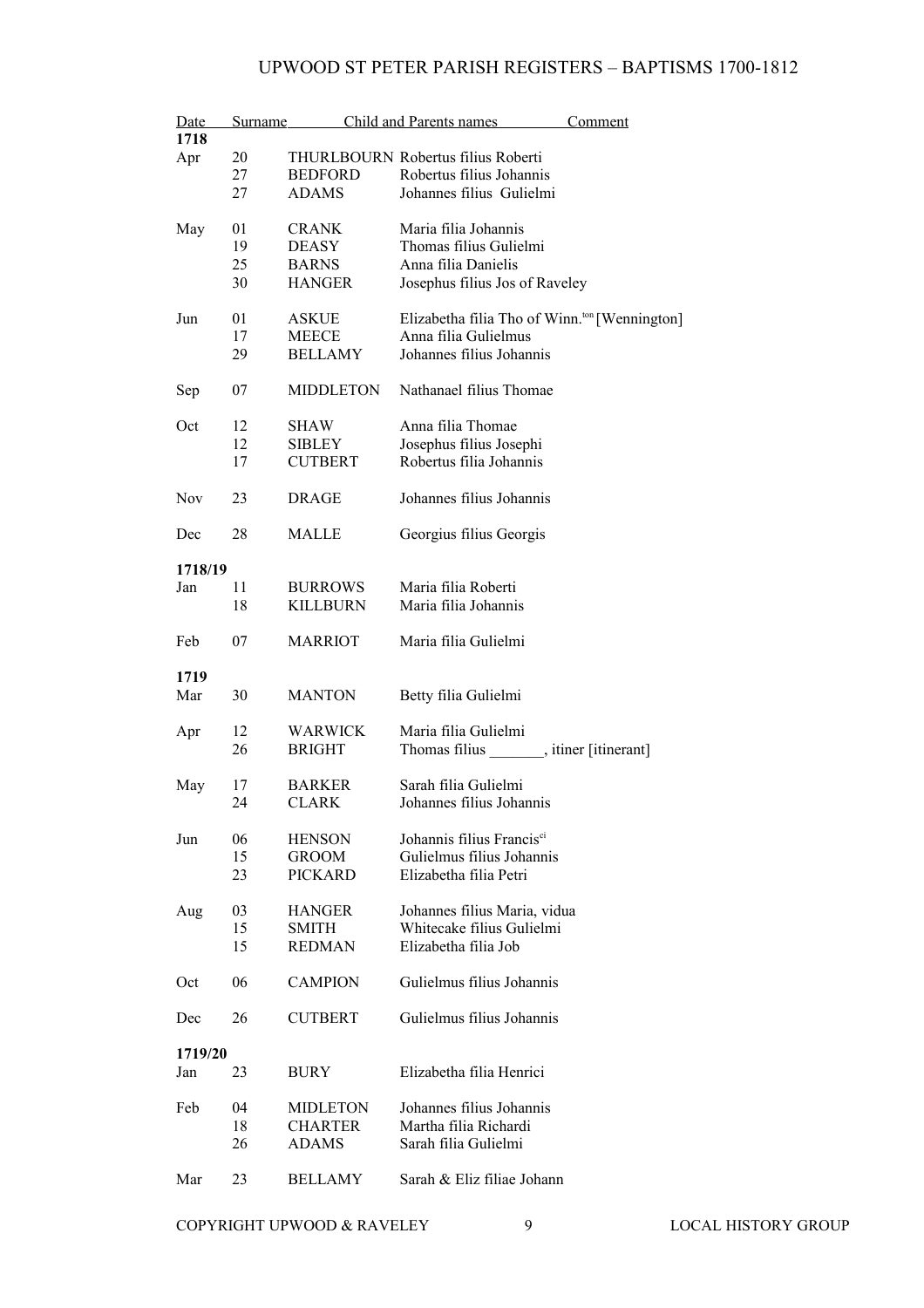| Date       | Surname |                  | Child and Parents names                | Comment |
|------------|---------|------------------|----------------------------------------|---------|
| 1720       |         |                  |                                        |         |
| Apr        | 14      | <b>FAVEL</b>     | Georgius filius Rogeri                 |         |
| Jul        | 27      | <b>ROGERS</b>    | $Jn^{\circ}$ s/o $Jn^{\circ}$          |         |
| Sep        | 13      | <b>CHARTER</b>   | Richard s/o Thos                       |         |
|            | 28      | <b>BEDFORD</b>   | Sarah d/o Robt                         |         |
|            |         |                  |                                        |         |
|            | 25      | <b>PICKARD</b>   | Elizabeth d/o Peter                    |         |
| Oct        | 20      | <b>CAMPION</b>   | Ann d/o Jn°                            |         |
| Dec        | 06      | <b>CATLIN</b>    | William s/o William                    |         |
|            | 11      | RABY             | Jn° s/o William                        |         |
|            | 12      | <b>PRESS</b>     | Mary d/o Robert                        |         |
| 1720/21    |         |                  |                                        |         |
| Mar        | 12      | <b>KILBURNE</b>  | $Jn^{\circ}$ s/o $Jn^{\circ}$          |         |
|            | 17      | <b>DEASY</b>     | Hellen d/o Willm                       |         |
|            | 22      |                  | Ann $d$ /o Jn $\degree$                |         |
|            |         | <b>HANDLER</b>   |                                        |         |
| 1721       |         |                  |                                        |         |
| Apr        | 07      | <b>CUTHBERT</b>  | Edward $s$ /o Jn $\degree$ and Ann     |         |
|            | 09      | <b>WILBY</b>     | Jn° s/o Will <sup>m</sup> and Isabella |         |
|            | 23      | <b>MANTON</b>    | Jn° s/o Will <sup>m</sup> and Sarah    |         |
|            |         |                  |                                        |         |
| Jul        | 09      | <b>POULTER</b>   | Richard s/o Richard and Sarah          |         |
| Oct        | 12      | <b>SIBELY</b>    | Joseph s/o Joseph and Sarah            |         |
|            | 12      | <b>CHARTER</b>   | Andrew s/o Richard and Luce            |         |
|            | 14      | <b>WHITLESEA</b> | Mary d/o Jn° and Eliz                  |         |
|            | 29      | <b>BARNS</b>     | Eliz d/o Daniel and Alice              |         |
|            |         |                  |                                        |         |
| <b>Nov</b> | 29      | <b>CAMPION</b>   | Mary $d$ /o Jn $\degree$ and Ann       |         |
| Dec        | 03      | <b>MIDLETON</b>  | Affable s/o Thos and Rose              |         |
|            | 17      | <b>BURROWS</b>   | Robert s/o Robert and Mary             |         |
|            |         |                  |                                        |         |
| 1721/22    |         |                  |                                        |         |
| Jan        | 07      | <b>CATLIN</b>    | Mary d/o Jeremiah and Frances          |         |
| Mar        | 04      | <b>BEDFORD</b>   | Jn° s/o Jn° and Eliz                   |         |
|            |         |                  |                                        |         |
| 1722       |         |                  |                                        |         |
| Apr        | 05      | <b>GROOMS</b>    | Allin $s/\sigma$ Jn° of GR             |         |
|            | 10      | <b>PRESS</b>     | William s/o Robert                     |         |
|            |         |                  |                                        |         |
| May        | 10      | <b>BURY</b>      | Jn° s/o Henry and Ann                  |         |
|            | 13      | <b>BEDFORD</b>   | Sarah d/o Robert                       |         |
|            |         |                  |                                        |         |
| Jun        | 22      | <b>FANN</b>      | Elizabeth d/o Will <sup>m</sup>        |         |
|            | 29      | <b>KILBURN</b>   | Elizabbeth d/o Jnº                     |         |
|            |         |                  |                                        |         |
| Jul        | 28      | <b>POULTER</b>   | Richard s/o Richard and Sarah          |         |
|            |         |                  |                                        |         |
| Sep        | 24      | <b>CHARTER</b>   | $Jn^{\circ}$ s/o Thos                  |         |
|            | 12      | <b>HANGER</b>    | $Jn^{\circ}$ s/o $Jn^{\circ}$          |         |
|            |         |                  |                                        |         |
| Dec        | 30      | <b>PICKARD</b>   | Elizabeth d/o Peter and Mary           |         |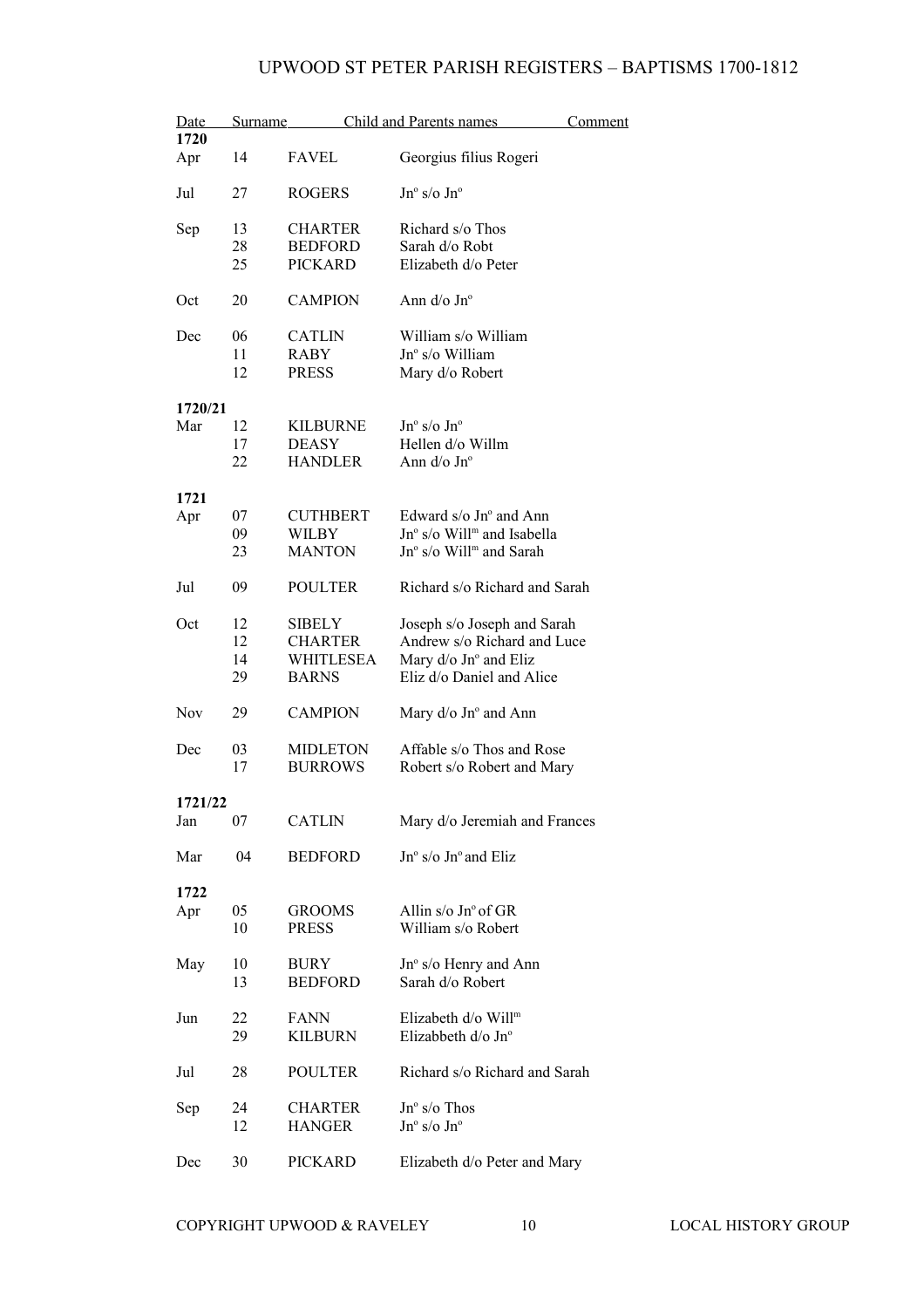| Date<br>1722/23 | Surname                |                                                  | Child and Parents names                                                                        | Comment                    |
|-----------------|------------------------|--------------------------------------------------|------------------------------------------------------------------------------------------------|----------------------------|
| Jan             | 21<br>14               | <b>DAISY</b><br><b>MUTTON</b>                    | Rebeccah d/o Wm and Rebeccah<br>Phillip s/o of GR                                              |                            |
| Mar             | 10<br>21               | <b>RAY</b><br><b>HALL</b>                        | Mary d/o George of GR<br>Thos $s$ /o Jn $\degree$ of GR                                        |                            |
| 1723            |                        |                                                  |                                                                                                |                            |
| Mar             | 29<br>30               | <b>ABLIT</b><br><b>BROWN</b>                     | John s/o Philip<br>John s/o Will <sup>m</sup>                                                  |                            |
| Apr             | 07<br>09<br>28         | <b>CAMPION</b><br><b>BURY</b><br>RANDALL         | Robert s/o $Jn^{\circ}$<br>Henry s/o Henry and Ann<br>Sarah d/o Mathew                         |                            |
| May             | 15<br>19               | RIGNALL<br><b>BELLAMY</b>                        | John s/ John [BT's only]<br>Mary d/o James [BT's only]                                         |                            |
|                 | 19                     | <b>SMITH</b>                                     | Dorathy d/o W <sup>m</sup> of GR                                                               |                            |
| Jul             | 18<br>19<br>25         | <b>CLARKE</b><br><b>BEDFORD</b><br><b>SMITH</b>  | Thos s/o Antony and Ann<br>Luke s/o Luke of GR<br>Will <sup>m</sup> s/o Jn°                    |                            |
| Dec             | 01<br>${\bf 08}$<br>20 | <b>BARNWELL</b><br><b>FRIER</b><br><b>GROOMS</b> | Mary d/o Nicolas<br>Will <sup>m</sup> s/o $Jn^{\circ}$ of GR<br>Eliz $d$ /o Jn $\degree$ of GR |                            |
| 1723/24         |                        |                                                  |                                                                                                |                            |
| Jan             | ${\bf 08}$             | <b>MIDLETON</b>                                  | Mary d/o Thos                                                                                  |                            |
|                 | 12<br>29               | <b>PRESS</b><br><b>JACSON</b>                    | Robert s/o Robert<br>Mary $d$ / $\circ$ of GR                                                  | $(d/\sigma)$ John in BT's) |
| Feb             | 07<br>20<br>23         | <b>DEASY</b><br><b>CATLIN</b><br><b>BURROWS</b>  | Will <sup>m</sup> s/o Will <sup>m</sup><br>Mary d/o Jeremiah<br>Mary d/o Rob <sup>t</sup>      |                            |
| 1724            |                        |                                                  |                                                                                                |                            |
| May             | 08                     | <b>SMITH</b>                                     | Dinah d/o Will <sup>m</sup>                                                                    |                            |
| Jun             | 24                     | <b>JORDEN</b>                                    | Alice d/o Thos                                                                                 |                            |
| Aug             | 09<br>23               | <b>ROBY</b><br><b>KILBURN</b>                    | Mary d/o Will <sup>m</sup><br>Luce d/o Jn°                                                     |                            |
| Sep             | 18<br>26               | <b>PICKARD</b><br><b>PRESS</b>                   | Will <sup>m</sup> s/o Peter and Mary<br>Sarah d/o Rob <sup>t</sup>                             |                            |
| Oct             | 04<br>08               | <b>SMETSON</b><br><b>CAMPION</b>                 | Amy d/o Rob <sup>t</sup> and Jane<br>Ann $d$ / $\circ$ Jn $\circ$                              |                            |
| 1724/25         |                        |                                                  |                                                                                                |                            |
| Jan             | 16<br>17               | <b>MARRIOT</b><br>WILBY                          | William $s/\sigma$ Jn <sup>o</sup><br>Ann d/o Will <sup>m</sup> and Isabel                     |                            |
| Mar             | 07<br>13<br>14         | ABLIT<br><b>BARNWELL</b><br>RIGNALL              | Susanna d/o Pilip<br>Thos s/o Nicolas<br>$Jn^{\circ}$ s/o $Jn^{\circ}$ of GR                   |                            |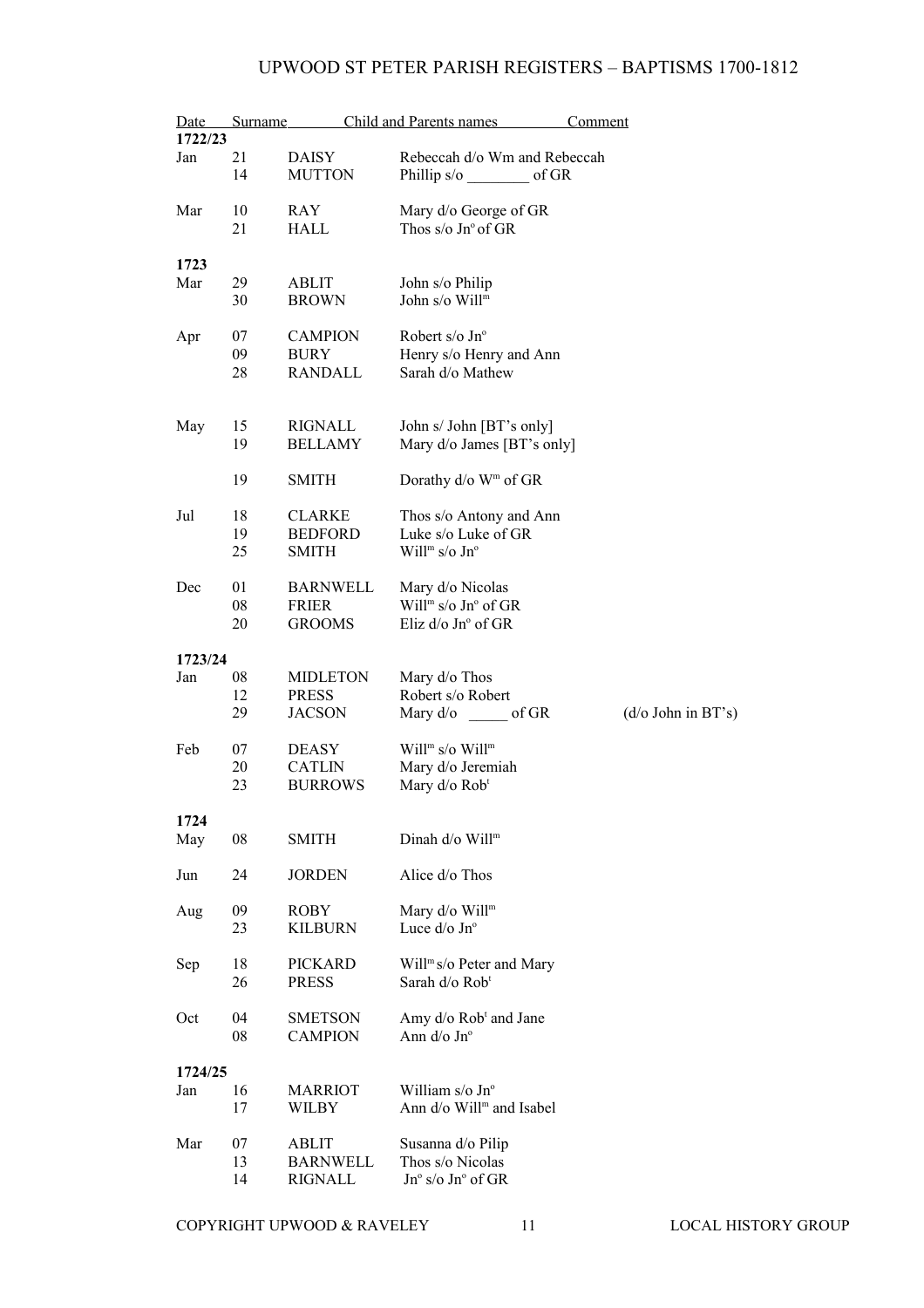| Date<br>1725   | Surname              |                                                        | Child and Parents names                                                                                    | Comment |                        |
|----------------|----------------------|--------------------------------------------------------|------------------------------------------------------------------------------------------------------------|---------|------------------------|
| Jun            | 21<br>28             | RANDALL<br><b>ROSS</b>                                 | $Jn^{\circ}$ s/o Mathew<br>Ann d/o Richard and Ann                                                         |         |                        |
| Aug            | 22<br>30             | <b>PETTIT</b><br>WARWICK                               | Mary d/o Thos of GR<br>Edward s/o Jn° of GR                                                                |         |                        |
| Oct            | 15                   | <b>GROOMS</b>                                          | Mary} twin $d$ /o of GR<br>Ann $\}$                                                                        |         |                        |
|                | 25                   | <b>CAMPION</b>                                         | Alice d/o Jnº                                                                                              |         |                        |
| <b>Nov</b>     | 11<br>14<br>18       | <b>WILSHIER</b><br><b>CATLIN</b><br><b>CHARTER</b>     | John s/o Jn° and Mary<br>Frances d/o Henry<br>Eliz d/o Thos                                                |         |                        |
| Dec            | 16<br>19<br>26       | <b>DEASY</b><br>RABY<br><b>CLARKE</b>                  | Thos $s$ /o Will <sup>m</sup><br>Will <sup>m</sup> s/o Will <sup>m</sup><br>Mary d/o Antony and Ann        |         |                        |
| 1725/26        |                      |                                                        |                                                                                                            |         |                        |
| Jan            | 09<br>16             | <b>EATON</b><br><b>PRESS</b>                           | Josep s/o Joseph<br>Ann} twin d/o Robert<br>$E$ liz $\}$                                                   |         |                        |
|                | 22<br>23<br>25<br>27 | <b>KING</b><br><b>MUTTON</b><br>SMITH<br><b>CATLIN</b> | Jn° illegitimate s/o Eliz of GR<br>Mary d/o Matthew<br>Wakelin s/o Jno and Martha<br>Jeremiah s/o Jeremiah |         |                        |
| Feb            | 07                   | <b>ELMER</b>                                           | Will <sup>m</sup> s/o Will <sup>m</sup> of GR                                                              |         |                        |
| Mar            | 03<br>05<br>17       | WHITECAKE<br><b>BEDFORD</b><br><b>BURROWS</b>          | Ann d/o James of GR<br>Ann d/o Jno and Eliz<br>Henry s/o Henry                                             |         |                        |
| 1726           |                      |                                                        |                                                                                                            |         |                        |
| Mar            | 27<br>31             | <b>SMITSON</b><br>RAY                                  | Jn° s/o Robert and Jane<br>Eliz d/o George of GR                                                           |         | (SMITHSON jun in BT's) |
| Apr            | 12<br>20             | <b>CLARKE</b><br><b>BROWN</b>                          | Ann $d$ /o Jn $\degree$<br>Will <sup>m</sup> s/o Will <sup>m</sup>                                         |         |                        |
| May            | 01                   | <b>BARNWELL</b>                                        | Eliz d/o Nicolas                                                                                           |         |                        |
| Jun            | 01                   | <b>BURROWS</b>                                         | Sarah d/o Robert                                                                                           |         |                        |
| Sep            | 03                   | <b>KILBURN</b>                                         | Ann $d$ /o Jn $\degree$ of GR                                                                              |         |                        |
| Oct            | 09<br>27<br>30       | <b>FRIER</b><br><b>POULTER</b><br><b>BELLAMY</b>       | $Jn^{\circ}$ s/o $Jn^{\circ}$ of GR<br>Eliz d/o Richard<br>Ann d/o Jn° of GR                               |         |                        |
| Nov            | 20                   | <b>ALLIN</b>                                           | Will <sup>m</sup> illegitimate s/o Eliz                                                                    |         |                        |
| 1726/27<br>Jan | 29                   | <b>LOVETT</b>                                          | Michael s/o Edward                                                                                         |         |                        |
| Feb            | 05<br>12<br>16       | WHITLESEA<br><b>EATON</b><br><b>CAMPION</b>            | Eliz $d$ /o Jn $\degree$ and Eliz<br>Webb s/o Joseph<br>Henry $s$ /o Jn $\degree$                          |         |                        |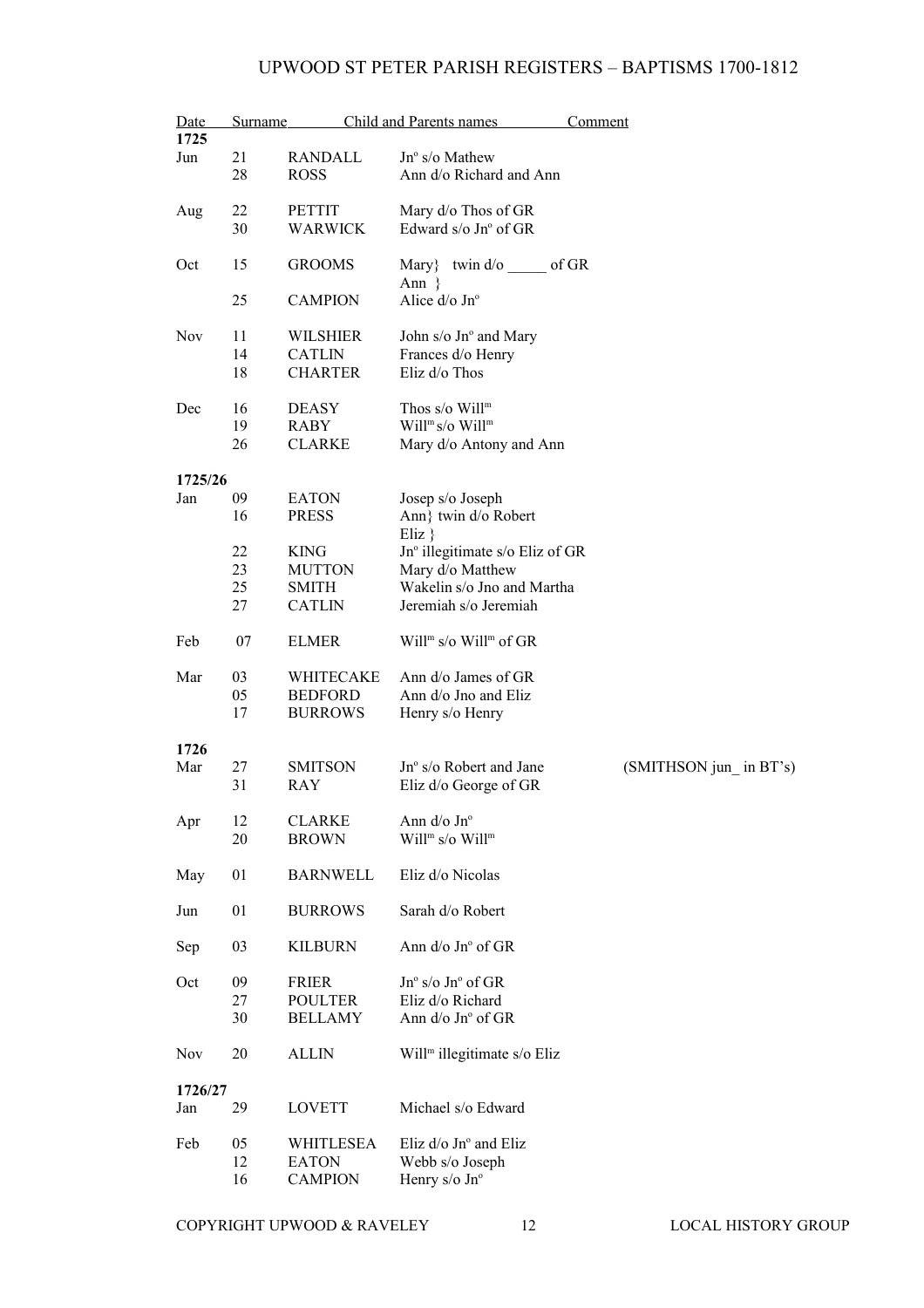| Date       | Surname  |                                 | Child and Parents names                       | Comment        |
|------------|----------|---------------------------------|-----------------------------------------------|----------------|
| 1726/27    |          |                                 |                                               |                |
| Mar        | 05       | <b>MARRIOT</b>                  | Matthew $s$ /o Jn <sup>o</sup>                |                |
|            | 06       | RANDALL                         | Mary d/o Matthew                              |                |
|            | 13       | RUFF                            | Alice d/o Matthew of GR                       |                |
| 1727       |          |                                 |                                               |                |
| Mar        | 26       | <b>PRESS</b>                    | Hannah d/o Robert                             |                |
|            |          |                                 |                                               |                |
| Apr        | 21       | <b>DEASY</b>                    | Humphery s/o Will <sup>m</sup>                |                |
|            | 23       | <b>CHARTER</b>                  | Jane d/o Richard                              |                |
|            |          |                                 |                                               |                |
| May        | 06       | ABLITT                          | Philip s/o Philip                             |                |
|            | 07       | <b>CLARKE</b>                   | Sarah d/o Antony and Ann                      |                |
| Jun        | 29       | <b>WILSHIRE</b>                 | Mercy d/o Robert                              |                |
|            |          |                                 |                                               |                |
| Jul        | 16       | <b>BURROWS</b>                  | Henry s/o Henry                               |                |
| Aug        | 13       | <b>BURY</b>                     | Thomas s/o Andrew                             |                |
| Sep        | 12       | WHITECAKE                       | Winefrude d/o James                           |                |
| Oct        | 30       | <b>ELMER</b>                    | Will <sup>m</sup> s/o Will <sup>m</sup> of GR |                |
|            |          |                                 |                                               |                |
| 1727/28    |          |                                 |                                               |                |
| Jan        | 29       | BURY                            | Henry s/o Henry                               |                |
|            |          |                                 |                                               |                |
| Feb        | 17       | <b>PETTIT</b>                   | Alice d/o Thos                                | (John in BT's) |
| Mar        | 05       | <b>FRIER</b>                    | Hellen $d$ /o Jn $\degree$                    |                |
|            | 24       | <b>PICKERD</b>                  | Alice d/o Peter                               |                |
|            |          |                                 |                                               |                |
| 1728       |          |                                 |                                               |                |
| Apr        | 14<br>14 | <b>PRESS</b><br><b>BARNWELL</b> | Robert s/o Robert<br>Ann d/o Nicolas          |                |
|            |          |                                 |                                               |                |
| Aug        | 05       | RANDALL                         | James s/o Matthew                             |                |
|            | 11       | WILLIAMS                        | Matthew s/o George                            |                |
|            |          |                                 |                                               |                |
| Oct        | 22       | <b>POULTER</b>                  | Ann d/o Richard                               |                |
| <b>Nov</b> | 10       | <b>CHARTER</b>                  | Thos s/o Richard                              |                |
|            | 10       | <b>RAY</b>                      | Sarah d/o George of GR                        |                |
|            |          |                                 |                                               |                |
| Dec        | 26       | <b>COVETT</b>                   | Will <sup>m</sup> s/o Edward                  |                |
|            | 28       | <b>SHATBOLT</b>                 | Mary baseborn d/o Alice                       |                |
| 1728/29    |          |                                 |                                               |                |
| Jan        | 02       | <b>CATLIN</b>                   | Will <sup>m</sup> s/o Jeremiah                |                |
|            | 12       | <b>RUFF</b>                     | Daniel s/o Daniel                             |                |
|            |          |                                 |                                               |                |
| Feb        | 26       | <b>BURY</b>                     | Henry s/o Andrew                              |                |
| Jan        | 01       | <b>CLARKE</b>                   | Thos s/o Antony                               |                |
|            |          |                                 |                                               |                |
| 1729       |          |                                 |                                               |                |
| May        | 18       | <b>BURROWS</b>                  | Eliz d/o Henry                                |                |
| Dec        | 08       | <b>BARNWELL</b>                 | Ann d/o Nicolas                               |                |
|            |          |                                 |                                               |                |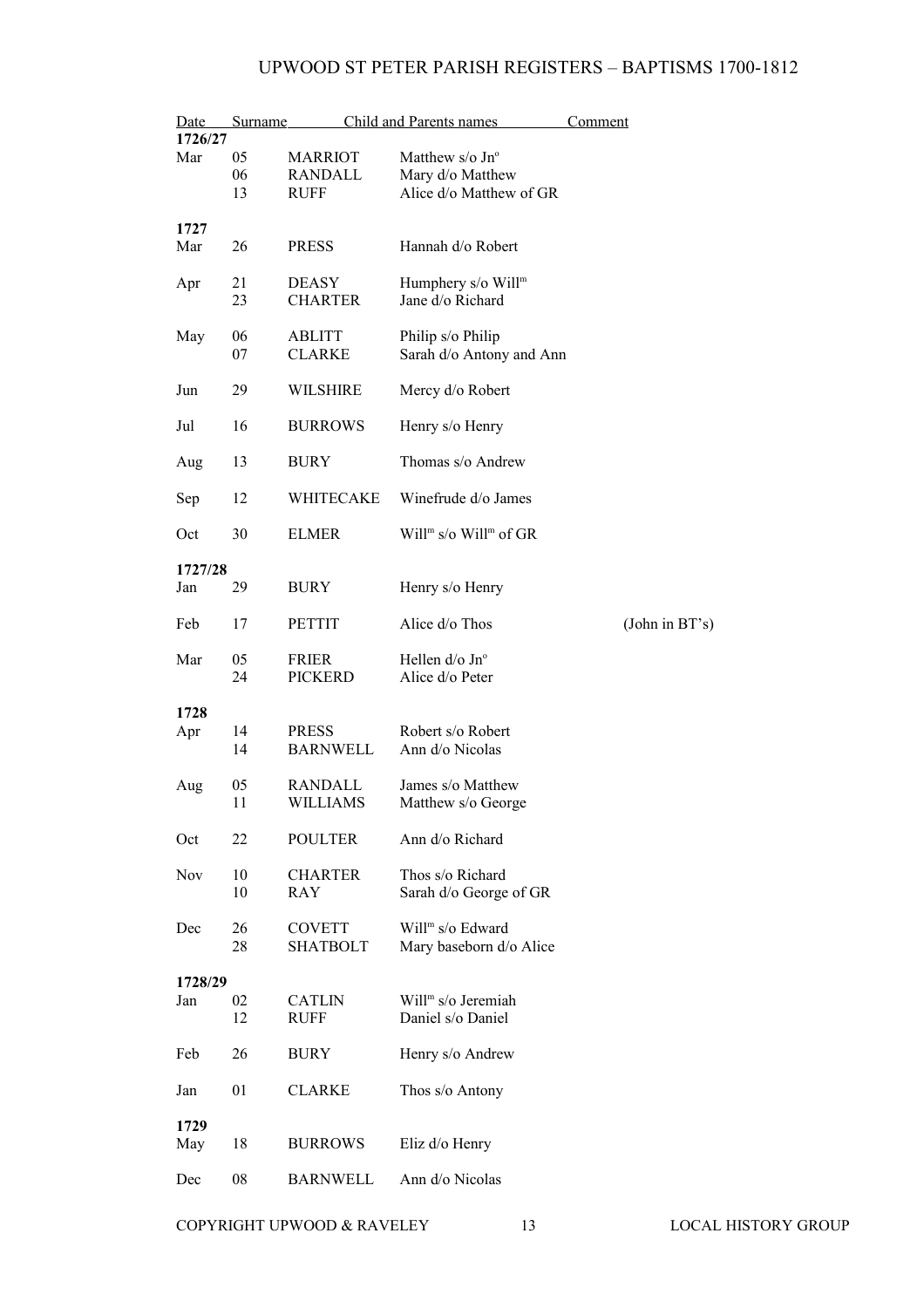| Date<br>1729 | Surname  |                         | Child and Parents names                                      | Comment                    |
|--------------|----------|-------------------------|--------------------------------------------------------------|----------------------------|
| Dec          | 21       | <b>WILLIAMS</b>         | Eliz d/o George                                              |                            |
|              | 22       | <b>SANDERS</b>          | Jnº s/o Robert                                               |                            |
|              | 22       | <b>STOKELY</b>          | $Jn^{\circ}$ s/o $Jn^{\circ}$                                |                            |
|              | 25       | <b>BEDFORD</b>          | Philip s/o Robert                                            |                            |
|              |          |                         |                                                              |                            |
| 1729/30      |          |                         |                                                              |                            |
| Jan          | 08       | <b>HUTTON</b>           | Mercy d/o Rouland                                            |                            |
| Feb          | 15       | <b>SMITH</b>            | Thos s/o George                                              |                            |
|              |          |                         |                                                              |                            |
| 1730         | 05       | <b>MARRIOT</b>          | $Jn^{\circ}$ s/o $Jn^{\circ}$                                |                            |
| Apr          | 12       | <b>MARRIOT</b>          | Henry s/o Henry                                              |                            |
|              |          |                         |                                                              |                            |
| May          | 03       | <b>FRIER</b>            | Thos $s/o$ Jn <sup>o</sup>                                   |                            |
|              | 11       | <b>WHITLESEA</b>        | Eliz d/o John and Eliz                                       |                            |
|              | 17       | <b>DEASY</b>            | Ann d/o Will <sup>m</sup>                                    |                            |
| Jun          | 07       | WRIGHT                  | Will <sup>m</sup> s/o Robert                                 |                            |
|              | 29       | <b>GREEN</b>            | Mary d/o Edward                                              |                            |
|              |          |                         |                                                              |                            |
| Aug          | 08       | <b>ELMER</b>            | Will <sup>m</sup> s/o Will <sup>m</sup> of GR?               |                            |
| <b>Nov</b>   | 08       | RABY                    | Helen d/o Will <sup>m</sup>                                  |                            |
|              | 20       | <b>EDMONDS</b>          | Ann d/o Thomas                                               |                            |
|              | 29       | <b>BURROWS</b>          | $Jn^{\circ}$ s/o Henry                                       |                            |
|              |          |                         |                                                              |                            |
| Dec          | 12       | <b>PRESS</b>            | Jnº s/o Robert                                               |                            |
| 1730/31      |          |                         |                                                              |                            |
| Jan          | 24       | LIMAGE                  | $Jno$ s/o Richard                                            |                            |
|              | 26       | <b>CATLIN</b>           | Hanna d/o Jeremiah                                           |                            |
|              |          |                         |                                                              |                            |
| Feb          | 07       | <b>RUFF</b>             | Mary d/o Matthew                                             | $(Feb 09$ in BT's)         |
|              | 07       | <b>MIDLETON</b>         | $Jn^{\rm o}$ s/o $Jn^{\rm o}$                                | (Feb 09 in BT's)           |
|              | 09       | <b>GROOMES</b>          | Allin s/o John                                               | [BT's only]                |
| Feb          | 28       | <b>CUTHBERT</b>         | Luce $s$ /o Jn $\degree$                                     |                            |
|              | 28       | <b>SMITH</b>            | Jnº s/o George                                               |                            |
|              |          |                         |                                                              |                            |
| 1731         |          |                         |                                                              |                            |
| Apr          | 06<br>18 | SMITH<br><b>CLARKE</b>  | Henry s/o Jn° and Leticia<br>$Jn^{\circ}$ s/o Antony and Ann |                            |
|              | 25       | <b>BARNWELL</b>         | Will <sup>m</sup> s/o Nicolas                                |                            |
|              | 25       | <b>FISHER</b>           | Mary d/o Jn°                                                 |                            |
|              |          |                         |                                                              |                            |
| May          | 16       | <b>BARNET</b>           | Eliz d/o Mark                                                |                            |
| Jun          | 06       |                         | Sarah d/o Robert                                             |                            |
|              | 29       | <b>BEDFORD</b><br>ABLIT |                                                              |                            |
|              |          |                         | Mary d/o Philip                                              |                            |
| Jul          | 04       | WRIGHT                  | Mary d/o Robert                                              |                            |
|              |          |                         |                                                              |                            |
| Aug          | 24       | <b>PASSILER</b>         | Thos s/o William                                             |                            |
| Sep          | 05       | <b>HUTTON</b>           | Will <sup>m</sup> s/o Rouland                                |                            |
|              |          |                         |                                                              |                            |
| Aug          | 08       | SMITH                   | Will <sup>m</sup> s/o George                                 | $(s/\sigma)$ John in BT's) |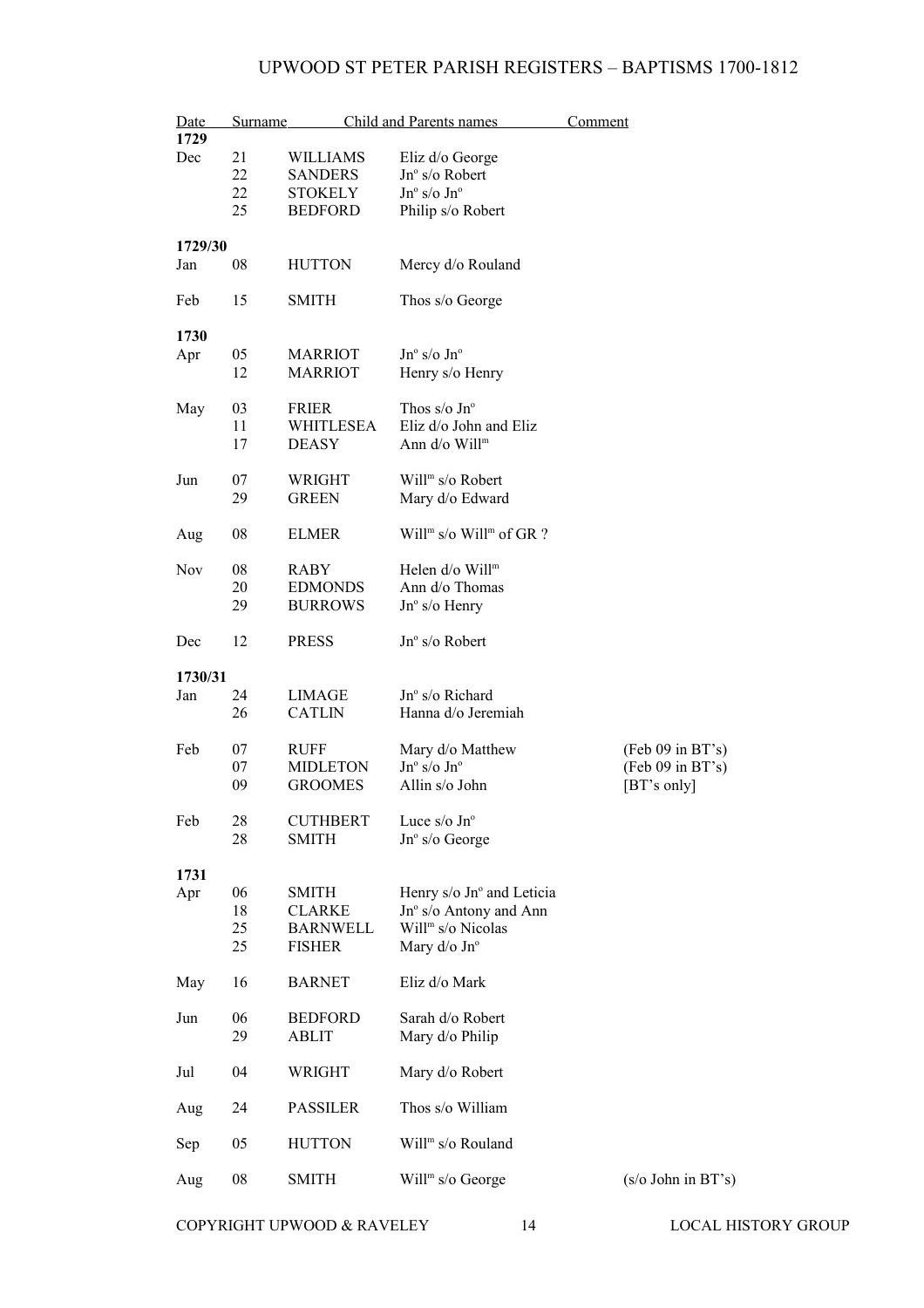| Date<br>1731 | Surname |                   | <b>Child and Parents names</b>                | Comment                    |
|--------------|---------|-------------------|-----------------------------------------------|----------------------------|
| Sep          | 07      | <b>DEASY</b>      | Dina d/o Will <sup>m</sup>                    |                            |
|              |         |                   | [above entries out of order in register]      |                            |
| Oct          | 17      | <b>FRIER</b>      | Michael $s$ /o Jn <sup>o</sup>                |                            |
|              | 17      | <b>CLARKE</b>     | Ann d/o Peter                                 |                            |
|              | 24      | <b>BELLAMY</b>    | Ann d/o Jn°                                   | (BELARY in BT's)           |
|              | 31      | WARWICK           | Eliz d/o John                                 |                            |
| Dec          | 29      | <b>MUTTON</b>     | Eliz d/o Matthew                              |                            |
| 1731/32      |         |                   |                                               |                            |
| Jan          | 02      | <b>SANDERS</b>    | Ann d/o Robert                                |                            |
|              | 02      | <b>MARRIOT</b>    | Sarah d/o Henry                               |                            |
|              | 13      | <b>HULL</b>       | Mark s/o Allen                                |                            |
|              | 30      | <b>RABY</b>       | Eliz d/o Will <sup>m</sup>                    |                            |
| Feb          | 20      | LAMBERT           | James s/o Thos                                |                            |
|              | 25      | <b>BURROWS</b>    | Henry s/o Henry                               |                            |
|              | 29      | <b>BURROWS</b>    | Sarah d/o Robert                              |                            |
|              |         |                   |                                               |                            |
| 1732         |         |                   |                                               |                            |
| May          | 21      | <b>BEDFORD</b>    | James s/o James                               |                            |
| Aug          | 30      | LIMAGE            | Frances d/o Richard                           |                            |
| Sep          | 03      | <b>CARRINGTON</b> | John s/o Thomas                               |                            |
|              | 26      | <b>CUTHBERT</b>   | Benjamin of GR                                | (Ann d/o Benjamin in BT's) |
| <b>Nov</b>   | 02      | <b>WILSHIRE</b>   | Mercy d/o Robert and Mercy                    |                            |
|              | 03      | <b>DEASY</b>      | Will <sup>m</sup> s/o Will <sup>m</sup>       |                            |
| Dec          | 03      | <b>CLARKE</b>     | Ann d/o Antony and Ann                        |                            |
|              | 24      | <b>ELMER</b>      | Thos s/o Will <sup>m</sup> of GR              |                            |
|              | 26      | <b>BARNET</b>     | Mark s/o Mark and Eliz                        |                            |
| 1732/33      |         |                   |                                               |                            |
| Feb          | 06      | <b>SMITH</b>      | Bridget d/o George                            |                            |
|              | 08      | <b>SHEARMAN</b>   | Daniel aged 6 yrs s/o John                    |                            |
|              | 08      | SHEARMAN          | William 2 yrs old s/o John                    |                            |
|              | 09      | RAY               | George s/o George of GR                       |                            |
|              | 10      | <b>BARNWELL</b>   | Dina s/o Nicolas                              |                            |
|              | 25      | <b>WILLIAMS</b>   | $Jn^{\circ}$ s/o George                       |                            |
| Mar          | 04      | <b>MICHEL</b>     | Thos s/o Thos of GR                           |                            |
|              | 08      | <b>SMITH</b>      | Will <sup>m</sup> s/o Jn° of GR               |                            |
|              |         |                   |                                               |                            |
| 1733         |         |                   |                                               |                            |
| Mar          | 28      | <b>PASSHELER</b>  | Will <sup>m</sup> s/o Will <sup>m</sup>       |                            |
| May          | 20      | <b>FISHER</b>     | Eliz d/o Jnº                                  |                            |
|              | 20      | <b>CUTHBERT</b>   | Will <sup>m</sup> illegit s/o Luce            |                            |
|              | 24      | <b>RANDALL</b>    | Jn° and Rob <sup>t</sup> twin sons of Matthew |                            |
| Jun          | 29      | <b>BEDFORD</b>    | Jnº s/o Rob <sup>t</sup>                      |                            |
| Aug          | 12      | <b>LENTON</b>     | Eliz d/o Will <sup>m</sup>                    |                            |
|              | 26      | WRIGHT            | Robert s/o Robert                             |                            |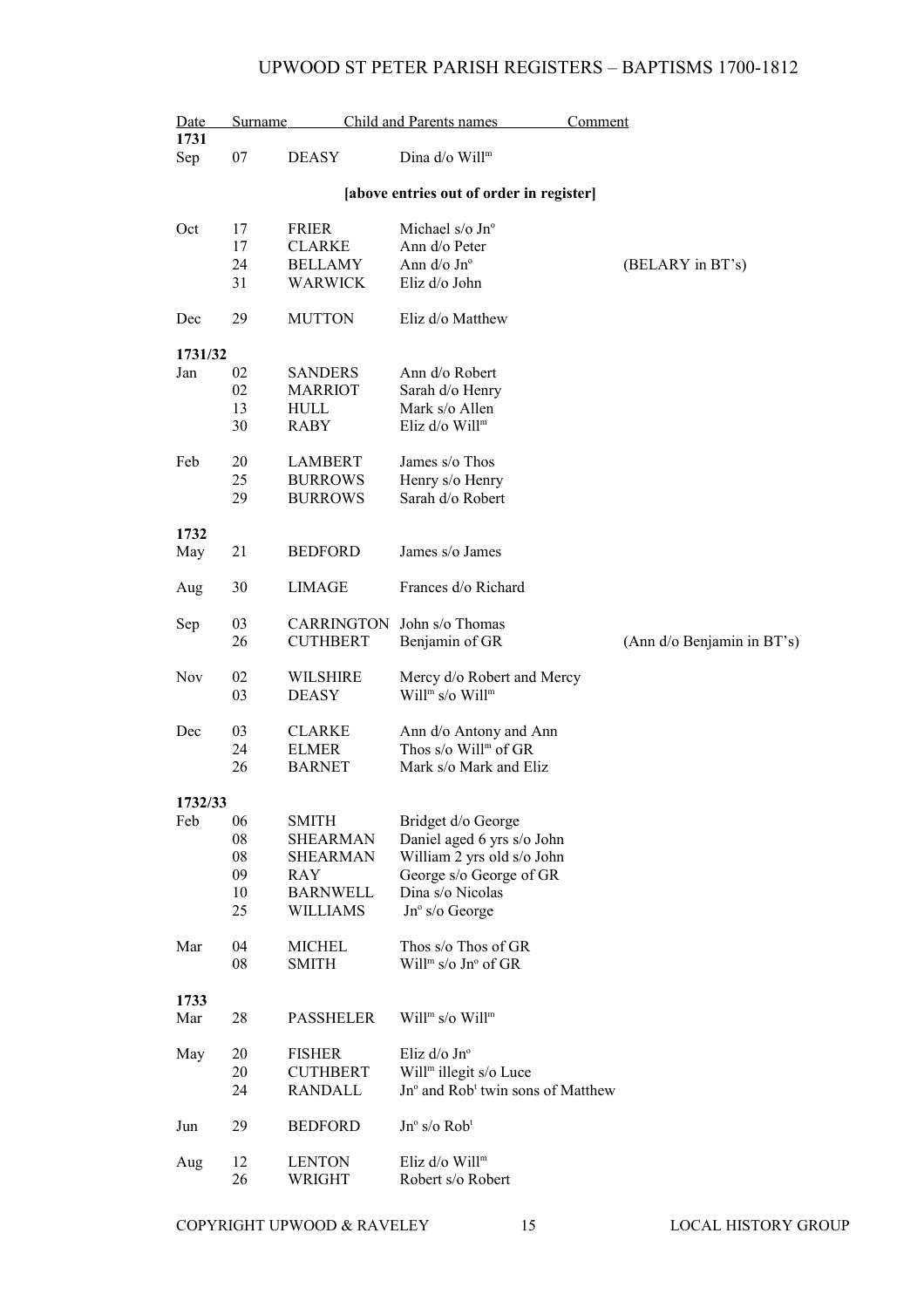| Date           |                | Surname                                          | Child and Parents names                                            | Comment                  |
|----------------|----------------|--------------------------------------------------|--------------------------------------------------------------------|--------------------------|
| 1733<br>Sep    | 09             | <b>CATLIN</b>                                    | Susannah d/o Jn°                                                   |                          |
| Oct            | 03<br>07<br>07 | <b>PRESS</b><br>SMITH<br>SMITH                   | Robert s/o Rob <sup>t</sup><br>Ann d/o Thos<br>Mary d/o Robert     |                          |
| 1733/34<br>Jan | 27             | <b>ABLIT</b>                                     | $d$ /o Philip                                                      |                          |
| Feb            | 11             | <b>DEASY</b>                                     | Thos $s$ /o Will <sup>m</sup>                                      |                          |
| Mar            | 17             | <b>CROWDER</b>                                   | Mark s/o Lenard                                                    |                          |
| 1734<br>May    | 26<br>26       | <b>RUFF</b><br><b>LAMBERT</b>                    | Kezia illegitimate d/o Mary<br>Rebeccha d/o Thos                   |                          |
| Jun            | 25             | <b>SMITH</b>                                     | Letitia d/o Jn° of GR                                              |                          |
| Sep            | 10             | <b>PACK</b>                                      | Ann d/o Will <sup>m</sup>                                          |                          |
| Oct            | 06             | <b>CORBIT</b>                                    | Mary d/o Thos of GR                                                |                          |
| Nov            | 24             | <b>CATLIN</b>                                    | Jeremiah s/o Jeremiah                                              |                          |
| Dec            | 25<br>25       | <b>WILLIAMS</b><br><b>GRANGE</b>                 | Eliz d/o George<br>Catharine d/o Will <sup>m</sup> of GR           |                          |
| 1734/35        |                |                                                  |                                                                    |                          |
| Jan            | 19             | <b>ELMER</b>                                     | Jn° s/o Will <sup>m</sup> of GR                                    |                          |
| Feb            | 02<br>02       | LIMAGE<br>RAY                                    | Richard s/o Richard of GR<br>James s/o George of GR                |                          |
| 1735           |                |                                                  |                                                                    |                          |
| Apr            | 20<br>20       | SMITH<br><b>BELL</b>                             | Mary d/o Thos of GR<br>Dina d/o Stephen                            |                          |
| May            | 03             | <b>SMITH</b>                                     | Thos s/o $Jn^{\circ}$                                              |                          |
| Jun            | 14             | <b>WILSHIRE</b>                                  | Mary & Ann twin d's/o Rob <sup>t</sup>                             |                          |
| Jul            | 26             | <b>DAVIS</b>                                     | William s/o George                                                 |                          |
| Aug            | 17<br>12<br>21 | <b>LENTON</b><br><b>CARTER</b><br><b>MASTERS</b> | Thos s/o Will <sup>m</sup><br>Ann d/o Henry<br>Leticia d/o Richard | (Not in BT's)            |
| Sep            | 05<br>21       | <b>PRESS</b><br><b>PACK</b>                      | Ann d/o Rob <sup>t</sup><br>Joseph s/o Will <sup>m</sup>           |                          |
| <b>Nov</b>     | 22             | <b>ABLIT</b>                                     | Sarah d/o Will <sup>m</sup>                                        | (Phillip ABLITT in BT's) |
| Dec            | 29             | <b>ANGEL</b>                                     | Jn° s/o James                                                      |                          |
| 1735/36<br>Jan | 09             | <b>SMITH</b>                                     | Eliz d/o Rob <sup>t</sup>                                          |                          |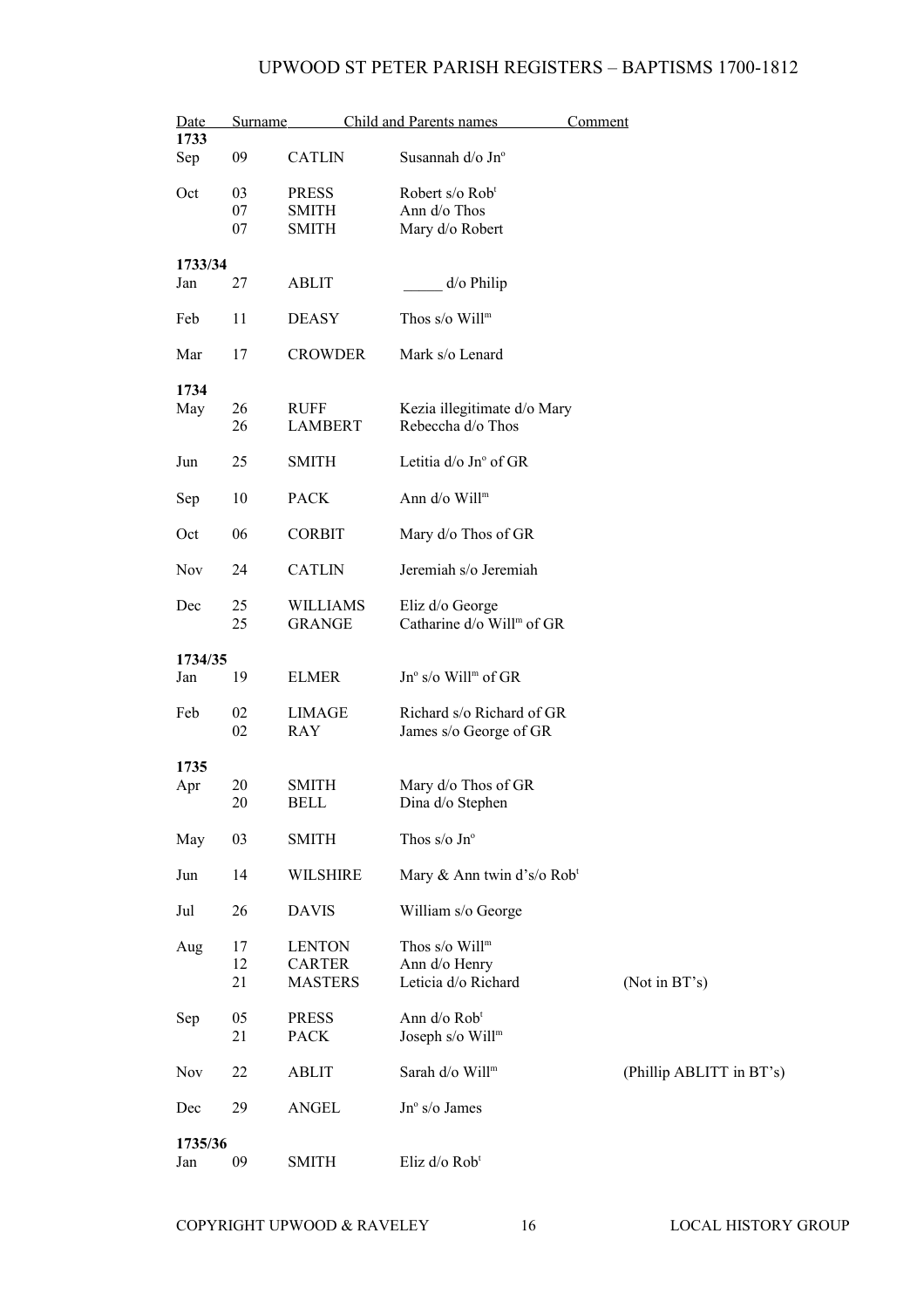| Date<br>1735/36 | Surname |                                 | Child and Parents names                                      | Comment                    |
|-----------------|---------|---------------------------------|--------------------------------------------------------------|----------------------------|
|                 |         |                                 |                                                              |                            |
| Feb             | 01      | <b>MUTTON</b>                   | Will <sup>m</sup> s/o Matthew of GR                          |                            |
|                 | 09      | <b>DRAGE</b>                    | Jn° s/o Will <sup>m</sup> of GR                              |                            |
|                 | 29      | <b>CROWDER</b>                  | Mary d/o Leonard                                             |                            |
| Mar             | 07      | <b>BARNET</b>                   | Rob <sup>t</sup> s/o Mark                                    |                            |
| 1736            |         |                                 |                                                              |                            |
| Apr             | 03      | <b>PASHELER</b>                 | Avery s/o Will <sup>m</sup>                                  |                            |
|                 | 16      | <b>SMITH</b>                    | Thos s/o Thos                                                |                            |
| Jun             | 06      | <b>SPRAGINS</b>                 | $Jn^{\circ}$ s/o $Jn^{\circ}$                                |                            |
|                 | 13      | <b>BOWLING</b>                  | Will <sup>m</sup> s/o Will <sup>m</sup>                      |                            |
|                 | 27      | <b>TYERS</b>                    | $Jn^{\circ}$ s/o James                                       |                            |
| Sep             | 20      | LIMAGE                          | Will <sup>m</sup> s/o Richard                                |                            |
| Nov             | 16      | <b>GRANGE</b>                   | Mary d/o Will <sup>m</sup>                                   |                            |
|                 | 23      | <b>MIDLETON</b>                 | George & Joseph twin ss/o John                               |                            |
|                 |         |                                 |                                                              |                            |
| Dec             | 20      | RAY                             | James s/o George of GR                                       |                            |
| 1736/37         |         |                                 |                                                              |                            |
| Jan             | 30      | <b>PRESS</b>                    | Smith s/o Rob <sup>t</sup>                                   |                            |
|                 |         |                                 |                                                              |                            |
| Mar             | 16      | <b>COOPER</b>                   | Hanna $d$ /o Jn <sup>o</sup> and Hanna                       |                            |
| 1737            |         |                                 |                                                              |                            |
| Apr             | 17      | <b>LENTON</b>                   | $Jn^{\circ}$ s/o Will <sup>m</sup>                           |                            |
|                 |         |                                 |                                                              |                            |
| May             | 01      | <b>ELMER</b>                    | $Jn^{\circ}$ s/o Will <sup>m</sup> of GR                     |                            |
|                 | 04      | <b>MASTERS</b>                  | Ann d/o Richard                                              |                            |
|                 |         |                                 |                                                              |                            |
| Jun             | 29      | CARRINGTON Ann d/o Jn°          |                                                              |                            |
|                 |         |                                 |                                                              |                            |
| Aug             | 12      | <b>RICHARSON</b>                | Mary d/o Jn°                                                 |                            |
|                 | 22      | <b>CRAMFIELD</b>                | Edward s/o Edward and Mary                                   |                            |
|                 |         |                                 |                                                              |                            |
| Sep             | 06      | <b>SPRAGINS</b>                 | d/o John                                                     | (William s/o John in BT's) |
| Nov             | 13      |                                 |                                                              |                            |
|                 |         | LIMAGE                          | Fanny d/o Richard<br>Will <sup>m</sup> s/o Will <sup>m</sup> |                            |
|                 | 26      | <b>ABLITT</b>                   |                                                              |                            |
| Dec             | 28      | <b>DRAGE</b>                    | Mary d/o Will <sup>m</sup>                                   |                            |
|                 |         |                                 |                                                              |                            |
| 1737/38         |         |                                 |                                                              |                            |
| Jan             | 16      | <b>SMITH</b>                    | Rob <sup>t</sup> s/o Rob <sup>t</sup>                        |                            |
|                 | 29      | <b>BALDWIN</b>                  | Rob <sup>t</sup> illegit s/o Mary                            |                            |
| Feb             | 05      | <b>SMITH</b>                    | Sarah d/o Thos                                               |                            |
|                 |         |                                 |                                                              |                            |
| Mar             | 04      | <b>HOLLIS</b>                   | Thos s/o Thos of GR                                          |                            |
|                 |         |                                 |                                                              |                            |
| 1738            |         |                                 |                                                              |                            |
| Mar             | 26      | EATE                            | Eliz d/o Will <sup>m</sup>                                   |                            |
|                 | 26      | <b>EVERIT</b>                   | Thos s/o Henry of GR                                         |                            |
| Apr             | 10      | <b>CARRINGTON</b> Thos s/o Thos |                                                              |                            |
|                 |         |                                 |                                                              |                            |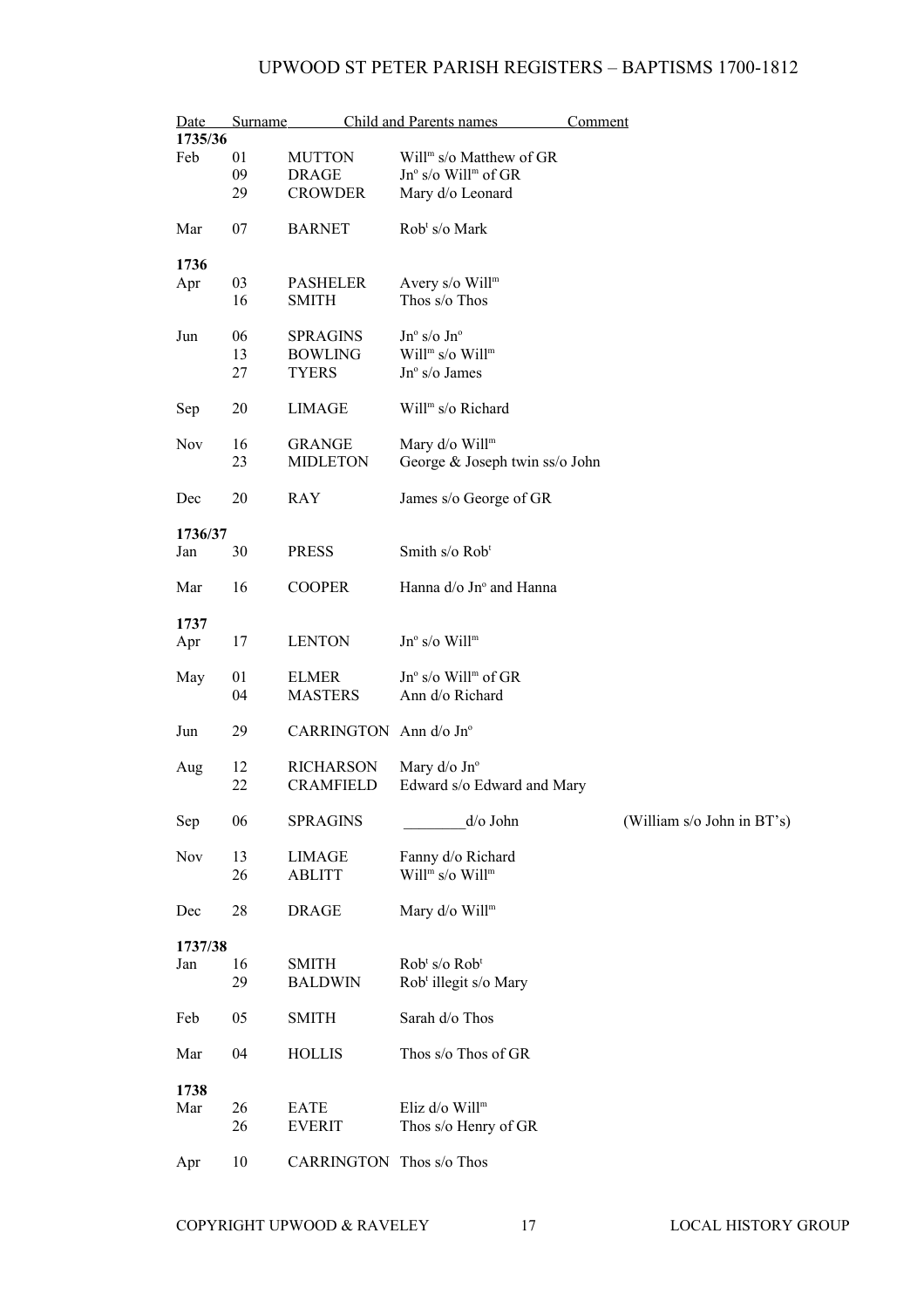| Date<br>1738 | Surname        |                                                 | Child and Parents names                                                                                                         | Comment                         |
|--------------|----------------|-------------------------------------------------|---------------------------------------------------------------------------------------------------------------------------------|---------------------------------|
| May          | 22             | <b>COOPER</b>                                   | Mary $d$ /o Jn $\degree$                                                                                                        |                                 |
| Jun          | 29             | <b>PARKER</b>                                   | Hanna d/o Jonas                                                                                                                 |                                 |
| Aug          | 29<br>19       | <b>HOLLIS</b><br><b>NURSE</b>                   | Thos s/o Thos<br>Mary d/o Jn°                                                                                                   |                                 |
| Oct          | 13<br>14       | <b>FRIER</b><br><b>LANT</b>                     | Hellen d/o Michael<br>Eliz d/o Edward                                                                                           |                                 |
| Dec          | 24             | <b>TIRES</b>                                    | George s/o James                                                                                                                |                                 |
| 1738/39      |                |                                                 |                                                                                                                                 |                                 |
| Mar          | 04<br>04<br>04 | <b>PICKERD</b><br><b>LENTON</b><br><b>SMITH</b> | Will <sup>m</sup> s/o Will <sup>m</sup><br>Will <sup>m</sup> s/o Will <sup>m</sup><br>Rob <sup>t</sup> s/o Rob <sup>t</sup>     |                                 |
| 1739         |                |                                                 |                                                                                                                                 |                                 |
| Jun          | 29<br>29       | LIMAGE<br><b>CORBIT</b>                         | Will <sup>m</sup> s/o Richard<br>$Jn^{\circ}$ s/o Thos                                                                          |                                 |
| Dec          | 25             | <b>SPRAGINS</b>                                 | $Jn^{\circ}$ s/o $Jn^{\circ}$                                                                                                   |                                 |
| Mar          | 09<br>19       | <b>HOLLIS</b><br><b>SMITH</b>                   | Jeremiah s/o Thos<br>Eliz d/o Thos                                                                                              |                                 |
| Dec          | 10<br>16<br>08 | <b>GRANGE</b><br><b>FEATON</b><br><b>ELMER</b>  | Will <sup>m</sup> s/o $Jn^{\circ}$<br>Eliz d/o Matthew<br>Isaac s/o Will <sup>m</sup>                                           |                                 |
| Sep          | 27             | <b>MASTERS</b>                                  | Jnº s/o Richard<br>[Above entries out of order in Register]                                                                     |                                 |
| 1739/40      |                |                                                 |                                                                                                                                 |                                 |
| Jan          | 18<br>21<br>28 | <b>BEBIE</b><br><b>CRAMFIELD</b><br>WILBY       | Robert s/o Rob <sup>t</sup><br>$Jn^{\circ}$ s/o Edward<br>Mary base d/o Mary                                                    |                                 |
| Feb          | 19             | LANT                                            | Edward s/o Edward                                                                                                               |                                 |
| 1740         |                |                                                 |                                                                                                                                 |                                 |
| Apr          | 27             |                                                 | CARRINGTON Eliz & Jane twin ds/o $Jn^{\circ}$                                                                                   |                                 |
| Jun          | 04<br>09<br>14 | <b>GIFFORD</b><br><b>ABLIT</b>                  | RICHARDSON Mary d/o Jn° and Mary<br>$Jn^{\circ}$ s/o $Jn^{\circ}$ and Mary<br>Will <sup>m</sup> s/o Will <sup>m</sup> and Hanah |                                 |
| Jul          | 30             | <b>CHAPLIN</b>                                  | Jn° s/o Jn° and Sarah                                                                                                           |                                 |
| Aug          | 24<br>24       | <b>JONES</b><br><b>FRYER</b>                    | Mary d/o Web and Betty<br>Henry s/o Jn°                                                                                         | (s/o Michael and Alice in BT's) |
| Oct          | 10<br>12       | <b>CAMPION</b><br><b>BARNS</b>                  | $Jn^{\circ}$ s/o $Jn^{\circ}$ and Frances<br>Jn° s/o Rob <sup>t</sup> and Sarah                                                 |                                 |
| Dec          | 07             | <b>LENTON</b>                                   | Spragings s/o Will <sup>m</sup> and Mary                                                                                        |                                 |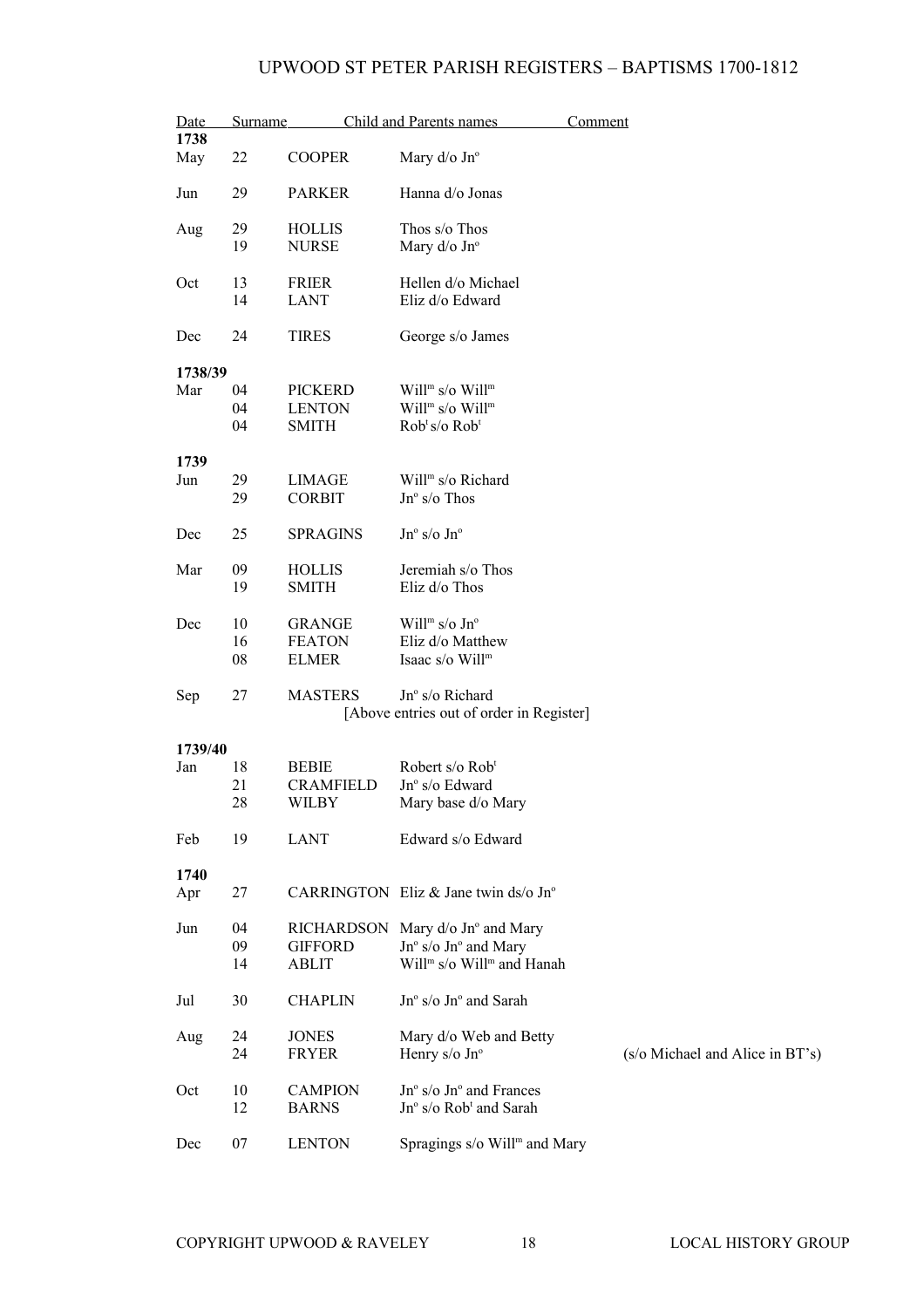| Date       | <b>Surname</b> |                  | Child and Parents names<br><b>Comment</b>            |                                                  |
|------------|----------------|------------------|------------------------------------------------------|--------------------------------------------------|
| 1741       |                |                  |                                                      |                                                  |
| May        | 03             | <b>PRESS</b>     | Ann d/o Rob <sup>t</sup> and Alice                   |                                                  |
|            | 17             | <b>SMITH</b>     | Sarah d/o Rob <sup>t</sup> and Eliz                  |                                                  |
|            |                |                  |                                                      |                                                  |
| Jun        | 28             | <b>COWPER</b>    | $Jn^{\circ}$ s/o $Jn^{\circ}$ and Hannah             |                                                  |
|            |                |                  |                                                      |                                                  |
|            | 28             | LIMMAGE          | Joseph s/o Richard and Mary                          |                                                  |
|            | 28             | <b>EVERET</b>    | Mary d/o Henry and Amy                               |                                                  |
|            | 28             | <b>TYERS</b>     | Susannah d/o James and Eliz                          |                                                  |
|            | 29             | <b>PARKER</b>    | Mary d/o Jonas and Hannah                            |                                                  |
|            | 29             | <b>CRAMFIELD</b> | Thos s/o Edward and Mary                             |                                                  |
|            |                |                  |                                                      |                                                  |
|            |                |                  |                                                      |                                                  |
| Jul        | 05             | <b>CORBIT</b>    | Joseph s/o Thos and Eliz                             |                                                  |
|            | 12             | <b>CLARKE</b>    | Eliz $d$ /o Jn $\degree$ and Eliz                    |                                                  |
|            |                |                  |                                                      |                                                  |
| Aug        | 03             | <b>GIFFORD</b>   | Mary d/o Jn° and Mary                                |                                                  |
|            |                |                  |                                                      |                                                  |
| Sep        | 12             | <b>CHARTER</b>   | Thos s/o Thos and Mary jnr                           |                                                  |
|            |                |                  | Ann d/o Allen and Perse                              |                                                  |
|            | 20             | <b>HULL</b>      |                                                      |                                                  |
|            | 27             | <b>BELL</b>      | Stephen s/o Stephen and Eleanor                      |                                                  |
|            | 31             | <b>JNONES</b>    | Mary d/o Weeb and Betty                              | (Sep 30 Weeb JONES & Eliz <sup>th</sup> in BT's) |
|            |                |                  |                                                      |                                                  |
| Oct        | 25             | <b>CATLING</b>   | Mary $d$ /o Jn $\degree$                             | $($ and Elizabeth in BT's)                       |
|            |                |                  |                                                      |                                                  |
| <b>Nov</b> | 08             | <b>ABLIT</b>     | Hannah d/o Will <sup>m</sup> and Hannah              |                                                  |
|            |                |                  |                                                      |                                                  |
|            |                |                  |                                                      |                                                  |
| 1741/42    |                |                  |                                                      |                                                  |
| Jan        | 24             | <b>PICKERD</b>   | Mary d/o Will <sup>m</sup> and Mary                  |                                                  |
|            |                |                  |                                                      |                                                  |
| Feb        | 28             |                  | CARRINGTON $Jn^{\circ} s/\sigma Jn^{\circ}$ and Eliz |                                                  |
|            |                |                  |                                                      |                                                  |
| 1742       |                |                  |                                                      |                                                  |
|            | 16             | <b>CAMPION</b>   | Thos s/o Jn° and Frances                             |                                                  |
| Apr        |                |                  |                                                      |                                                  |
|            |                |                  |                                                      |                                                  |
| May        | 30             | <b>LANT</b>      | Will <sup>m</sup> s/o Edward and Mary                |                                                  |
|            |                |                  |                                                      |                                                  |
| Jun        | 27             | <b>NITINGAL</b>  | Jn° s/o Joseph and Sarah                             |                                                  |
|            | 28             | <b>BARNS</b>     | Danniel s/o Robt and Sarah                           |                                                  |
|            | 29             | <b>GIFFORD</b>   | Rebeccah d/o Jn° and Mary                            |                                                  |
|            |                |                  |                                                      |                                                  |
|            |                |                  |                                                      |                                                  |
| Sep        | 05             | ASSEL            | Henry so/ Henry and Eliz                             |                                                  |
|            | 08             | <b>JONES</b>     | James s/o Rob <sup>t</sup> and Mary                  |                                                  |
|            | 19             | <b>HOLLIS</b>    | Sarah d/o Thos and Mary                              |                                                  |
|            |                |                  |                                                      |                                                  |
| Oct        | 03             | <b>FRUDE</b>     | Eliz d/o Rob <sup>t</sup> and Mary                   |                                                  |
|            | 24             | <b>SMITH</b>     | Barbara d/o Thos and Mary                            |                                                  |
|            |                |                  |                                                      |                                                  |
|            |                |                  |                                                      |                                                  |
| Dec        | 26             | <b>COWPER</b>    | James d/o Jn° and Hannah                             |                                                  |
|            | 26             | <b>PACK</b>      | Robert s/o William and Elizabeth                     | (BT's only)                                      |
|            |                |                  |                                                      |                                                  |
| 1742/43    |                |                  |                                                      |                                                  |
| Jan        | 01             | <b>LENTON</b>    | Alice d/o W <sup>m</sup> and Alice                   |                                                  |
|            | 03             | <b>GRANGE</b>    | Will <sup>m</sup> s/o $Wm$ and Avis                  |                                                  |
|            |                |                  |                                                      |                                                  |
|            | 03             | <b>RAY</b>       | Mary d/o George and Jane                             |                                                  |
|            |                |                  |                                                      |                                                  |
| Feb        | 02             | <b>COPE</b>      | Thos $s$ /o Jn $\degree$ and Mary                    |                                                  |
|            |                |                  |                                                      |                                                  |
| Mar        | 13             | <b>BARNS</b>     | Mary d/o Rob <sup>t</sup> and Sarah                  |                                                  |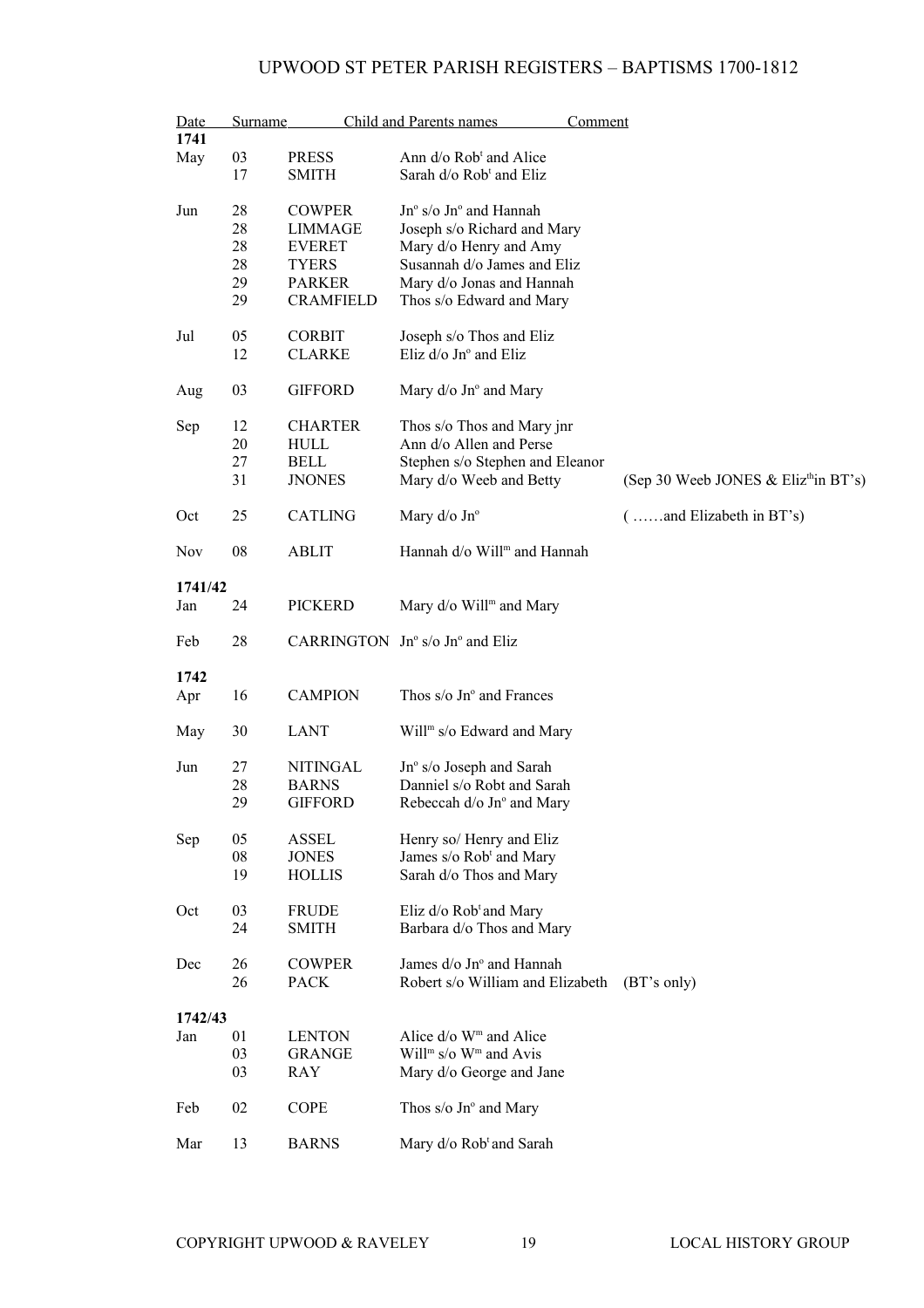| Date       | <b>Surname</b> |                   | Child and Parents names<br><u>Comment</u>        |                               |
|------------|----------------|-------------------|--------------------------------------------------|-------------------------------|
| 1743       |                |                   |                                                  |                               |
| Jun        | 29             | <b>WOOTTEN</b>    | Will <sup>m</sup> s/o Abraham and Mary           |                               |
| Aug        | 14             | <b>WARMER</b>     | Mary d/o George and Sarah                        |                               |
|            | 28             | <b>SMITH</b>      | Willson d/o Rob <sup>t</sup> and Eliz            |                               |
| Sep        | 11             | <b>FISHER</b>     | $Jn^{\circ}$ s/o $Jn^{\circ}$ and Eliz           |                               |
| <b>Nov</b> | 30             | <b>FRYER</b>      | Henry and Thomas s/o Michael and Alice           | (FRIER in BT's)               |
| Jun        | 01             | <b>GIFFORD</b>    | Mary $d$ /o Jn $\degree$ and Mary                |                               |
| Feb        | 05             | NITINGALL         | Ann d/o Joseph and Sarah                         | [out of order in register]    |
|            | 26             | <b>BELL</b>       | Jnº s/o Ellen, widow                             | [out of order in register]    |
|            |                |                   |                                                  |                               |
| 1744       |                |                   |                                                  |                               |
| Dec        | 23             | <b>COOPER</b>     | Richard s/o John and Hannah                      |                               |
|            | 23             | <b>CARRINGTON</b> | Mary d/o John and Eliz                           |                               |
|            | 23             | <b>PARKESSON</b>  | William s/o Charles and Ann                      |                               |
|            | 25             | <b>SPRAGGINS</b>  | John s/o John and Ann                            |                               |
|            |                |                   |                                                  |                               |
| Jan        | 04             | <b>EDMOND</b>     | Ann d/o Thomas & Ann but was born Jany 23 : 1741 |                               |
|            | 09             | <b>CRANFIELD</b>  | Mary d/o Edward and Mary                         |                               |
|            |                |                   |                                                  |                               |
| Mar        | 10             | <b>PICKARD</b>    | Elizabeth d/o Mary, widow                        | (illegitimate $d$ /o in BT's) |
|            | 28             | <b>ILOTT</b>      | Thos s/o John and Ann                            |                               |
|            | 30             | ASSELL            | Henry s/o Henry and Eliz                         |                               |
|            |                |                   |                                                  |                               |
| Apr        | 10             | <b>FEAKEN</b>     | Thos s/o Thos and Mary                           |                               |
|            |                |                   | Daniel s/o Rob <sup>t</sup> and Sarah            |                               |
| May        | 13             | <b>BARNS</b>      |                                                  |                               |
| Jun        | 03             | WRIGHT            | Creed s/o Ann, widow                             | (RIGHT in BT's)               |
|            | 29             | <b>JONES</b>      | Webb s/o Webb and Eliz                           | (Betty in BT's)               |
|            | 29             | <b>NURSE</b>      | John s/o John and Eliz                           |                               |
|            | 29             | <b>MILLER</b>     | John s/o Curtiss and Mary                        |                               |
|            |                |                   |                                                  |                               |
| Jul        | 01             | <b>FEACON</b>     | Alice d/o Matthew and Ann                        |                               |
|            | 22             | <b>CARTER</b>     | John s/o George and Mary                         |                               |
|            |                |                   |                                                  |                               |
| Aug        | 05             | <b>TYRES</b>      | Elizabeth d/o James and Eliz                     |                               |
|            |                |                   |                                                  |                               |
| Sep        | 03             | <b>HOLLIS</b>     | Mary d/o Thomas and Mary                         |                               |
|            | 07             | <b>JONES</b>      | Robert s/o Robert and Mary                       |                               |
| <b>Nov</b> | 04             | <b>LANT</b>       |                                                  |                               |
|            |                |                   | Elizabeth d/o Edward and Mary                    |                               |
| 1745       |                |                   |                                                  |                               |
| Mar        | 31             | <b>WOTTON</b>     | Richard s/o Abraham and Mary                     |                               |
|            |                |                   |                                                  |                               |
| Apr        | 12             | WILBY             | Mary illegit d/o Mary                            |                               |
|            | 28             | <b>LENTON</b>     | William s/o William and Alice                    | (Edward $s/\circ$ in BT's)    |
|            | 28             | RAY               | Jane d/o George and Jane of GR                   |                               |
|            |                |                   |                                                  |                               |
| Jun        | 30             | <b>PRESS</b>      | Hannah d/o Robert and Alice                      |                               |
|            | 30             | <b>FEACON</b>     | Jn° s/o Matthew and Ann                          |                               |
|            |                |                   |                                                  |                               |
| Oct        | 13             | <b>CORBIT</b>     | Eliza d/o Thos and Eliz of GR                    |                               |
|            | 22             | <b>COPE</b>       | Mary d/o Jn° and Mary of GR                      |                               |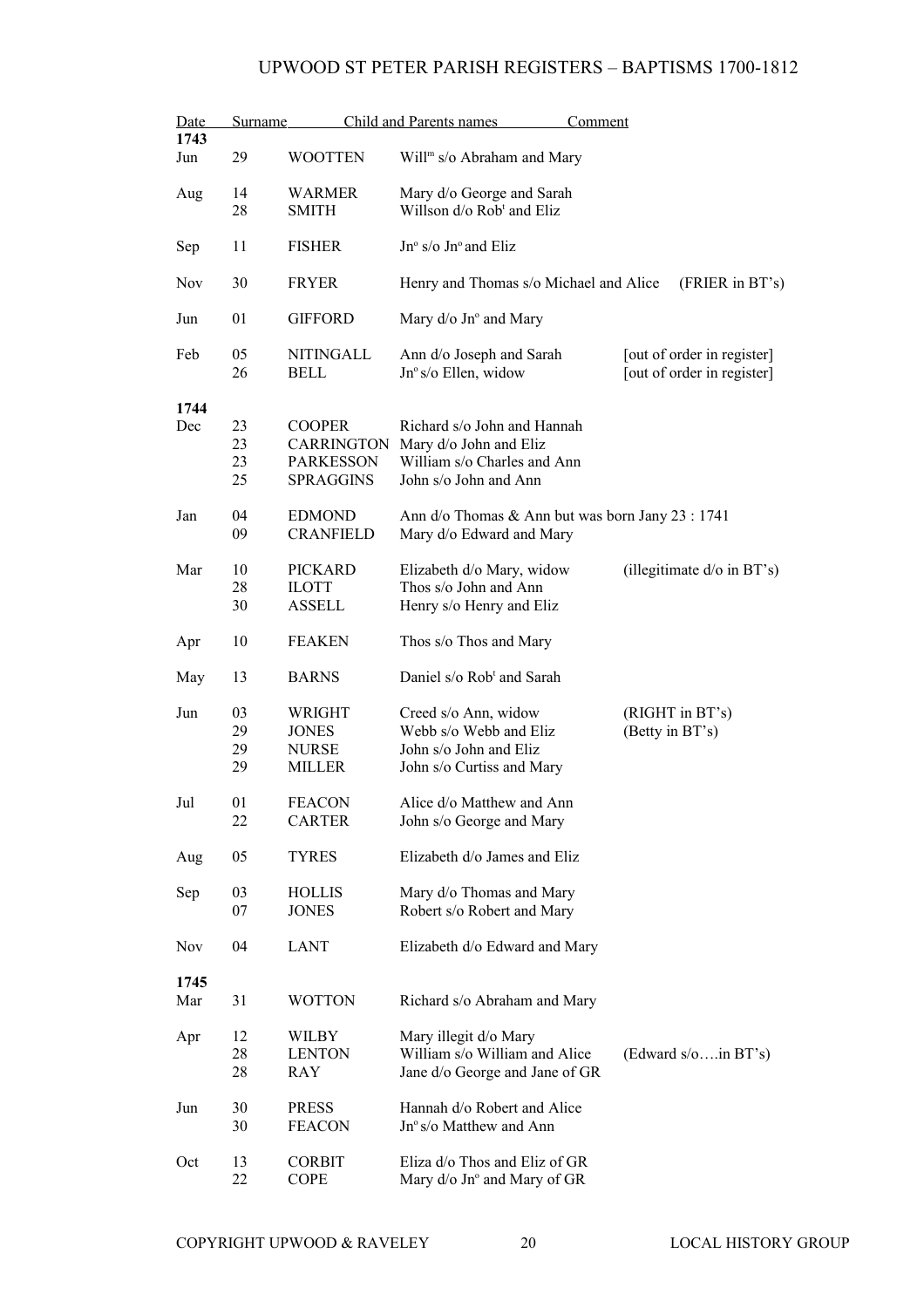| Date<br>1745   | <b>Surname</b> |                               | Child and Parents names<br><u>Comment</u>           |                 |
|----------------|----------------|-------------------------------|-----------------------------------------------------|-----------------|
| Nov            | 24             | RIGNAL                        | Susanna, Jn° and Philip d/o and s/o Philip and Mary |                 |
|                |                |                               |                                                     |                 |
| 1745/46        |                |                               |                                                     |                 |
| Jan            | 31             | <b>HANGER</b>                 | Jn° Parratt s/o Jn° and Elizabeth                   |                 |
| Feb            | 23             | <b>FISHER</b>                 | Ann $d$ /o Jn $\degree$ and Eliz                    |                 |
| 1746           |                |                               |                                                     |                 |
| Apr            | 06             | <b>CROWDER</b>                | Jn° s/o Leonard and Mary                            |                 |
|                | 07             | SMITH                         | John s/o Rob <sup>t</sup> and Eliz                  |                 |
|                | 16             | <b>CAMPION</b>                | Frances d/o John and Frances                        |                 |
|                |                |                               |                                                     |                 |
| May            | 18             | <b>GIFFORD</b>                | Will <sup>m</sup> s/o John and Mary                 |                 |
|                | 18             | <b>FRUID</b>                  | Mary d/o Rob <sup>t</sup> and Mary                  |                 |
| Jun            | 01             | <b>SMITH</b>                  | John s/o John and Mary                              |                 |
|                | 12             | <b>ASSELL</b>                 | Eliz d/o Henry and Eliz                             |                 |
|                | 29             | <b>PACK</b>                   | Will <sup>m</sup> s/o Will <sup>m</sup> and Eliz    |                 |
|                | 29             | <b>PARKINSON</b>              | Jn° s/o Charles and Ann                             |                 |
|                | 29             | <b>FACON</b>                  | Will <sup>m</sup> s/o Thos and Mary                 |                 |
| Aug            | 30             | NIGHTINGAL                    | Mary d/o Joseph and Eliz                            |                 |
| Sep            | 11             | <b>CHARTER</b>                | Ann d/o Thos and Mary                               |                 |
| Dec            | 11             | <b>TOWNSEND</b>               | John s/o W <sup>m</sup> and Betty                   |                 |
|                |                |                               |                                                     |                 |
| 1746/47<br>Jan | 07             | MILLER                        | Mary d/o Curtis and Mary                            |                 |
| Feb            | 01             | <b>SCOT</b>                   | Hannah d/o Thos and Mary                            |                 |
| 1747           |                |                               |                                                     |                 |
| Jun            | 29             | <b>GIFFORD</b>                | Joseph s/o John and Mary                            |                 |
|                |                |                               |                                                     |                 |
| Oct            | 18             | <b>LINFORD</b>                | Susanna d/o Thos and Sarah                          |                 |
| Nov            | 01             | <b>BARNS</b>                  | Everet s/o Robert and Sarah                         |                 |
| 1747/48        |                |                               |                                                     |                 |
| Jan            | 11             |                               | WHITTLESEY Betty d/o John and Mary                  |                 |
| 1749           |                | (for $1748$ – see after 1749) |                                                     |                 |
| Apr            | 02             | <b>LENTON</b>                 | Ann and Mary d/o W <sup>m</sup> and Alice           |                 |
|                | 23             | <b>EVERITT</b>                | Thomas s/o Henry and Amey                           |                 |
|                | 30             | <b>FISHER</b>                 | Hannah d/o John and Elizabeth                       |                 |
| Jul            | 02             | <b>SCOT</b>                   | William s/o John and Mary                           | (SCOTT in BT's) |
| Aug            | 06             | <b>FULLER</b>                 | Ann d/o James and Mary                              |                 |
|                | 23             | <b>CRANFIELD</b>              | Benjamin s/o Edward and Mary                        |                 |
| Sep            | 20             | <b>BARNS</b>                  | Danell s/o Robert and Sarah                         |                 |
|                | 24             | WAKEFIELD                     | Thomas s/o James and Elizabeth                      |                 |
| <b>Nov</b>     | 05             | <b>DRAGE</b>                  | Elizabeth d/o William and Mary                      |                 |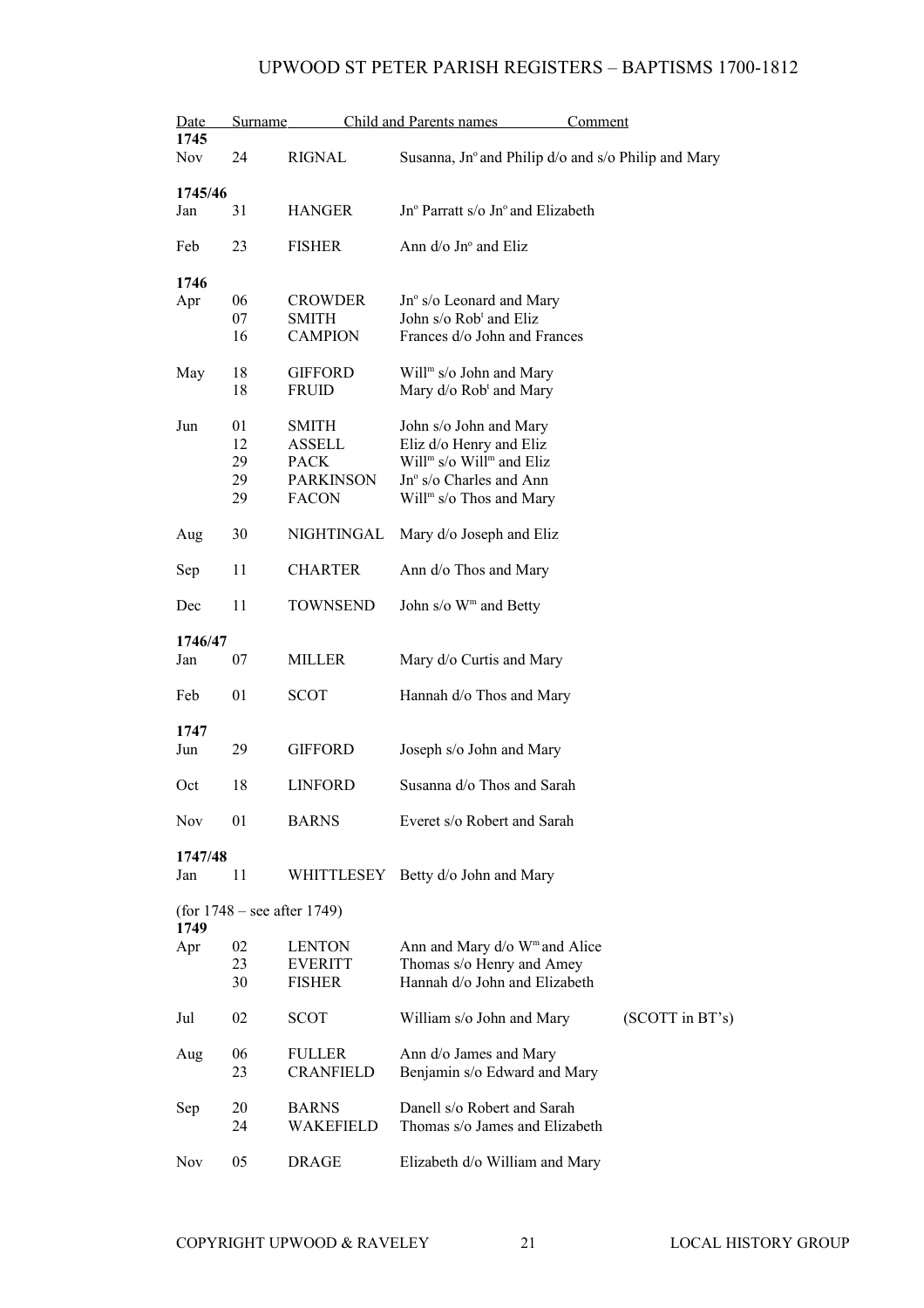| Date<br>1749/50 | Surname  |                                  | Child and Parents names<br>Comment                             |                                                 |  |  |
|-----------------|----------|----------------------------------|----------------------------------------------------------------|-------------------------------------------------|--|--|
| Jan             | 01       | <b>FEAKEN</b>                    | William s/o Tho and Mary                                       |                                                 |  |  |
| Feb             | 02       | <b>CHARTER</b>                   | Thomas s/o Thomas and Elizabeth                                |                                                 |  |  |
| 1748            |          |                                  | [This year appears after 1749 in the register]                 |                                                 |  |  |
| Apr             | 08<br>17 | <b>SMITH</b><br><b>HOLLIS</b>    | Robert s/o Thomas and Sarah<br>Elizabeth d/o Thos and Mary     | (HOLLICE in BT's)                               |  |  |
| May             | 06<br>29 | <b>BARRETT</b><br><b>FEAKON</b>  | Thomas s/o Thomas and Sary<br>John s/o Thomas and Mary         | (BARNET and Sarah in BT's)                      |  |  |
|                 | 29       | <b>PARKASON</b>                  | Ann d/o Charls and Ann                                         | (PARKENSON in BT's)                             |  |  |
| Jun             | 05<br>29 | <b>CORBETT</b><br><b>CARTER</b>  | Jane d/o Thomas and Elizabeth<br>Sarah d/o George and Mary     | (CORBIT in BT's)                                |  |  |
| Jul             | 03<br>12 | <b>SPRAGINS</b><br><b>MARTIN</b> | Ann d/o John and Ann<br>Mary d/o Jonathan and Jude             | (SPRAGGONS in BT's)<br>(Judeth in BT's)         |  |  |
| Sep             | 09<br>16 | <b>ASHELL</b><br><b>MILLER</b>   | Edward s/o Henry and Elizabeth<br>Curtiss s/o Curtiss and Mary | (ASSELL in BT's)<br>(Curtis in BT's)            |  |  |
|                 | 1748/49  |                                  |                                                                |                                                 |  |  |
| Jan             | 04       | <b>WINCHLEY</b>                  | Thomas s/o Thomas and Alice                                    |                                                 |  |  |
| 1750            |          |                                  |                                                                |                                                 |  |  |
| Mar             | 25       | <b>BETFORD</b>                   | Mary d/o William and Mary                                      |                                                 |  |  |
| Jun             | 18       | <b>MARTIN</b>                    | Elizabeth d/o Jonathan                                         | $(\dots \dots$ and Jude in BT's)                |  |  |
|                 | 24<br>29 | <b>ANNIS</b><br><b>WOOTTON</b>   | John s/o John and Ann<br>Mary d/o Abraham                      | ( and Mary in BT's)                             |  |  |
|                 | 29       | <b>TIRES</b>                     | Elling d/o James                                               | (TYRES Elizabeth d/o James and<br>Mary in BT's) |  |  |
| Jul             | 01       | <b>COLES</b>                     | Sarah d/o Henry                                                | (COLEand Susannah in BT's)                      |  |  |
|                 | 01       | LANT                             | John s/o Edward and Mary                                       |                                                 |  |  |
|                 | 01<br>15 | <b>JOHNSON</b><br>SMITH          | John s/o William and Sary<br>Thomas s/o Thos and Sarah         |                                                 |  |  |
| Sep             | 06       | WILLSHIRE                        | John s/o John and Ann                                          |                                                 |  |  |
| 1750/51         |          |                                  |                                                                |                                                 |  |  |
| Jan             | 17<br>27 | <b>BEEBY</b><br><b>OATY</b>      | William s/o Ann<br>Ann $d$ /o W <sup>m</sup> and Mary          |                                                 |  |  |
| Mar             | 10       | <b>LENTON</b>                    | Hannah d/o W <sup>m</sup> and Alice                            |                                                 |  |  |
| 1751            |          |                                  |                                                                |                                                 |  |  |
| Mar             | 29       | <b>CHARTER</b>                   | John s/o Thos amd Elizabeth                                    |                                                 |  |  |
| Jun             | 29       | WAKEFIELD                        | Alis d/o James and Elizabeth                                   |                                                 |  |  |
|                 | 30<br>30 | <b>FEAKON</b><br><b>PACK</b>     | Mary d/o Thomas<br>Elizabeth d/o William                       | (and Mary in BT's)<br>(and Elizabeth in BT's)   |  |  |
| Oct             | 13       | <b>SPRAGINS</b>                  | William s/o John                                               | (and Ann in BT's)                               |  |  |
|                 | 20<br>22 | <b>SMITH</b>                     | Joseph s/o Robert<br>William s/o Curtis                        | (and Elizabeth in BT's)                         |  |  |
|                 | 22       | <b>MILLER</b><br><b>GIFFORD</b>  | John s/o John                                                  | (and Mary in BT's)<br>(and Mary in BT's)        |  |  |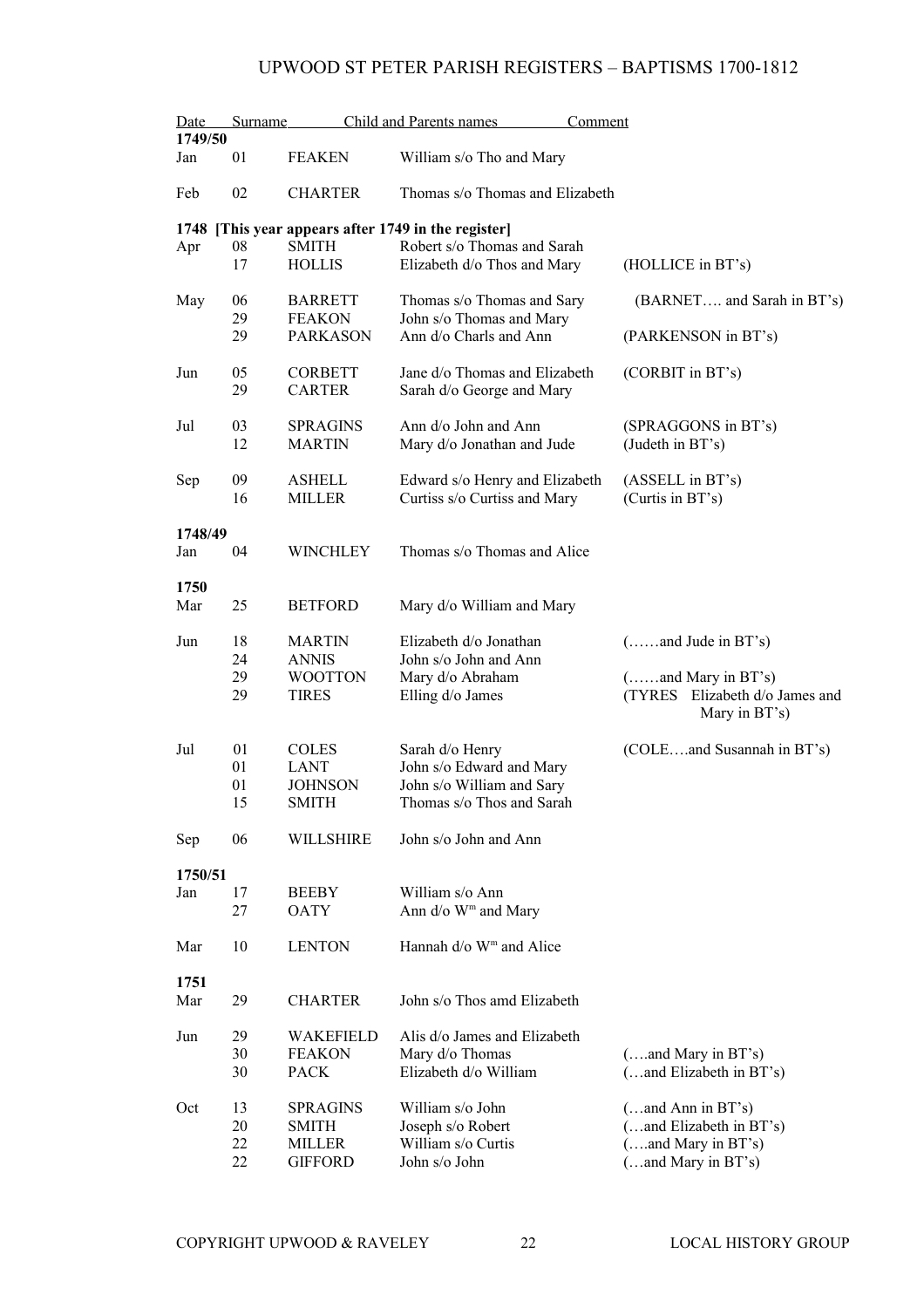| Date<br>1751/52 | Surname        |                                                | Child and Parents names                                   | Comment                                                 |
|-----------------|----------------|------------------------------------------------|-----------------------------------------------------------|---------------------------------------------------------|
| Jan             | 09             | WILLSHIRE                                      | Ann d/o John                                              | $($ and Mary in BT's)                                   |
| 1752<br>Apr     | 05<br>07       | <b>TURNER</b><br><b>DIXON</b>                  | An $d$ / $\circ$ John<br>Henry s/o John                   |                                                         |
| May             | 03<br>07<br>24 | <b>ANNIS</b><br><b>FISHER</b><br><b>COLE</b>   | Mary d/o John<br>Elizabeth d/o John<br>Henry s/o Henry    |                                                         |
| Jun             | 28             | <b>ABBIS</b>                                   | Thomas s/o John                                           |                                                         |
| Jul             | 05<br>13       | WHITTELLSEY Mary d/o John<br><b>MARTIN</b>     | Robert s/o Jonathan                                       |                                                         |
| Aug             | 09<br>30       | <b>TUCK</b><br><b>BOTFORD</b>                  | William s/o Danell<br>Elizabeth d/o Luke                  | (BOTFORT in BT's)                                       |
| Oct             | 05<br>09       | <b>BOTFORT</b><br><b>SMITH</b>                 | Mary d/o John<br>Sarah d/o Thomas                         |                                                         |
| <b>Nov</b>      | 12<br>19       | <b>SMITH</b><br><b>DAY</b>                     | William s/o John<br>Elizabeth d/o Roger                   |                                                         |
| Dec             | 25<br>31       | <b>SCOTT</b><br><b>LANT</b>                    | Ann d/o Thomas<br>Thomas s/o Edward                       |                                                         |
| 1752/53<br>Jan  | 06             | <b>CHARTER</b>                                 | Elizabeth d/o Thomas                                      |                                                         |
| Feb             | 18             | <b>MARRIOT</b>                                 | Elizabeth d/o Henry                                       |                                                         |
| 1753<br>Apr     | 05             | LUCASS                                         | Mary d/o Thomas                                           | (LUCAS in BT's)                                         |
| May             | 03             | WILLSHIRE                                      | Mary d/o John                                             |                                                         |
| Jun             | 10<br>17<br>24 | <b>WOOTEN</b><br><b>TURNER</b><br><b>OATEY</b> | Ann d/o Abraham<br>Elizabeth d/o John<br>John s/o William |                                                         |
| Jul             | 08<br>19       | <b>GIFFORD</b><br><b>MUNS</b>                  | William s/o John<br>Mary d/o Thomas                       |                                                         |
| 1753/54         |                |                                                |                                                           |                                                         |
| Jan             | 15             | <b>CARTER</b>                                  | Elizabeth d/o George                                      |                                                         |
| Feb             | 08<br>10       | <b>CHARTER</b><br>DAY                          | William s/o Thomas<br>John s/o Roger                      |                                                         |
| 1754<br>May     | 09             | <b>HANGER</b>                                  |                                                           | Parratt & Elizabeth twin s/o and d/o John and Elizabeth |
| Apr             | 23             | <b>ASHELL</b>                                  | John s/o Henry                                            |                                                         |
| May             | 09<br>13       | HALL<br><b>DIXON</b>                           | Thomas s/o Thomas<br>John s/o John                        |                                                         |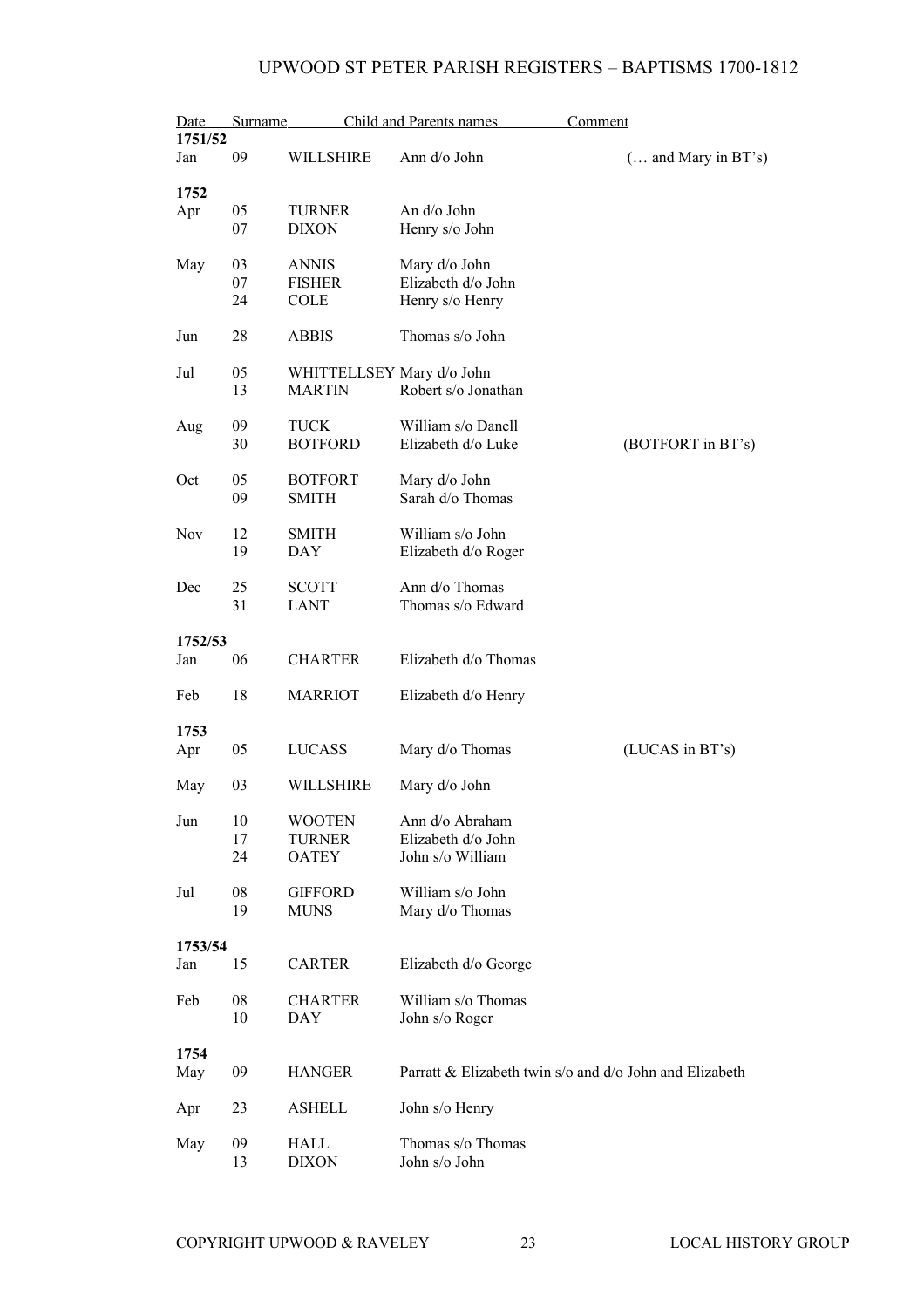| Date<br>1754 | Surname        |                                        | Child and Parents names                                 | <u>Comment</u>    |
|--------------|----------------|----------------------------------------|---------------------------------------------------------|-------------------|
| Jun          | 16<br>30       | <b>CHANDLER</b><br><b>ABBIS</b>        | Timothy s/o John<br>Susanah d/o John                    |                   |
| Aug          | 04<br>18       | <b>BETFORT</b><br><b>WOODCOCK</b>      | John s/o John<br>John s/o John                          |                   |
| Sep          | 06             | <b>LIMAGE</b>                          | Francis s/o Richard                                     |                   |
| <b>Nov</b>   | 05<br>15       | <b>FOREMAN</b><br><b>MUNS</b>          | John s/o John<br>John s/o Thomas                        |                   |
| Dec          | 15             | <b>BETFORT</b>                         | Hellin d/o Luke                                         |                   |
| 1754/55      |                |                                        |                                                         |                   |
| Jan          | 09             | <b>PARKISON</b>                        | John s/o Charls                                         |                   |
| Feb          | 18             | <b>LUCASS</b>                          | Thomas s/o Thomas                                       |                   |
| Mar          | 02<br>23       | HALL<br>PALL                           | John s/o Thomas<br>Thomas s/o Thomas                    |                   |
| 1755         |                |                                        |                                                         |                   |
| Apr          | 20<br>27       | <b>FEAKON</b><br><b>GIFFORD</b>        | William s/o Thomas<br>Mary d/o John                     |                   |
| Jun          | 29<br>29       | <b>JOHNSON</b><br><b>DRAGE</b>         | William s/o William<br>Elizabeth d/o William            |                   |
| Jul          | 06<br>25       | <b>BISHOP</b><br><b>BATH</b>           | Elizabeth d/o Penelopy<br>Melee d/o Melee               | (not in BT's)     |
| Aug          | 10             | <b>SMITH</b>                           | Ann d/o Edward                                          |                   |
| Sep          | 14             | <b>WARINTON</b>                        | John s/o Robert                                         | (not in BT's)     |
| Oct          | 26             | <b>BURRY</b>                           | Edee d/o John                                           | (BURY in BT's)    |
| Nov          | 09             | WHITELLSEY                             | Ann d/o John                                            | (not in BT's)     |
| Dec          | 16             | <b>DAY</b>                             | William s/o Roger                                       |                   |
| 1755/56      |                |                                        |                                                         |                   |
| Jan          | 04<br>11       | <b>OTEE</b><br><b>ALLSOP</b>           | Matthew s/o William<br>John s/o Thomas                  | (not in BT's)     |
| Feb          | 29             | <b>SCOTT</b>                           | John s/o Thomas                                         | (not in BT's)     |
| 1756         |                |                                        |                                                         |                   |
| Mar          | 31<br>31       | WILLSHIRE<br><b>MARTIN</b>             | Robert s/o Robert<br>Thomas Boucher s/o Jonathan        | (Thomas in BT's)  |
| May          | 09<br>09       | <b>CHANDLER</b><br>PALL                | Elizabeth d/o Samewell<br>Thomas s/o Thomas             | (Samuell in BT's) |
| Jun          | 11<br>13<br>13 | WEST<br><b>FOREMAN</b><br><b>DIXON</b> | William s/o Joseph<br>Sarah d/o John<br>Thomas s/o John |                   |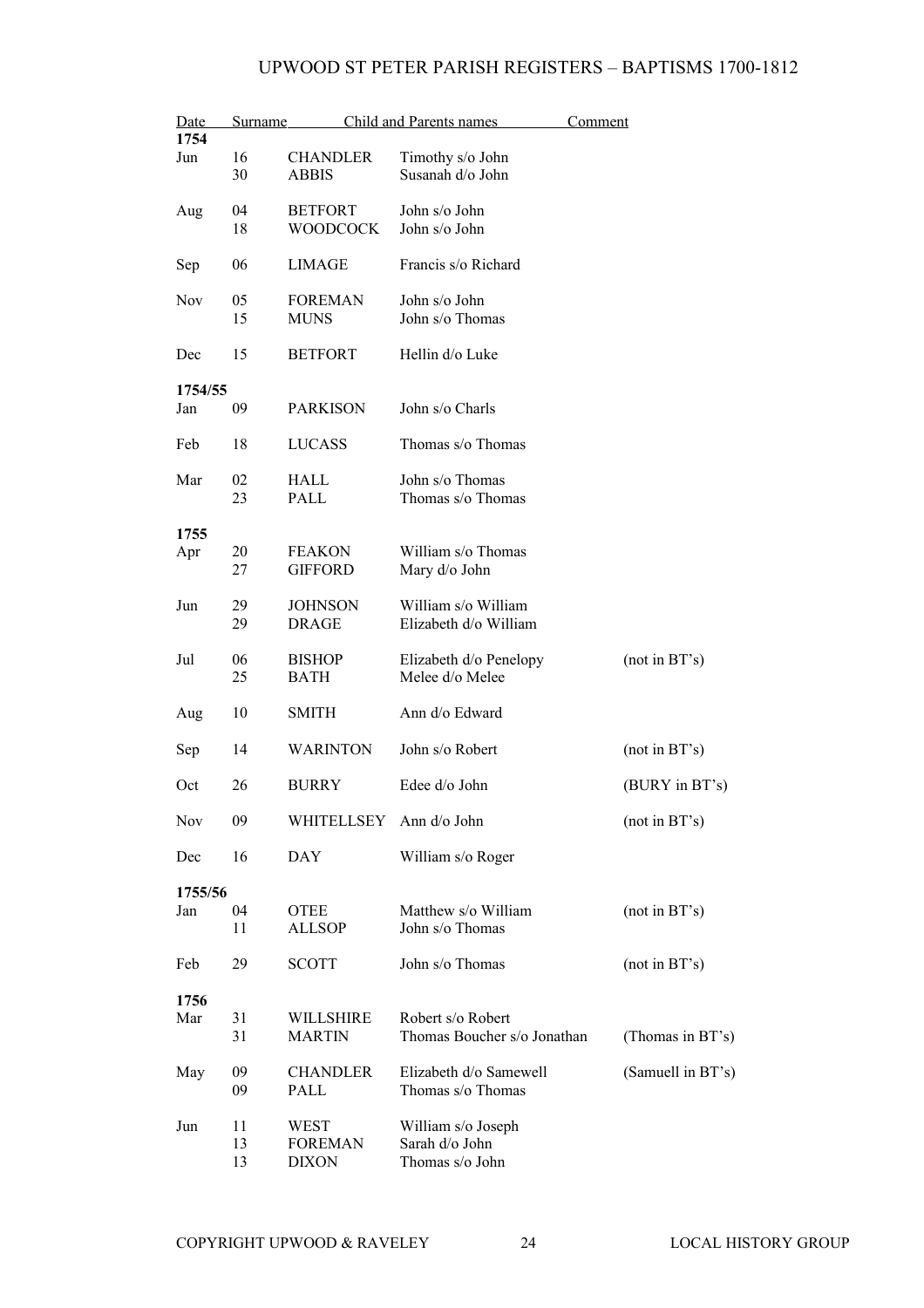| Date       | Surname |                  | Child and Parents names                 | Comment                  |
|------------|---------|------------------|-----------------------------------------|--------------------------|
| 1756       |         |                  |                                         |                          |
| Sep        | 19      | WARINTON         | William s/o Rob                         |                          |
|            | 26      | <b>PHILLIPS</b>  | Susannah d/o Nathanell                  | (not in BT's)            |
| <b>Nov</b> | 19      | <b>MIDLETON</b>  | Mariah Anna d/o John                    |                          |
| Dec        | 26      | <b>BETFORT</b>   | John s/o John                           |                          |
|            | 26      | WAKEFIELD        | Elizabeth d/o James                     |                          |
|            |         |                  |                                         |                          |
| 1757       |         |                  |                                         |                          |
| Apr        | 10      | <b>BETFORT</b>   | Luke s/o Luke                           |                          |
| May        | 12      | <b>CHARTER</b>   | Mary d/o Thomas                         |                          |
| Jun        | 12      | WEST             | Hannah d/o Joseph                       |                          |
|            | 29      | WILLSHIRE        | Ellen d/o Rob <sup>t</sup>              |                          |
|            | 29      | <b>MILLOR</b>    | Joseph s/o Curtiss                      |                          |
|            | 29      | <b>BEDFORD</b>   | Sarah d/o Phillip                       |                          |
|            | 29      | <b>AIRES</b>     | Mary d/o John                           |                          |
|            |         |                  |                                         |                          |
| Jul        | 03      | <b>WOODCOK</b>   | Rich <sup>d</sup> s/o John              |                          |
|            | 03      | <b>JOHNSON</b>   | Elizabeth d/o W <sup>m</sup>            |                          |
|            | 10      | <b>CHANDLER</b>  | Elizabeth d/o John                      |                          |
|            | 17      | <b>LUKASS</b>    | Hannah d/o Thos                         |                          |
|            |         |                  |                                         |                          |
| Sep        | 18      | <b>CLARK</b>     | Mary d/o Thos                           |                          |
| <b>Nov</b> | 06      | <b>SMITH</b>     | Elizabeth d/o Edw <sup>d</sup>          |                          |
| Dec        | 27      | <b>DICKENS</b>   | Rich <sup>d</sup> s/o Rich <sup>d</sup> |                          |
|            | 27      | <b>DICKENS</b>   | $Wm$ s/o Rich <sup>d</sup>              |                          |
|            | 27      | <b>DICKENS</b>   | Thos s/o Rich <sup>d</sup>              |                          |
|            | 27      | <b>DICKENS</b>   | John s/o Rich <sup>d</sup>              |                          |
|            | 27      | <b>DICKENS</b>   | Elizabeth $d$ /o Rich <sup>d</sup>      |                          |
|            | 27      | <b>DICKENS</b>   | Maria d/o Rich <sup>d</sup>             |                          |
|            |         | <b>SHELTON</b>   |                                         |                          |
|            | 27      |                  | George s/o George                       |                          |
|            | 27      | DAY              | John s/o Roger                          |                          |
| 1758       |         |                  |                                         |                          |
| Jan        | 06      | WHITTLESY        | Robert s/o John                         |                          |
|            | 22      | <b>MARRIOT</b>   | John s/o Henry                          |                          |
|            |         |                  |                                         |                          |
| Mar        | 05      |                  | <b>WARRINGTON James s/o Robert</b>      |                          |
| Apr        | 09      | <b>KING</b>      | An d/o Robert                           | (Ann in BT's)            |
|            |         |                  |                                         |                          |
| May        | 18      | <b>WILLSHIRE</b> | $Wm$ s/o John                           |                          |
|            | 21      | <b>SCOT</b>      | Thomas s/o Tho                          |                          |
|            |         |                  |                                         |                          |
| Jul        | 01      | <b>MARTIN</b>    | Judeth d/o Jonathan                     |                          |
|            | 02      | WHITEHED         | Thomas s/o Tho                          |                          |
|            |         |                  |                                         |                          |
|            | 14      | <b>HUCKELS</b>   | Mary d/o John                           |                          |
| Sep        | 14      | <b>ABBIS</b>     | Mary d/o John                           |                          |
|            |         |                  |                                         |                          |
|            | 14      | <b>DRAGE</b>     | Thomas s/o William                      |                          |
|            |         |                  | W <sup>m</sup> s/o John                 |                          |
| Oct        | 29      | <b>BETFORT</b>   |                                         |                          |
| Nov        | 12      | HALL             | Elizabeth and Mary ds/o Thos            | (Only Elizabeth in BT's) |
|            |         |                  |                                         |                          |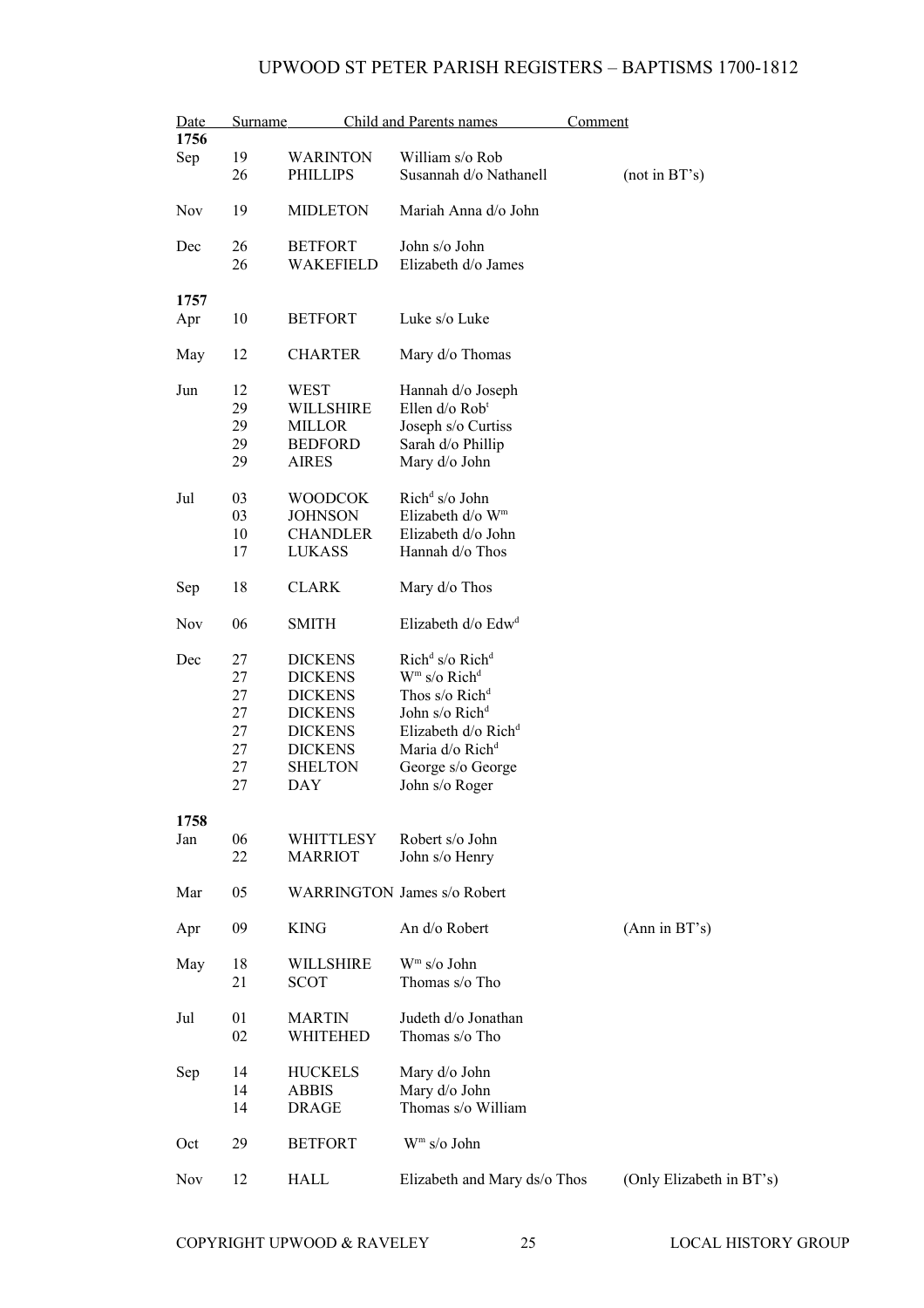| Date<br>Surname<br>1759 |    | Child and Parents names |                            | Comment                    |
|-------------------------|----|-------------------------|----------------------------|----------------------------|
| Jan                     | 05 | <b>DIXON</b>            | Henry s/o John             |                            |
|                         | 12 | <b>IBBOTT</b>           | John s/o Bartho            |                            |
|                         | 21 | <b>BETFORT</b>          | Rob s/o Phillip            |                            |
|                         |    |                         |                            |                            |
| Feb                     | 15 | WILLSHIRE               | John s/o Robert            |                            |
| Apr                     | 01 | <b>BETFORT</b>          | Ann d/o Luke               |                            |
|                         | 26 | <b>FOREMAN</b>          | George s/o John            |                            |
|                         |    |                         |                            |                            |
| Jun                     | 29 | <b>SMITH</b>            | Matthew s/o, Mary d/o John | (Only Matthew in BT's)     |
| Jul                     | 01 | <b>WOODCOCK</b>         | Pressilea d/o John         |                            |
| Aug                     | 12 | <b>PHILLIPS</b>         | William s/o Nathanell      |                            |
| Sep                     | 09 | <b>WARRENTON</b>        | James s/o Robert           | (WARRINTON in BT's)        |
| Oct                     | 10 | <b>EATON</b>            | John s/o William           |                            |
|                         | 14 | <b>CLARKE</b>           | Benjamin s/o Thomas        |                            |
|                         | 26 | <b>CHARTER</b>          | William s/o Thomas         |                            |
|                         |    |                         |                            |                            |
| <b>Nov</b>              | 01 | WILLSHIRE               | Alice d/o John             |                            |
| Dec                     | 08 | <b>MURDEN</b>           | John s/o John              |                            |
|                         |    |                         |                            |                            |
| 1760                    |    |                         |                            |                            |
| Jan                     | 01 | <b>SHELTON</b>          | Jane d/o George            | $(d/\sigma)$ John in BT's) |
|                         | 13 | SAVAGE                  | Mary d/o John              |                            |
|                         |    |                         |                            |                            |
| Feb                     | 05 | <b>EMERY</b>            | Letes d/o William          |                            |
|                         |    |                         |                            |                            |
| Mar                     | 23 | ANNIS                   | Sarah d/o John             | (not in BT's)              |
|                         | 23 | <b>ANNIS</b>            | Richard s/o John           |                            |
|                         | 23 | <b>ANNIS</b>            | Letes d/o John             | (not in BT's)              |
|                         |    |                         |                            |                            |
| May                     | 18 | HALL                    | Sarah d/o Thomas           |                            |
|                         | 25 | WHITEHEAD               | Elizabeth d/o Thomas       |                            |
|                         |    |                         |                            |                            |
| Jun                     | 27 | WEST                    | John s/o Joseph            |                            |
|                         |    |                         |                            |                            |
| Aug                     | 31 | <b>MARRIOT</b>          | Mary d/o Henry             |                            |
|                         |    |                         |                            |                            |
| Oct                     | 12 | <b>DAY</b>              | James s/o Rodger           |                            |
|                         |    |                         |                            |                            |
| <b>Nov</b>              | 09 | <b>SCOTT</b>            | Mary d/o Thomas            |                            |
|                         | 14 | <b>BEDFORD</b>          | Phillip s/o Phillip        |                            |
|                         |    |                         |                            |                            |
| Dec                     | 14 | <b>SUTTON</b>           | John s/o Joseph            |                            |
|                         | 25 | <b>BEDFORD</b>          | James Edward s/o John      |                            |
|                         |    |                         |                            |                            |
| 1761                    |    |                         |                            |                            |
| Jan                     | 01 | <b>WILSHER</b>          | Edward s/o Robert          |                            |
|                         | 05 | <b>KING</b>             | Thomas s/o Robert          |                            |
|                         | 08 | <b>BEBY</b>             | Maria d/o Anne             |                            |
|                         | 08 | <b>RABY</b>             | Mary d/o Thomas            | (BT's only)                |
|                         | 25 | <b>PARKER</b>           | Anne d/o Hannah            |                            |
|                         |    |                         |                            |                            |
| Feb                     | 19 | <b>HUCKLES</b>          | Sarah d/o John             |                            |
|                         |    |                         |                            |                            |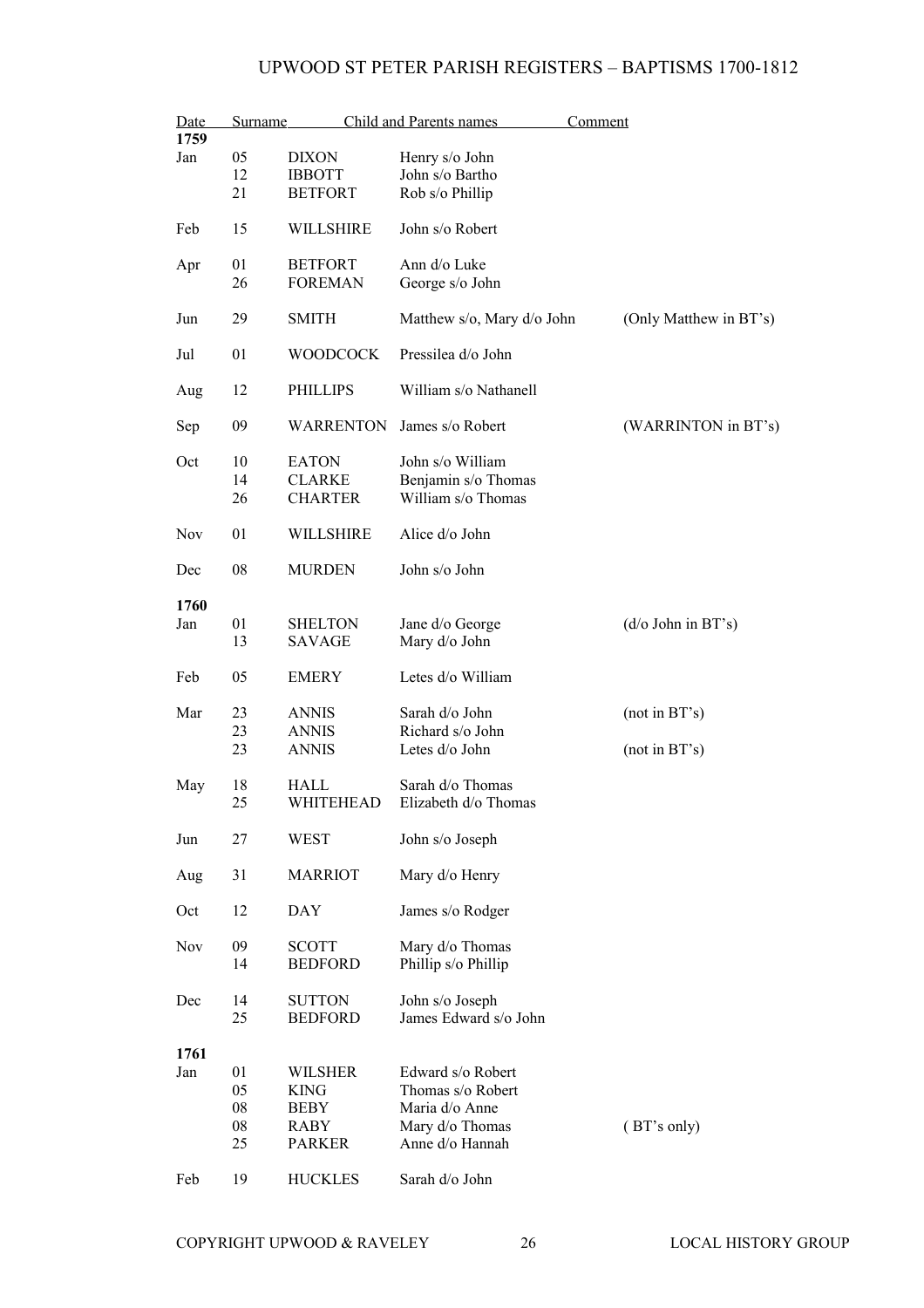| Date<br>1761       | <b>Surname</b>       |                                                           | <b>Child and Parents names</b>                                           | Comment |                                                        |  |
|--------------------|----------------------|-----------------------------------------------------------|--------------------------------------------------------------------------|---------|--------------------------------------------------------|--|
| Jul                | 15                   | <b>DAY</b>                                                | Thomas s/o Rogger                                                        |         |                                                        |  |
| Aug                | 16                   | <b>BEDFORD</b>                                            | Mary d/o Luke                                                            |         |                                                        |  |
| <b>Nov</b>         | 15                   | <b>AIRES</b>                                              | John s/o John                                                            |         |                                                        |  |
| Oct                | 15                   | <b>SHELTON</b>                                            | John s/o George                                                          |         |                                                        |  |
| Dec                | 06<br>27             | <b>BEDFORD</b><br><b>SUTTON</b>                           | John s/o Philip<br>Carrington s/o Joseph                                 |         |                                                        |  |
| 1762<br>Jan        | 12                   | <b>EATON</b>                                              | Mary d/o W <sup>m</sup>                                                  |         |                                                        |  |
| Jun                | 29                   | WILLSHIRE                                                 | Elizabeth d/o John                                                       |         |                                                        |  |
| Jul                | 11<br>11             | WHITEHED<br><b>PHILLIPS</b>                               | Sarah d/o Thomas<br>Nathanell s/o Nathanell                              |         |                                                        |  |
| Oct                | 14                   | <b>CLARKE</b>                                             | Anthony s/o Thomas                                                       |         |                                                        |  |
| Dec                | 12                   | <b>MASON</b>                                              | Elizabeth d/o Thomas                                                     |         |                                                        |  |
| 1763<br>Jan<br>Jan | 03<br>05<br>05<br>26 | <b>POOLLEY</b><br><b>HALL</b><br>WHITEHED<br><b>DIXON</b> | Mary d/o Thomas<br>Sarah d/o Thomas<br>Mathew s/o Thomas<br>Ann d/o John |         |                                                        |  |
| Feb                | 13                   | <b>TAYLOR</b>                                             | Ann d/o Charls                                                           |         |                                                        |  |
| Mar                | 27                   | <b>SUTTON</b>                                             | Ann d/o Joseph                                                           |         |                                                        |  |
| Apr                | 24                   | <b>MARRIOTT</b>                                           | Sarah d/o H                                                              |         |                                                        |  |
| Jun                | 29                   | <b>RIGNAILE</b>                                           | Sarah d/o John                                                           |         | (RIGNAL in BT's)                                       |  |
| Aug                | 14                   | <b>RABY</b>                                               | Charlotte d/o Thos                                                       |         |                                                        |  |
| Sep                | 09                   | <b>SMITH</b>                                              | Edw <sup>d</sup> s/o Edw <sup>d</sup>                                    |         |                                                        |  |
| Oct                | 09<br>23             | <b>KING</b><br><b>BEDFORD</b>                             | Joseph $s$ /o $Robt$<br>Sanders s/o Luke                                 |         |                                                        |  |
| <b>Nov</b>         | 06                   | <b>BARNS</b>                                              | Sarah d/o John                                                           |         |                                                        |  |
| Dec                | 11<br>11<br>11       | <b>SAVAIGE</b><br><b>ALSUP</b><br><b>ALSUP</b>            | Sarah d/o John<br>William s/o Thos<br>Thos s/o Thos                      |         | (SAVAGE in BT's)<br>(ALSOP in BT's)<br>(ALSOP in BT's) |  |
| 1764<br>Jan<br>Feb | 05<br>13<br>26       | <b>ASHER</b><br><b>MARTIN</b><br><b>PHILLIPS</b>          | George s/o Thos<br>Mary d/o Jonathan junr<br>Sarah d/o Na                |         | (FILLIPS d/o Nathanall in BT's)                        |  |
| Mar                | 11                   | <b>BURTON</b>                                             | Edmond s/o Edmond                                                        |         | (Edmon s/o Edmon in BT's)                              |  |
| Apr                | 08                   | <b>CLARK</b>                                              | John s/o Thos                                                            |         | (CLARKE in BT's)                                       |  |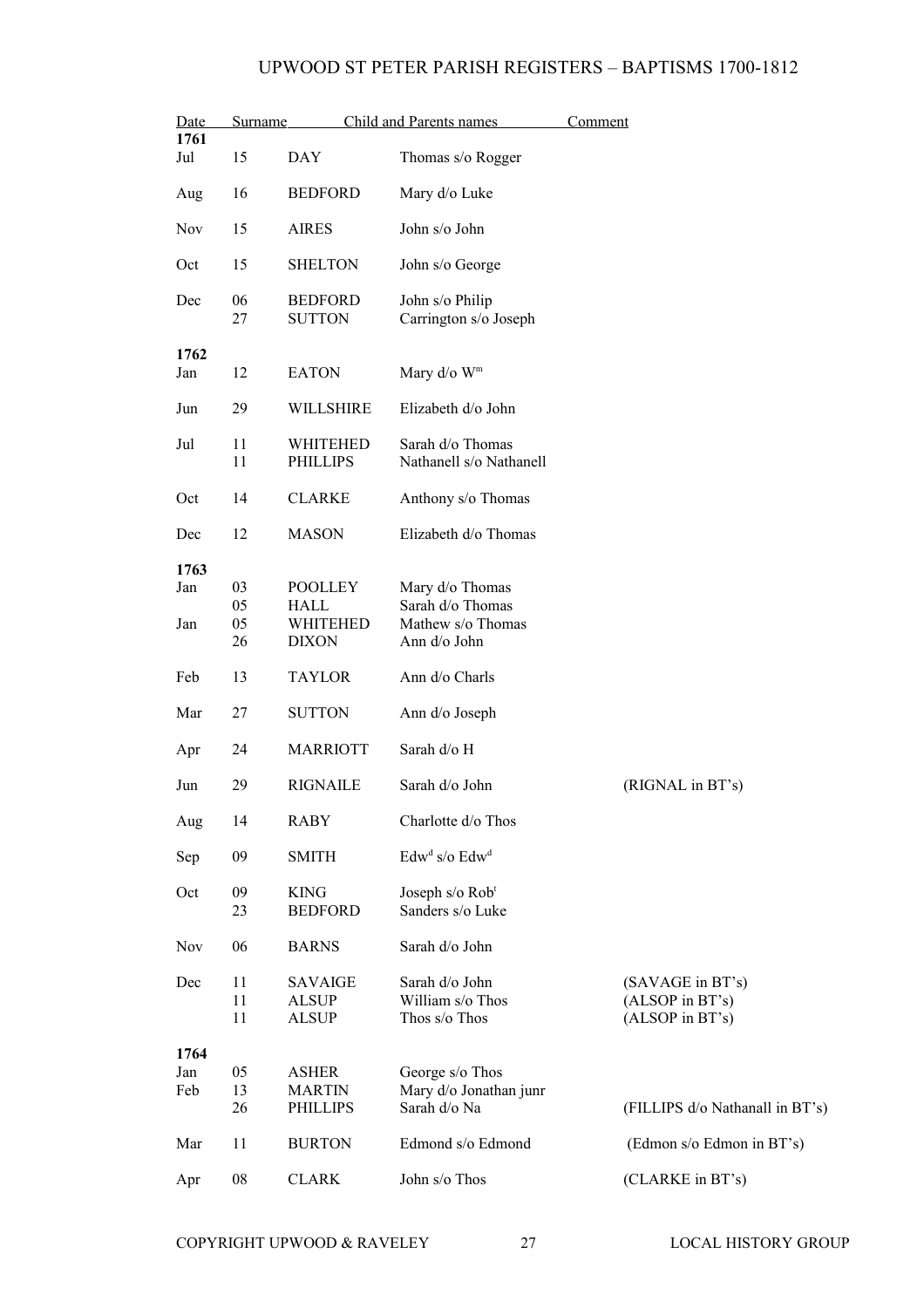| Date<br>Surname |          | <b>Child and Parents names</b>    |                                                                  | Comment                    |
|-----------------|----------|-----------------------------------|------------------------------------------------------------------|----------------------------|
| 1764<br>May     | 13       | <b>SCOTT</b>                      | Elizabeth d/o Thos                                               |                            |
|                 | 20       | <b>OATEY</b>                      | Mary d/o John                                                    |                            |
|                 | 31       | <b>MARTIN</b>                     | Sarah d/o Stephen                                                |                            |
| Jun             | 10       | <b>BEDFORT</b>                    | Phillip s/o John                                                 |                            |
| Sep             | 16       | <b>CARER</b>                      | Mary d/o John                                                    | (CARE in BT's)             |
| Oct             | 14       | WILLSHIRE                         | Mary d/o Rob <sup>t</sup>                                        |                            |
| 1765            |          |                                   |                                                                  |                            |
| Jan             | 08<br>21 | <b>POOLEY</b><br><b>BOHARRALD</b> | Elizabeth d/o Thos<br>Stephen s/o John                           | (Feb 21 BEHARRALD in BT's) |
|                 |          |                                   |                                                                  |                            |
| Mar             | 24       | <b>TAYLOR</b>                     | Elizabeth d/o Charles                                            | (Charls in BT's)           |
| May             | 05       | <b>LANT</b>                       | William s/o William and Edee                                     |                            |
| Jun             | 30       | <b>SMITH</b>                      | Elizabeth d/o John and Elizabeth                                 |                            |
| Jul             | 21       | <b>JOHNSON</b>                    | Sarah d/o William and Sarah                                      |                            |
| Aug             | 15<br>25 | <b>MURDEN</b><br><b>MARTIN</b>    | Elizabeth d/o John and Elizabeth<br>John s/o Stephen and Jude    |                            |
| <b>Nov</b>      | 17       | <b>MARTIN</b>                     | William s/o Jonathan and Ann                                     |                            |
| 1766            |          |                                   |                                                                  |                            |
| Jan             | 19       | <b>BARNS</b>                      | Robert s/o John and Elizabeth                                    |                            |
| Feb             | 12       | <b>RABY</b>                       | Ann d/o Thomas and Ann                                           |                            |
| Mar             | 16       | DAY                               | Thomas s/o Roger and Mary                                        |                            |
|                 | 30<br>31 | <b>ALLING</b><br>WRIGHT           | Sarah d/o Thomas and Sarah<br>Hannah d/o William and Rebeka      |                            |
|                 |          |                                   |                                                                  |                            |
| 1767            |          | <b>Parish Registers lacking</b>   | <b>From Bishops' Transcripts</b>                                 |                            |
| Feb             | 13       | <b>BARNET</b>                     | Sarah d/o Thomas and Ann                                         |                            |
| Apr             | 13       | <b>POOLEY</b>                     | Richard s/o Thos and Mary                                        |                            |
|                 | 27       | <b>SMITH</b>                      | Mary d/o W <sup>m</sup> and Mary                                 |                            |
|                 | 27       | <b>BEDFORD</b>                    | George s/o Luke and Ann                                          |                            |
| May             | 11       | <b>PHILLIPS</b>                   | Mary d/o Nathan <sup>1</sup> and Mary                            |                            |
| Jun             | 15<br>29 | <b>CLARK</b><br>RAY               | Thos s/o Thos and Elizabeth<br>Susanah d/o Loue and Sarah        |                            |
|                 |          |                                   |                                                                  |                            |
| Jul             | 05<br>06 | <b>GREEN</b><br><b>BRIGHTEY</b>   | Rob <sup>t</sup> s/o Edward and Elizabeth                        |                            |
|                 | 27       | <b>PACK</b>                       | George s/o Elizabeth<br>Susanah d/o Rob <sup>t</sup> and Susanah |                            |
|                 | 27       | <b>WILLSHIRE</b>                  | Ann d/o Rob <sup>t</sup> and Ann                                 |                            |
| Aug             | 03       | CARR                              | Thos s/o John and Ann                                            |                            |
| <b>Nov</b>      | 23<br>30 | <b>KING</b><br><b>SMITH</b>       | John s/o Rob <sup>t</sup> and Ann<br>Mary d/o Ann                |                            |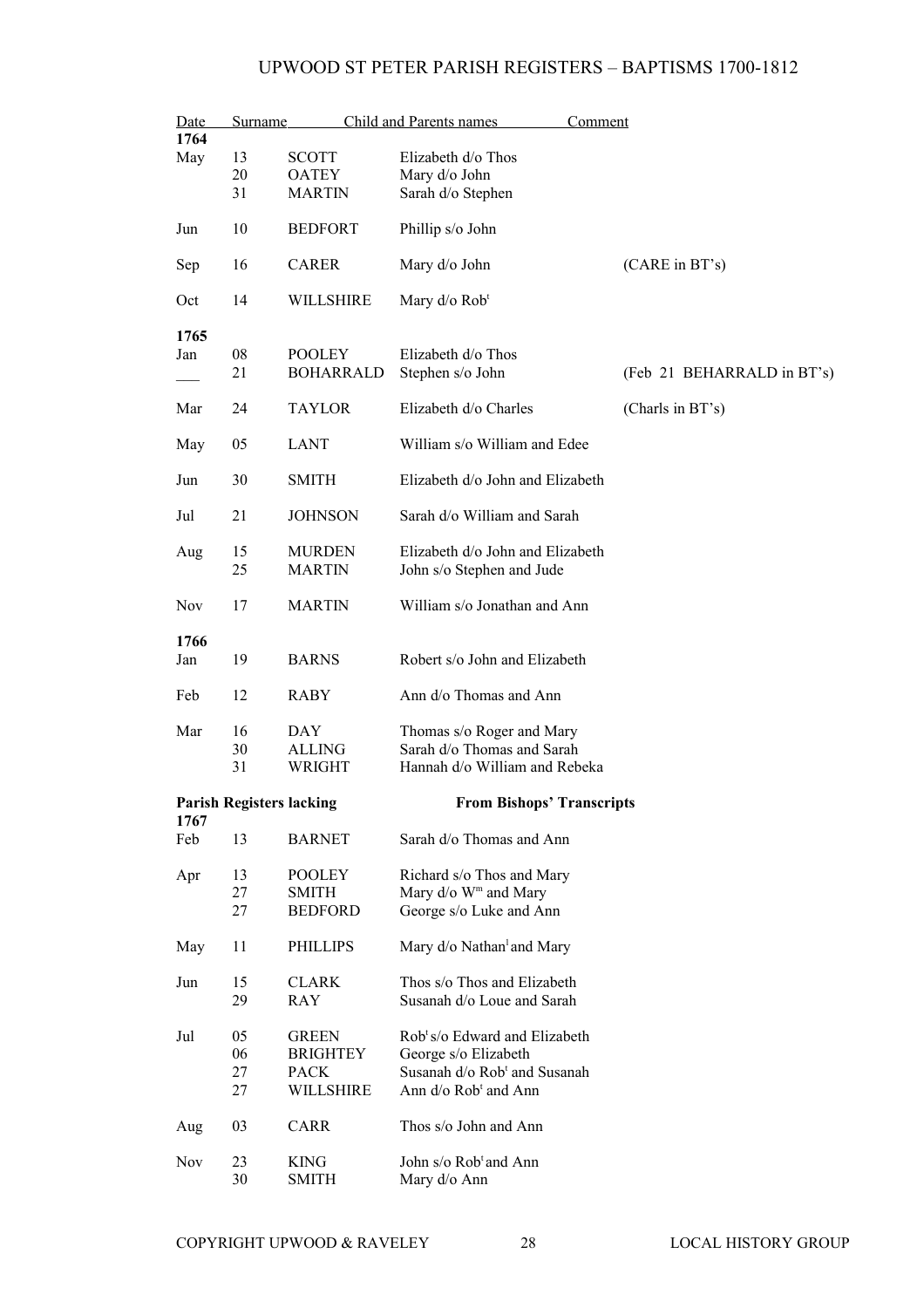| Date | Surname                   |                                                 | Child and Parents names<br>Comment                                                         |  |  |
|------|---------------------------|-------------------------------------------------|--------------------------------------------------------------------------------------------|--|--|
| 1767 |                           |                                                 |                                                                                            |  |  |
| Dec  | 25                        | WHITEHED                                        | W <sup>m</sup> s/o Thos and Elizabeth                                                      |  |  |
|      | <b>From the Registers</b> |                                                 |                                                                                            |  |  |
| Apr  | 19                        | <b>BEDFORD</b>                                  | Jerimiah s/o John and Elizabeth                                                            |  |  |
| Jun  | 29                        | <b>BURTON</b>                                   | William s/o Edmond and Alice                                                               |  |  |
|      | 29                        | <b>RANDS</b>                                    | William s/o Thos and Ann                                                                   |  |  |
|      | 29                        | HALL                                            | Ralf s/o Thomas and Elizabeth<br>(Ralph in BT's)                                           |  |  |
|      | 29                        | <b>SMITH</b>                                    | Sarah d/o John and Elizabeth                                                               |  |  |
| Jul  | 19                        | <b>MASON</b>                                    | John s/o Thos and Mary                                                                     |  |  |
|      | 19                        | <b>BEHARRILL</b>                                | Elizebeth d/o John and Elizebeth<br>(HARALL in BT's)                                       |  |  |
| Oct  | 11                        | <b>SUTTON</b>                                   | Mary d/o Joseph and Ann                                                                    |  |  |
|      | 25                        | <b>SMITH</b>                                    | Mary d/o W <sup>m</sup> and Mary                                                           |  |  |
| Nov  | 03                        | <b>POOLEY</b>                                   | Thos s/o Thomas and Mary                                                                   |  |  |
| Dec  | 25                        | <b>CLARK</b>                                    | Anthony s/o Thos and Elizabeth                                                             |  |  |
| 1768 |                           |                                                 |                                                                                            |  |  |
| Jan  | 30                        | <b>PACK</b>                                     | William s/o Rob <sup>t</sup> and Susan                                                     |  |  |
| Feb  | 21                        | CLARK                                           | Mary d/o Benjamin and Mary                                                                 |  |  |
| Apr  | 05                        | <b>MARTIN</b>                                   | Stephen s/o Stephen and Judah<br>(Not in $BT's$ )                                          |  |  |
|      | 06                        | <b>BARNETT</b>                                  | s/o Thomas and Mary                                                                        |  |  |
|      | 14                        | <b>MARTIN</b>                                   | Jonathan s/o W <sup>m</sup> and Hannah                                                     |  |  |
|      |                           |                                                 |                                                                                            |  |  |
|      |                           |                                                 |                                                                                            |  |  |
| May  | 22                        | <b>Parish Registers lacking</b><br><b>BARNS</b> | <b>From Bishop's Transcripts</b><br>Elisebeth d/o John and Elisebth (Susan is crossed out) |  |  |
|      |                           |                                                 |                                                                                            |  |  |
| Jun  | 29<br>29                  | <b>MARTIN</b><br><b>TEATE</b>                   | Alice d/o Jonathan and Sarah<br>Mary d/o Henry and Mary                                    |  |  |
|      |                           |                                                 |                                                                                            |  |  |
| Oct  | 09<br>30                  | <b>SMITH</b><br><b>PHILLIPS</b>                 | Sarah d/o W <sup>m</sup> and Ann<br>Elizebeth d/o Nathanell and Sarah                      |  |  |
| Dec  | 11                        |                                                 |                                                                                            |  |  |
|      |                           | <b>ALSUP</b>                                    | James s/o Thomas and Sarah                                                                 |  |  |
|      | 18<br>20                  | <b>JOHNSON</b><br><b>FENELL</b>                 | Ann d/o W <sup>m</sup> and Sarah                                                           |  |  |
|      |                           |                                                 | Beeby s/o Matthew and Elizebeth                                                            |  |  |
| 1769 |                           | <b>From Bishop's Transcripts</b>                |                                                                                            |  |  |
| Feb  | 12                        | <b>OATY</b>                                     | James s/o John and Mary                                                                    |  |  |
| Mar  | 24                        | <b>BEDFORD</b>                                  | John s/o Luke and Ann                                                                      |  |  |
| Apr  | 04                        | <b>BARNETT</b>                                  | John s/o Thos and Mary                                                                     |  |  |
| Jun  | 29                        | <b>CLARK</b>                                    | Elizabeth d/o Thos and Elizebeth                                                           |  |  |
|      |                           |                                                 |                                                                                            |  |  |
|      | 29                        | <b>CLARK</b>                                    | Hanah d/o Benjamin and Mary                                                                |  |  |
|      | 29                        | <b>LANT</b>                                     | Edward s/o W <sup>m</sup> and Edy                                                          |  |  |
|      | 29                        | WRIGHT                                          | William and Mary s/d/o Will <sup>m</sup> and Rebeckah                                      |  |  |
| Jul  | 02                        | <b>CLEMAN</b>                                   | Henry s/o Henry and Mary                                                                   |  |  |
|      | 02<br>16                  | <b>RABY</b><br><b>STOAKELY</b>                  | $Wm$ s/o Thos and Ann<br>W <sup>m</sup> s/o W <sup>m</sup> and Hannah                      |  |  |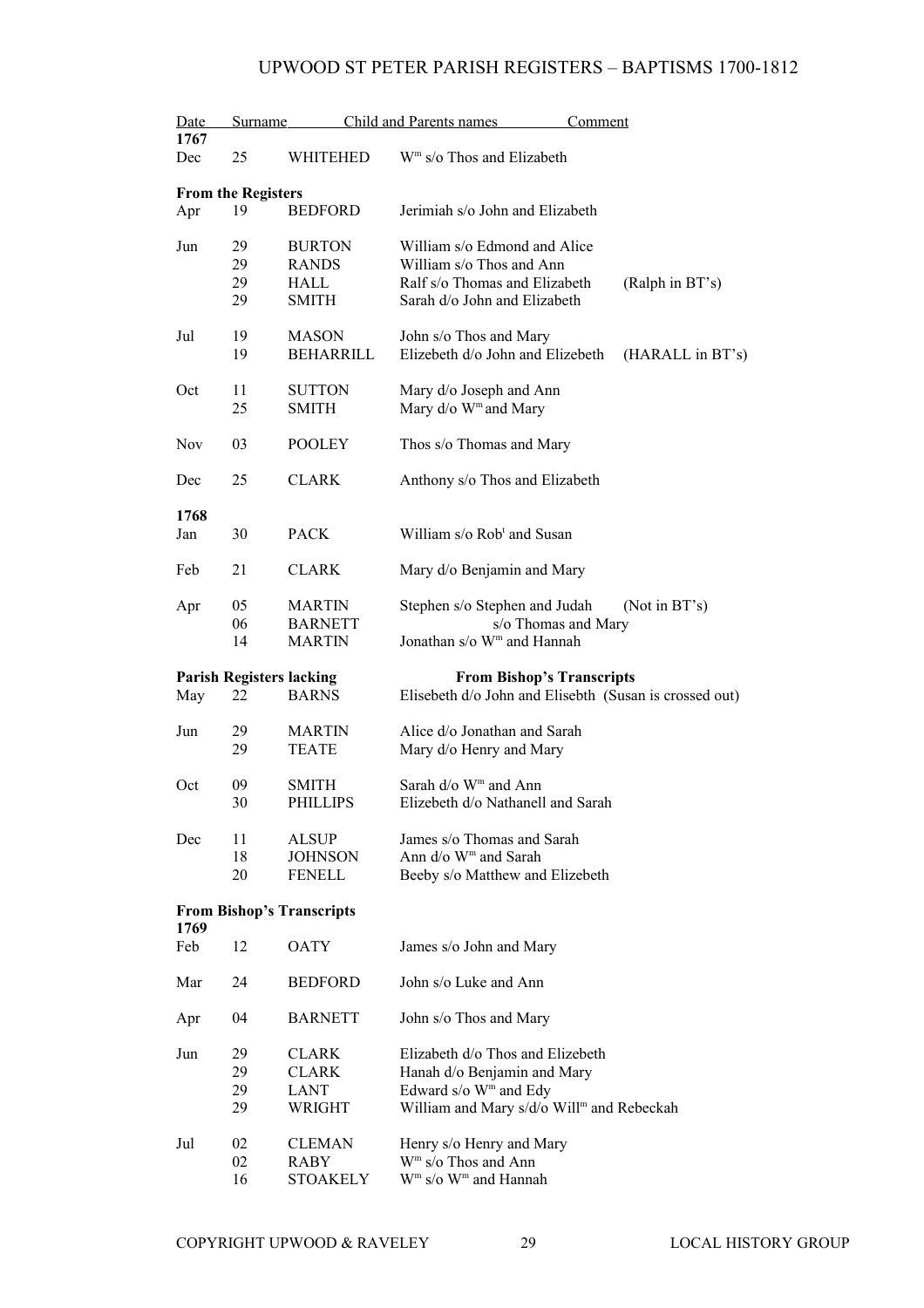| Date        | Surname  |                               | Child and Parents names<br>Comment                                      |  |  |
|-------------|----------|-------------------------------|-------------------------------------------------------------------------|--|--|
| 1769<br>Jul | 16       | HARRELL                       | John s/o John and Elizebeth                                             |  |  |
| Aug         | 27       | <b>CARINGTON</b>              | Elizebeth d/o John and Sarah                                            |  |  |
| Sep         | 03       | <b>CHANDLER</b>               | John s/o John and Elizebeth                                             |  |  |
| <b>Nov</b>  | 03       | <b>MARTIN</b>                 | Robert s/o Stephen and Judah                                            |  |  |
| Dec         | 24<br>31 | <b>SUTTON</b><br><b>PACK</b>  | Joseph s/o Joseph and Ann<br>Elizebeth d/o Rob <sup>t</sup> and Susanah |  |  |
| 1770        |          |                               |                                                                         |  |  |
| Jan         | 14<br>16 | <b>BARNS</b><br><b>POOLEY</b> | James s/o Allen and Alice<br>Sarah d/o Thos and Mary                    |  |  |
| Feb         | 04       | <b>TEATE</b>                  | Henry s/o henry and Mary                                                |  |  |
| 1770        |          | From the Parish registers     |                                                                         |  |  |
| Jun         | 10       | <b>KING</b>                   | Robert s/o Robert and Ann                                               |  |  |
|             | 29       | <b>BURTON</b>                 | Alis d/o Edmond and Aliss                                               |  |  |
|             | 29       | <b>GROOMS</b>                 | Sarah d/o Samuell and Elizabeth                                         |  |  |
|             | 29       | SMITH                         | Ann d/o John and Elizebeth                                              |  |  |
|             | 29       | AIRES                         | Mary d/o John and Denis                                                 |  |  |
|             | 29       | <b>HALL</b>                   | Susanah d/o Thos and Elizebeth                                          |  |  |
|             | 29       | SMITH                         | Ann d/o W <sup>m</sup> and Mary                                         |  |  |
| Jul         | 01       | <b>CLARK</b>                  | Mary d/o Henry and Mary                                                 |  |  |
|             | 01       | <b>JOYCE</b>                  | W <sup>m</sup> s/o Joseph and Sarah                                     |  |  |
|             | 15       | SHEPH <sup>d</sup>            | Sarah d/o John and Elizebeth                                            |  |  |
| Sep         | 12       | <b>MARRIOT</b>                | Ann d/o Elizebeth                                                       |  |  |
| 1771        |          |                               |                                                                         |  |  |
| Jan         | 01       | <b>POOLEY</b>                 | George s/o Thomas and Mary                                              |  |  |
|             | 28       | <b>CLARK</b>                  | Ann d/o Benjamin and Mary                                               |  |  |
| Mar         | 31       | <b>CLARK</b>                  | W <sup>m</sup> s/o Thos and Elizeb <sup>th</sup>                        |  |  |
| Nov         | 26       | <b>TURNER</b>                 | Henry s/o Henry and Sarah (born 26.10.1764) (Not in BT's)               |  |  |
| May         | 12       | <b>PARKESON</b>               | Charls s/o W <sup>m</sup> and Susannah                                  |  |  |
| Sep         | 22       | CARE                          | John s/o John and Ann                                                   |  |  |
| Oct         | 20       | <b>ALLSOP</b>                 | James s/o Thos and Sarah                                                |  |  |
|             | 20       | <b>BEDFORD</b>                | Easter d/o Luke and Ann                                                 |  |  |
|             | 27       | <b>CLARK</b>                  | Henry s/o Henry and Mary                                                |  |  |
| Nov         | 17       | LANT                          | $Edwd s/o Wm$ and $Edy$                                                 |  |  |
| Dec         | 01       | LILLY                         | $Wm$ s/o $Wm$ and Mary                                                  |  |  |
| 1772        |          |                               |                                                                         |  |  |
| Mar         | 08       | OTEY                          | Feeby d/o John and Mary                                                 |  |  |
|             | 08       | <b>BRANSON</b>                | John s/o John and Elizeb <sup>th</sup>                                  |  |  |
|             | 08       | <b>PEETERS</b>                | John s/o Thos and Mary                                                  |  |  |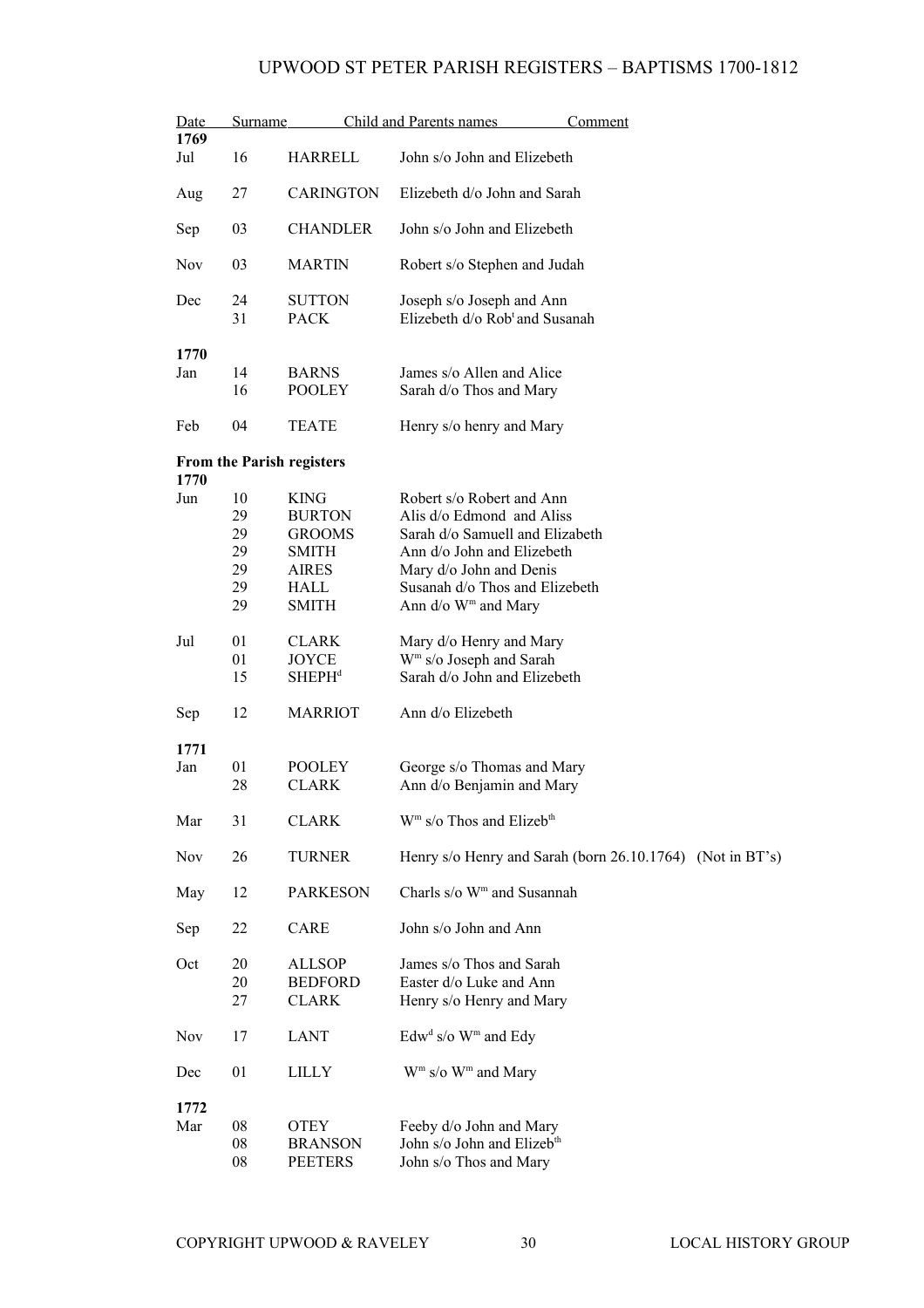| Date       | <b>Surname</b> | Child and Parents names |                                                                  | Comment                      |  |  |
|------------|----------------|-------------------------|------------------------------------------------------------------|------------------------------|--|--|
| 1772       |                |                         |                                                                  |                              |  |  |
| Apr        | 02             | <b>BICKERTON</b>        | Temple s/o Rich <sup>d</sup> Esq. and Maria                      |                              |  |  |
| Jun        | 29             | <b>CARINGTON</b>        | Thos s/o John and Sarah                                          |                              |  |  |
|            | 29             | <b>TEATE</b>            | W <sup>m</sup> s/o Henry and Mary                                |                              |  |  |
|            | 29             | <b>SHEPHERD</b>         | John s/o John and Elizb <sup>th</sup>                            |                              |  |  |
|            | 29             | <b>JOHNSON</b>          | Sarah d/o Henry and Judeth                                       |                              |  |  |
|            |                |                         |                                                                  |                              |  |  |
| <b>Nov</b> | 01             | <b>GAMONS</b>           | John s/o Thos and Hannah                                         |                              |  |  |
|            | 08             | HALL                    | Ann d/o Thos and Elizeb <sup>th</sup>                            |                              |  |  |
|            | 26             | <b>GREEN</b>            | George s/o Edw <sup>d</sup> and Elizeb <sup>th</sup>             | (GROOM in BT's)              |  |  |
|            | 26             | <b>CLARK</b>            | Sarah d/o Benjamin and Mary                                      |                              |  |  |
|            |                |                         |                                                                  |                              |  |  |
| 1773       |                |                         |                                                                  |                              |  |  |
| Jun        | 29             | <b>BARNOT</b>           | Thos s/o Thos and Mary                                           |                              |  |  |
|            | 29             | <b>SUTTON</b>           | W <sup>m</sup> s/o Joseph and Ann                                |                              |  |  |
|            | 29             | <b>RONALDS</b>          | John s/o Thos and Elizeb <sup>th</sup>                           |                              |  |  |
|            |                |                         |                                                                  |                              |  |  |
| Jul        | 25             | <b>BEDFORD</b>          | Ann Mariah d/o Luke and Ann                                      |                              |  |  |
|            |                |                         |                                                                  |                              |  |  |
| Aug        | 08             | <b>BARNS</b>            | Danell s/o John and Elizebeth                                    |                              |  |  |
|            | 09             | <b>CARTER</b>           | Sarah d/o John and Jane                                          | (Aug 02 in BT's)             |  |  |
|            |                |                         |                                                                  |                              |  |  |
| Sep        | 19             | CARE                    | Samuell s/o John and Ann                                         |                              |  |  |
|            | 10             | <b>BEEBY</b>            | Rob <sup>t</sup> s/o Rob <sup>t</sup> and Mary                   |                              |  |  |
|            | 26             | <b>PARKSON</b>          | John s/o W <sup>m</sup> and Ann                                  | $($ and Susanah in BT's)     |  |  |
|            |                |                         |                                                                  |                              |  |  |
| <b>Nov</b> | 04             | <b>MORTON</b>           | Judah d/o Stephen and Jude                                       |                              |  |  |
|            | 05             | <b>SEATON</b>           | Mary d/o Edward and Mary                                         |                              |  |  |
|            | 28             | <b>SMITH</b>            | Mary d/o W <sup>m</sup> and Mary                                 |                              |  |  |
|            |                |                         |                                                                  |                              |  |  |
| Dec        | 09             | <b>CLARK</b>            | Ellenor d/o Benjamin and Mary                                    |                              |  |  |
|            | 25             | <b>CLARK</b>            | Rich <sup>d</sup> s/o Thos and Elizeb <sup>th</sup>              |                              |  |  |
|            | 25             | <b>GAVINS</b>           | Rich <sup>d</sup> s/o Rich <sup>d</sup> and Elizeb <sup>th</sup> |                              |  |  |
|            |                |                         |                                                                  |                              |  |  |
| 1774       |                |                         |                                                                  |                              |  |  |
| Jan        | 16             | <b>CARINTON</b>         | Sarah d/o John and Sarah                                         | (CARINGTON in BTs)           |  |  |
|            |                |                         |                                                                  |                              |  |  |
| Feb        | 13             | <b>BRANDSUM</b>         | Jonathan s/o John and Mary                                       |                              |  |  |
|            |                |                         |                                                                  |                              |  |  |
| Mar        | 20             | <b>LILLY</b>            | John s/o W <sup>m</sup> and Ann                                  |                              |  |  |
|            |                |                         |                                                                  |                              |  |  |
| Jun        | 29             | GUY                     | Mary d/o John and Mary                                           |                              |  |  |
|            | 29             | <b>CHANDLER</b>         | Sarah d/o John and Deniss                                        |                              |  |  |
|            | 29             | <b>RONNALDS</b>         | John s/o Thos and Elizabeth                                      |                              |  |  |
|            | 29             | <b>CLARK</b>            | Mary d/o Henry and Mary                                          |                              |  |  |
|            |                |                         |                                                                  |                              |  |  |
| Jul        | 10             | <b>TOWNSEND</b>         | John s/o W <sup>m</sup>                                          |                              |  |  |
|            |                |                         |                                                                  |                              |  |  |
| Sep        | 04             | <b>GAVINS</b>           | Sarah d/o Thos and Sarah                                         | (GAVENS and Susanah in BT's) |  |  |
|            | 18             | <b>SHEPHERD</b>         | Samuell s/o John and Elizabeth                                   |                              |  |  |
|            | 25             | <b>BURTON</b>           | William s/o Edmond and Alice                                     | (and Elizabeth in BT's)      |  |  |
|            |                |                         |                                                                  |                              |  |  |
| <b>Nov</b> | 13             | <b>WATTFORT</b>         | William s/o John and Ann                                         | (WOODFORD in BT's)           |  |  |
|            |                |                         |                                                                  |                              |  |  |
| Dec        | 05             | WILLSH--                | John s/o Rob <sup>t</sup> and Ann                                | (WILLSHIRE in BT's)          |  |  |
|            |                |                         |                                                                  |                              |  |  |
| 1775       |                |                         |                                                                  |                              |  |  |
| Feb        | 12             | JOYCE                   | Mary d/o Joseph and Sarah                                        |                              |  |  |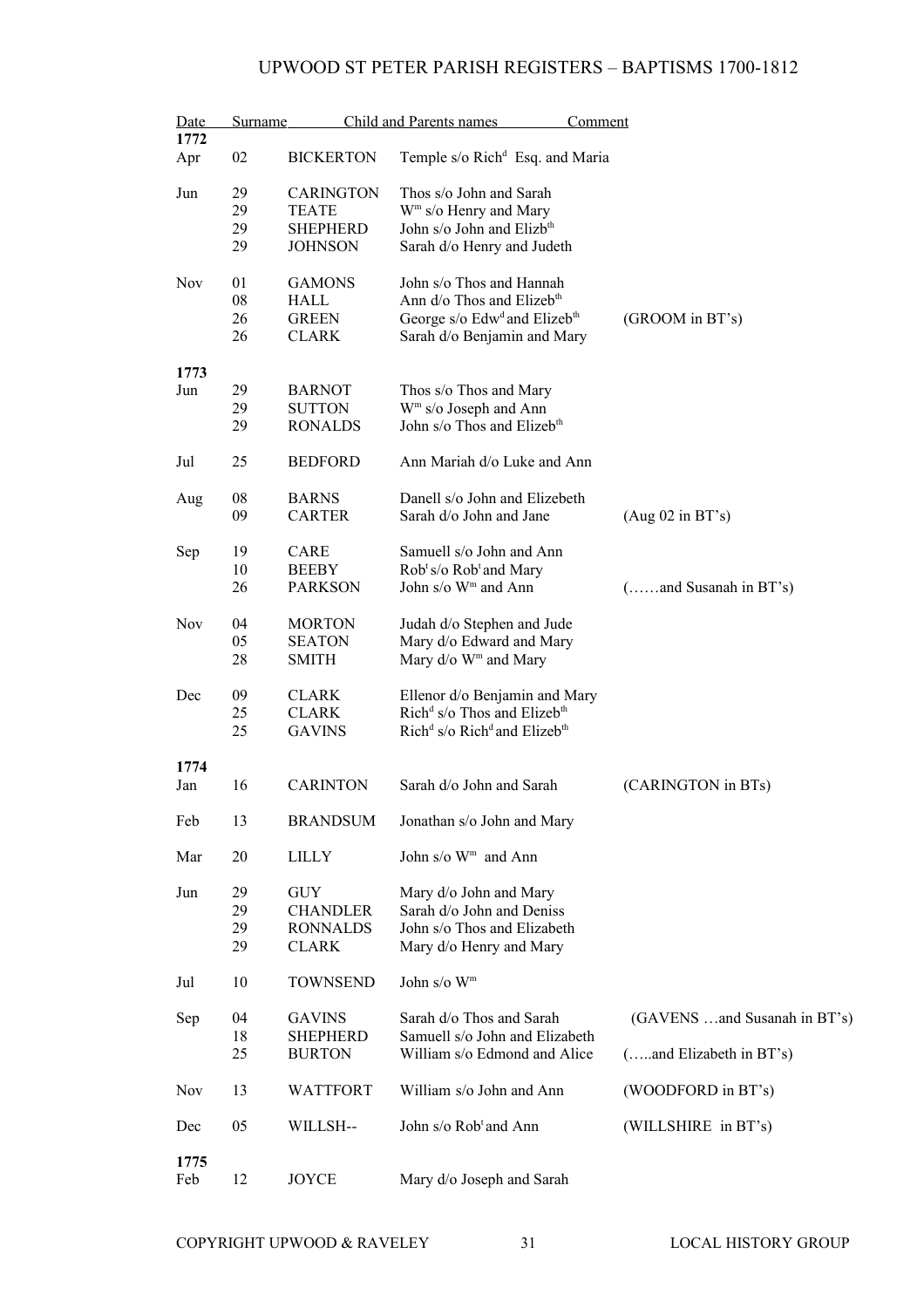| Date       | Surname |                  | Child and Parents names                       | Comment              |
|------------|---------|------------------|-----------------------------------------------|----------------------|
| 1775       |         |                  |                                               |                      |
| Feb        | 25      | <b>CLARK</b>     | Hannah d/o Benjamin and Mary                  |                      |
|            | 26      | <b>CLARK</b>     | Richard s/o Thos and Elizabeth                |                      |
|            |         |                  |                                               |                      |
| Mar        | 12      | <b>SPRAGONS</b>  | William s/o W <sup>m</sup> and Francess       | (SPRAGINS in BT's)   |
|            |         |                  |                                               |                      |
|            |         |                  |                                               |                      |
| May        | 14      | <b>MILLS</b>     | Elizabeth d/o Benjamin and Mary               |                      |
|            |         |                  |                                               |                      |
| Jun        | 04      | <b>BRANSUM</b>   | Elizabeth d/o John and Mary                   | (BRANSOM in BT's)    |
|            | 22      | <b>POOLEY</b>    | Susannah d/o Thos and Mary                    | (Susanah in BT's)    |
|            | 29      | <b>DOBBS</b>     | George s/o John and Martha                    |                      |
|            | 29      | <b>GREEN</b>     | Jane d/o Edward and Elizabeth                 |                      |
|            |         |                  |                                               |                      |
| Jul        | 23      | <b>OATEY</b>     | John s/o John and Mary                        | (OTEY in BT's)       |
|            |         |                  |                                               |                      |
|            |         |                  | John s/o John and Elizabeth                   |                      |
| <b>Nov</b> | 19      | <b>BARNS</b>     |                                               |                      |
|            |         |                  |                                               |                      |
| Dec        | 03      | <b>CHANDLER</b>  | Samuell s/o John and Dinah                    | (Samuel in BT's)     |
|            |         |                  |                                               |                      |
| 1776       |         |                  |                                               |                      |
| Jan        | 05      | <b>MARTIN</b>    | Hannah d/o William and Hannah                 |                      |
|            |         |                  |                                               |                      |
| Mar        | 03      | <b>BARNS</b>     | William) s/o Allen and Hannah                 | (and Susanah in BTs) |
|            |         |                  | Sarah $)d$ o                                  |                      |
|            | 19      | RABY             | Elenor d/o Thos and Judeth                    |                      |
| May        |         |                  |                                               |                      |
|            | 26      | <b>PERRY</b>     | Richard s/o Henry and Elizabeth               |                      |
|            |         |                  |                                               |                      |
| Jun        | 02      | <b>DOBBS</b>     | James s/o John and Martha                     |                      |
|            | 29      | <b>BEHARROLL</b> | William s/o John and Elizabeth                | (BEHARRILL in BT's)  |
|            | 29      | <b>RONALDS</b>   | Mary d/o Thomas and Elizabeth                 | (RONOLDS in BT's)    |
|            | 29      | <b>CLARK</b>     | John s/o Henry and Mary                       |                      |
|            |         |                  |                                               |                      |
| <b>Nov</b> | 24      | <b>JOHNSON</b>   | William s/o Cattlin and Mary                  |                      |
|            |         |                  |                                               |                      |
|            |         |                  |                                               |                      |
| 1777       |         |                  |                                               |                      |
| Jun        | 05      | <b>BEDFORD</b>   | Mariah d/o Luke and Ann                       |                      |
|            | 08      | <b>COOK</b>      | James s/o W <sup>m</sup> and Mary             |                      |
|            |         |                  |                                               |                      |
| <b>Nov</b> | 30      | <b>SHEPHERD</b>  | Elizabeth d/o John and Elizabeth              |                      |
|            |         |                  |                                               |                      |
| Dec        | 05      | <b>CARTER</b>    | Susanah d/o John and Jane                     | (Dec $25$ in BT's)   |
|            | 25      | <b>MILLS</b>     | John s/o Benjamin and Ann                     |                      |
|            |         |                  |                                               |                      |
|            |         |                  |                                               |                      |
| 1778       |         |                  |                                               |                      |
| Jan        | 06      | <b>CLARK</b>     | Dorothy d/o Benjamin and Mary                 | (Dorithy in BT's)    |
|            | 11      | <b>CARINGTON</b> | John s/o John and Sarah                       |                      |
|            |         |                  |                                               |                      |
| Feb        | 22      | <b>CHANDLER</b>  | Jane d/o John and Dinah                       |                      |
|            |         |                  |                                               |                      |
| Mar        | 05      | WATTFORD         | John s/o John and Ann                         | (Mar 01 in $BT's$ )  |
|            |         |                  |                                               |                      |
| Jun        | 21      | PERRY            | William s/o Henry and Eliz <sup>th</sup>      |                      |
|            |         |                  |                                               |                      |
|            | 28      | <b>CLARK</b>     | Sarah d/o Henry and Mary                      | (Jun 02 in BT's)     |
|            | 30      | <b>DOBBS</b>     | Mary d/o John and Martha                      |                      |
|            | 29      | <b>SMITH</b>     | Ann d/o Thos and Ann                          | (Jun 30 in BT's)     |
|            | 29      | <b>BRIGHTY</b>   | John s/o John and Mary                        | (Jun 30 in BT's)     |
|            |         |                  |                                               |                      |
| <b>Nov</b> | 01      |                  | WARRINGTON Rob <sup>t</sup> s/o John and Mary | (WARINGTON in BT's)  |
|            | 22      | <b>CLARK</b>     | Rich <sup>d</sup> s/o Thos and Elizabeth      |                      |
|            |         |                  |                                               |                      |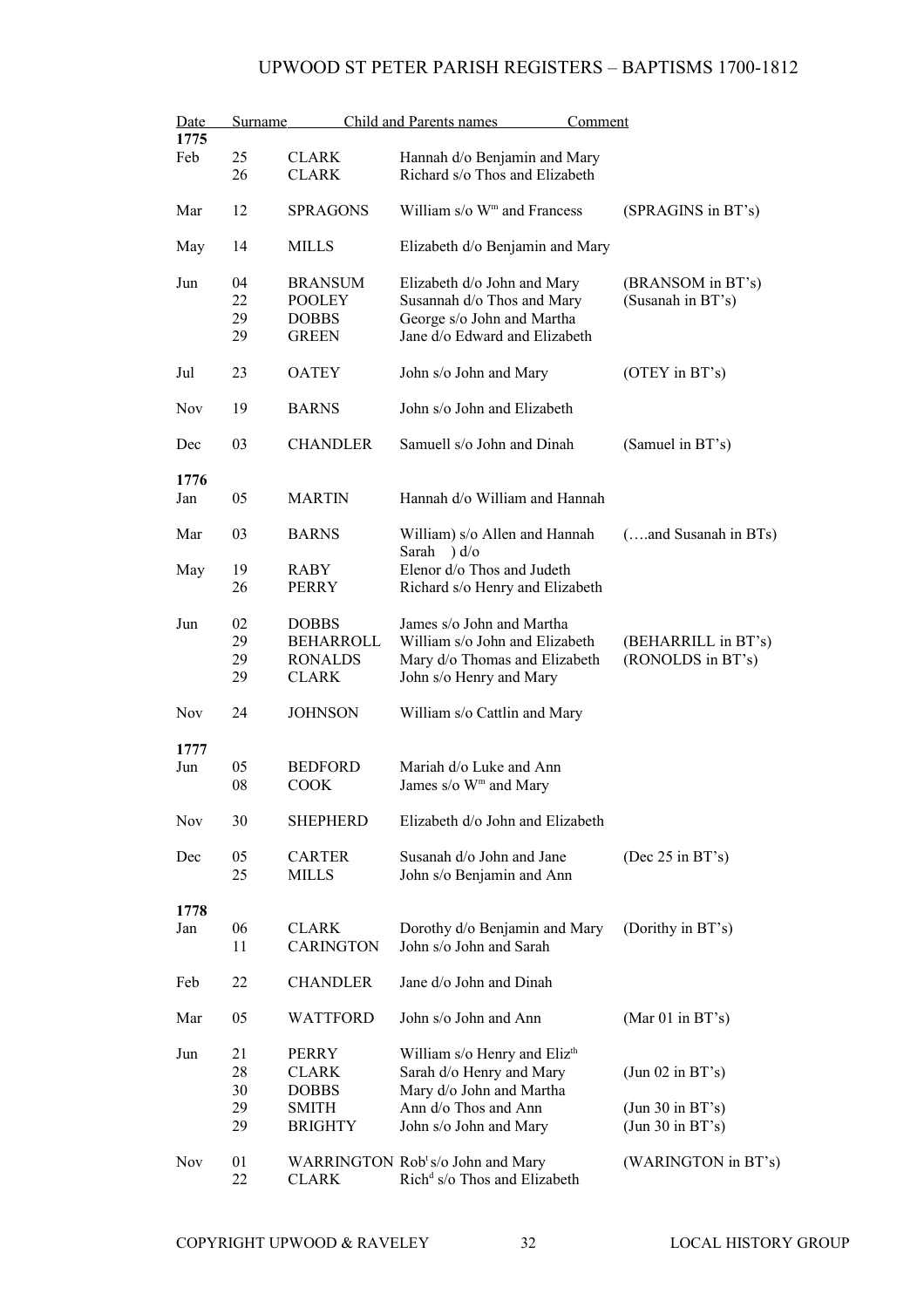| Date<br>Surname |                            |                                                                        | Child and Parents names<br>Comment                                                                                                                             |                                                                                                                                           |  |
|-----------------|----------------------------|------------------------------------------------------------------------|----------------------------------------------------------------------------------------------------------------------------------------------------------------|-------------------------------------------------------------------------------------------------------------------------------------------|--|
| 1778<br>Dec     | 25<br>25                   | <b>SEATON</b><br>LILLY                                                 | Mary d/o Thos and Rebecca<br>John s/o Will <sup>m</sup> and Ann                                                                                                | (Rebeckah in BT's)                                                                                                                        |  |
| 1779            |                            |                                                                        |                                                                                                                                                                |                                                                                                                                           |  |
| Jan             | 24<br>27                   | <b>UPWOOD</b><br><b>POOLEY</b>                                         | Richard - East Indian<br>Ann Maria d/o Thos and Mary                                                                                                           | (Maria in BT's)                                                                                                                           |  |
| Feb             | 07                         | <b>JOHNSON</b>                                                         | Sam s/o William and Ann                                                                                                                                        | (Samuell in BT's)                                                                                                                         |  |
| Dec             | 10                         | <b>REYNOLDS</b>                                                        | Thomas s/o Thos and Elizabeth                                                                                                                                  | (Feb 10 RONOLDS in BT's)                                                                                                                  |  |
| Apr             | 04<br>19                   | <b>BRANSOM</b><br>WHITEHEAD                                            | Mary d/o John and Mary<br>Sarah d/o John and Mary                                                                                                              | (BRANSUM in BT's)                                                                                                                         |  |
| 1779            |                            |                                                                        |                                                                                                                                                                |                                                                                                                                           |  |
| May             | 02                         | PERRY                                                                  | Jane d/o Henry and Elizabeth                                                                                                                                   |                                                                                                                                           |  |
| Jun             | 20<br>20<br>29<br>29<br>29 | <b>TOWNSEND</b><br>WELBY<br><b>TATE</b><br><b>SMITH</b><br><b>KING</b> | Charles s/o Elizabeth<br>Thos s/o John and Elizabeth<br>Will <sup>m</sup> s/o John and Mary<br>John s/o Will <sup>m</sup> and Frances<br>Joel s/o John and Ann | (Jun 29 Charls in BT's)<br>$\frac{\text{Jun } 29}{}$<br>WILLBY ijn BT's)<br>(PATE in BT's)<br>(JOHNSON Joell s/o William and Ann in BT's) |  |
| Dec             | 25<br>28<br>28             | <b>CARTER</b><br><b>MILLS</b><br><b>ROE</b>                            | Jane d/o John and Jane<br>Henry s/o Benjamin and Ann<br>Edward s/o John and Sarah                                                                              | (ROSE in BT's)                                                                                                                            |  |
| 1780<br>Apr     | 23                         | <b>SPRAGGONS</b>                                                       | Ann d/o W <sup>m</sup> and Frances                                                                                                                             |                                                                                                                                           |  |
| Jun             | 29                         | <b>SEATON</b>                                                          | Warrin s/o Thos and Rebecca                                                                                                                                    |                                                                                                                                           |  |
| Jul             | 02                         | <b>GAVINS</b>                                                          | Hannah d/o Thos and Hannah                                                                                                                                     |                                                                                                                                           |  |
| Oct             | 08                         | <b>BRIGHTY</b>                                                         | Ann $d$ /o W <sup>m</sup> and Mary                                                                                                                             |                                                                                                                                           |  |
| Nov             | 01<br>12                   | CLARK<br>HALL                                                          | Elizabeth d/o Benj and Mary<br>Elizabeth d/o John and Ann                                                                                                      |                                                                                                                                           |  |
| Dec             | 25                         | <b>EVERITT</b>                                                         | Sarah d/o Thos and Eliz <sup>th</sup>                                                                                                                          |                                                                                                                                           |  |
| 1781<br>Jan     | 21<br>17                   | <b>REYNOLDS</b><br><b>CARTER</b>                                       | William s/o Thos and Eliz <sup>th</sup><br>James s/o Thos and Mary                                                                                             |                                                                                                                                           |  |
| Feb             | 25                         | <b>RABY</b>                                                            | Thomas s/o Thos and Judah                                                                                                                                      |                                                                                                                                           |  |
| Apr             | 15                         | <b>GAVINS</b>                                                          | Sarah d/o Richard and Eliz <sup>th</sup>                                                                                                                       |                                                                                                                                           |  |
| May             | 10<br>20<br>27             | <b>BEDFORD</b><br><b>GEABRIL</b><br>PATE                               | Sarah d/o John and Sarah<br>John s/o Mary<br>Mary d/o John and Ann                                                                                             |                                                                                                                                           |  |
| Sep             | 09                         | <b>CLARKE</b>                                                          | Sarah d/o Thos and Eliz <sup>th</sup>                                                                                                                          |                                                                                                                                           |  |
| Oct             | 18<br>29                   | <b>ROES</b><br><b>STACY</b>                                            | Geabrel s/o John and Sarah<br>Mary d/o Thomas and Ann                                                                                                          | [Surname only in BT's]                                                                                                                    |  |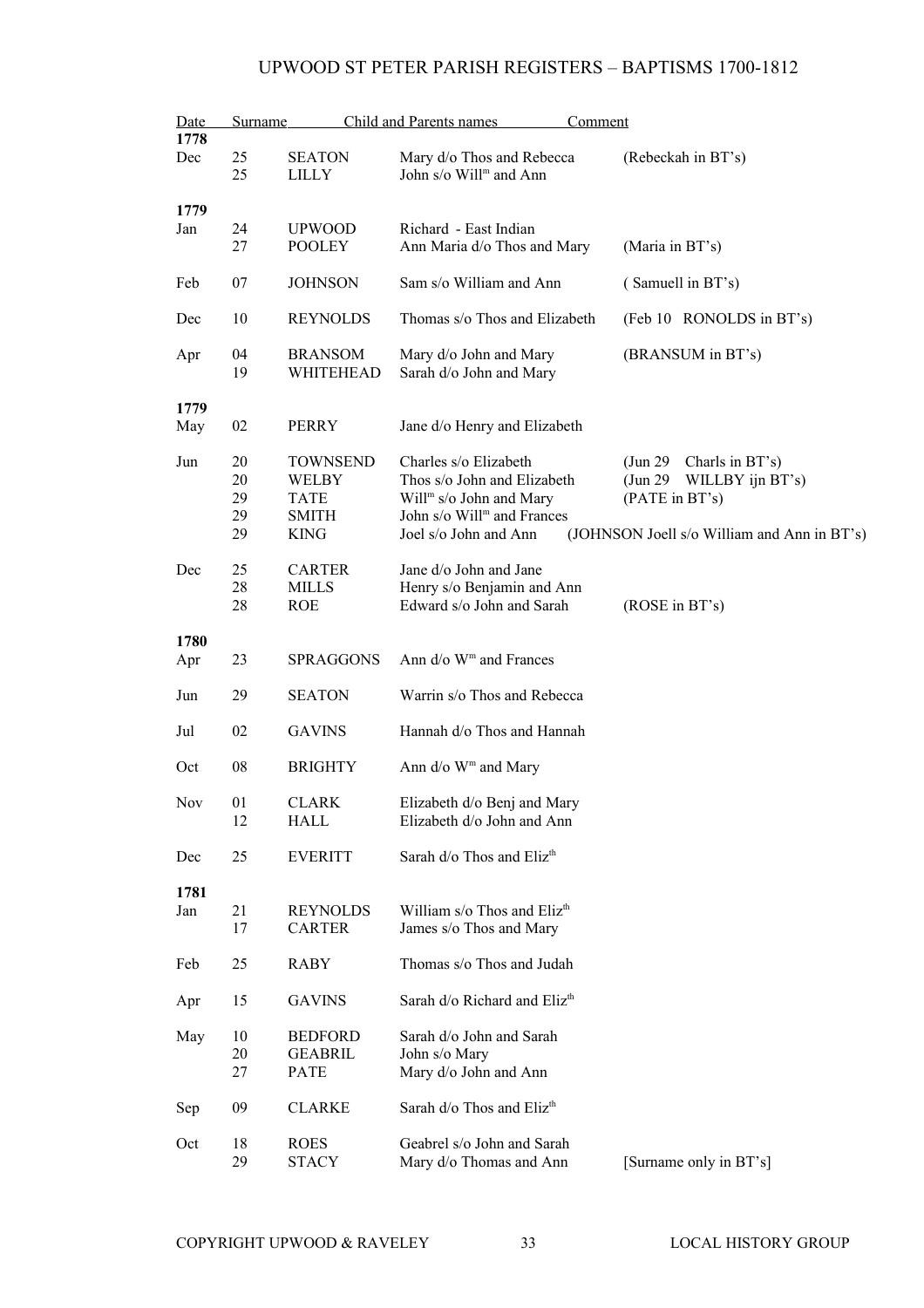| Date |    | Surname          | Child and Parents names                                        | Comment |
|------|----|------------------|----------------------------------------------------------------|---------|
| 1781 |    |                  |                                                                |         |
| Dec  | 30 | HALL             | Thomas s/o John and Ann                                        |         |
|      |    | <b>DAY</b>       | Sarah d/o John and Ann                                         |         |
|      |    |                  |                                                                |         |
| 1782 |    |                  |                                                                |         |
| Mar  | 29 |                  | CARRINGTON Eliz <sup>th</sup> d/o John and Sarah               |         |
|      | 31 | <b>BRANSOM</b>   | Sarah d/o John and Ann                                         |         |
|      |    |                  |                                                                |         |
| Jun  | 16 | <b>BRIGHTY</b>   | Mary d/o W <sup>m</sup> and Mary                               |         |
|      | 30 | SLOW             | Eliz <sup>th</sup> d/o Thos and Catherine                      |         |
|      | 30 | <b>SEATON</b>    | $E$ liz <sup>th</sup> d/o John and $E$ liz <sup>th</sup>       |         |
|      | 30 | MILLS/           | W <sup>m</sup> s/o W <sup>m</sup> MILLS and Mary COCKERIL      |         |
|      |    | <b>COCKERIL</b>  |                                                                |         |
|      |    |                  |                                                                |         |
| Jul  | 07 | <b>SHEPHERD</b>  | Thos s/o John and Eliz <sup>th</sup>                           |         |
|      | 07 | WARD             | Rebecca d/o Jos and Eliz <sup>th</sup>                         |         |
|      |    |                  |                                                                |         |
| Oct  | 20 | <b>GAVINS</b>    | Rebecca d/o Rich <sup>d</sup> and Mary                         |         |
|      |    |                  |                                                                |         |
| Dec  | 29 | <b>HOLDER</b>    | $Edd s/o$ Chandler and Eliz <sup>th</sup>                      |         |
|      |    |                  |                                                                |         |
| 1783 |    |                  |                                                                |         |
| Jan  | 19 | <b>WATFORD</b>   | Thos s/o W <sup>m</sup> and Sarah                              |         |
|      |    |                  |                                                                |         |
| Mar  | 09 |                  | WARRINGTON Sarah d/o John and Mary                             |         |
|      | 24 | <b>CLARKE</b>    | Benjamin s/o Benj <sup>n</sup> and Mary                        |         |
|      |    |                  |                                                                |         |
| Apr  | 13 | <b>BEDFORD</b>   | James s/o Rob <sup>t</sup> and Mary                            |         |
|      |    |                  |                                                                |         |
| Jun  | 08 | <b>SPRAGGINS</b> | Thos $s/\sigma$ W <sup>m</sup> and Frances                     |         |
|      | 08 | <b>STACEY</b>    | Sarah d/o Thos and Ann                                         |         |
|      | 15 | <b>SMITH</b>     | Elizabeth d/o W <sup>m</sup> and Frances                       |         |
|      | 29 | <b>SEATON</b>    | Richard s/o Thos and Rebecca                                   |         |
|      | 29 | <b>BEDFORD</b>   | John s/o John and Sarah                                        |         |
|      |    |                  |                                                                |         |
| Jul  | 06 | DAY              | John s/o John and Ann                                          |         |
|      |    |                  |                                                                |         |
| Sep  | 09 | LAW              | John s/o John and Mary                                         |         |
|      | 09 | MILLS            | John s/o Benjamin and Ann                                      |         |
|      | 14 | PACK             | Elizabeth d/o Rob <sup>t</sup> and Susannah                    |         |
|      |    |                  |                                                                |         |
| Oct  | 12 | REYNOLDS         | Elizabeth d/o Thos and Elizabeth                               |         |
|      | 19 | KING             | John s/o John and Elizabeth                                    |         |
|      | 26 | <b>SLOW</b>      | John s/o Catharine and Thos                                    |         |
|      |    |                  |                                                                |         |
| Dec  | 25 | <b>WATFORD</b>   | Mary d/o John and Ann                                          |         |
|      | 25 | FELON            | Cornelius Temple s/o Matthew and Mary                          |         |
|      |    |                  |                                                                |         |
| 1784 |    |                  |                                                                |         |
| Feb  | 22 | WATFORD          | John s/o Will <sup>m</sup> and Sarah                           |         |
|      | 22 |                  | WARRINGTON Elizabeth d/o John and Ann                          |         |
|      | 22 | ROSE             | Eliz <sup>th</sup> d/o Edw <sup>d</sup> and Eliz <sup>th</sup> |         |
|      | 22 | <b>SHEPHERD</b>  | Sarah d/o John and Eliz <sup>th</sup>                          |         |
|      | 29 | <b>BAVINS</b>    | James s/o Will <sup>m</sup> and Sarah                          |         |
|      |    |                  |                                                                |         |
| May  | 20 | MARTIN           | Mary d/o Thomas Boucher and Ann                                |         |
|      |    |                  |                                                                |         |
| Jun  | 20 | HALL             | $Robt s/o$ John and Ann                                        |         |
|      | 29 | <b>TEAT</b>      | Eliz d/o Henry and Mary                                        |         |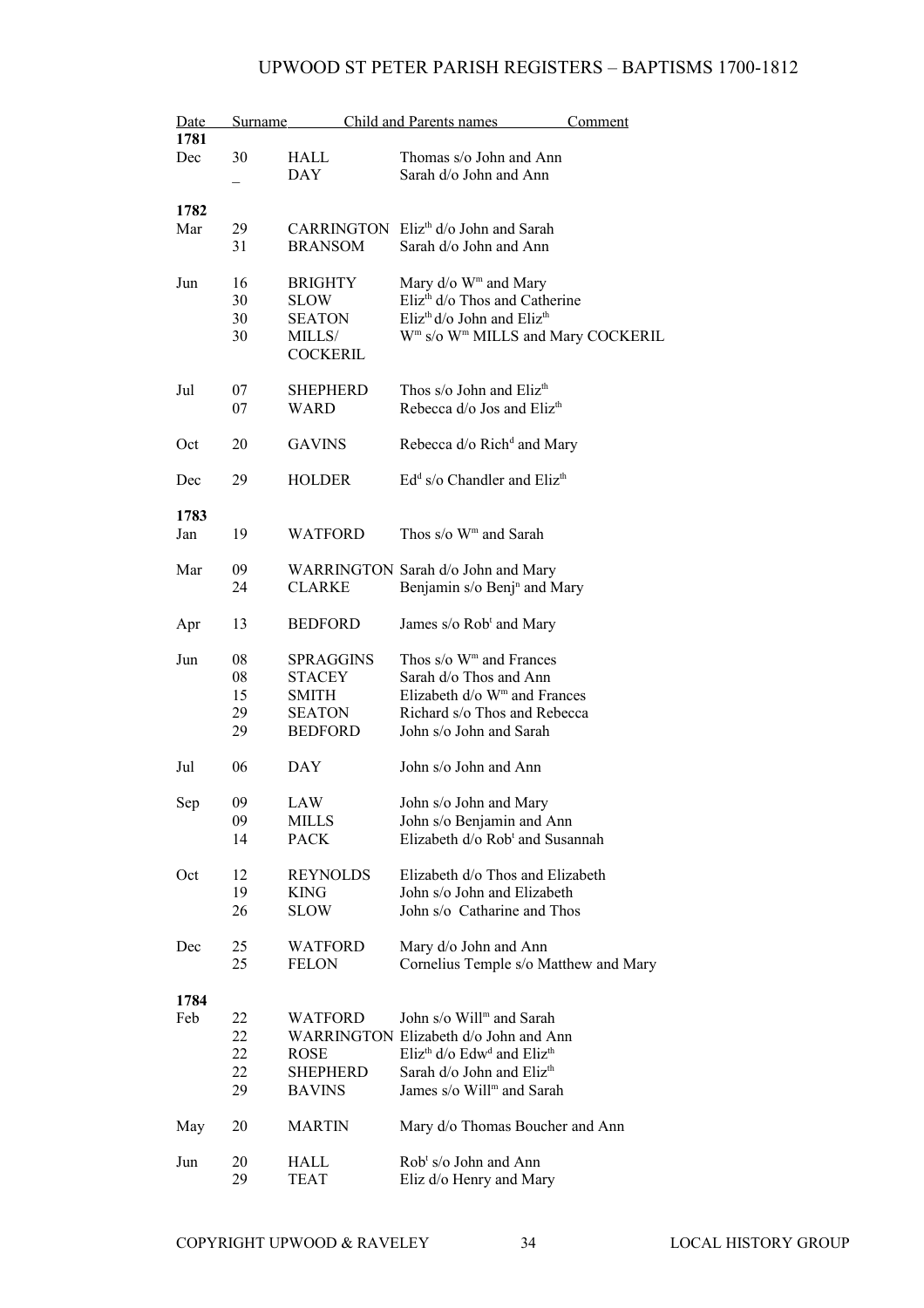| Date       | Surname |                                      | Child and Parents names<br>Comment                                |                  |
|------------|---------|--------------------------------------|-------------------------------------------------------------------|------------------|
| 1784       |         |                                      |                                                                   |                  |
| Jul        | 18      | <b>STEEDY</b>                        | Frances d/o Thomas and Mary                                       | (SIDDY in BTs)   |
|            | 29      | <b>COOPER</b>                        | Richard s/o John and Ann                                          |                  |
|            |         |                                      |                                                                   |                  |
| Aug        | 22      | <b>ROSS</b>                          | Sarah d/o Thos and Eliz                                           |                  |
|            |         |                                      |                                                                   |                  |
| Sep        | 05      | MILLER                               | Will <sup>m</sup> s/o Joseph and Eliz                             |                  |
|            |         |                                      |                                                                   |                  |
| <b>Nov</b> | 07      | <b>HUCKLES</b>                       | John s/o Sarah (illegitimate)                                     |                  |
|            | 10      | <b>BUTLER</b>                        | John s/o John and Sarah                                           |                  |
|            |         |                                      |                                                                   |                  |
| Dec        | 25      | <b>BEDFORD</b>                       | John s/o Jn° and Mary                                             |                  |
| 1785       |         |                                      |                                                                   |                  |
| Jan        | 09      | <b>CLARK</b>                         | Ruth d/o John and Mary                                            |                  |
|            | 16      | <b>SUMMERS</b>                       | John s/o W <sup>m</sup> and Ann                                   |                  |
|            |         |                                      |                                                                   |                  |
| Feb        | 26      | <b>ROSE</b>                          | Hannah d/o Edward and Eliz                                        |                  |
|            |         |                                      |                                                                   |                  |
| Apr        | 03      | <b>ROSE</b>                          | John $s/\sigma$ Jn $\degree$ and Sarah                            |                  |
|            | 03      | <b>SEATON</b>                        | Sarah d/o John and Eliz                                           |                  |
|            | 24      | <b>EVERRITT</b>                      | Charles s/o Thos and Alice                                        |                  |
|            |         |                                      |                                                                   |                  |
| Jun        | 19      | <b>PANTLOW</b>                       | Rob <sup>t</sup> s/o Lazarus and Mary                             |                  |
|            | 19      | <b>SEATON</b>                        | Edward s/o Thos and Rebecca                                       |                  |
|            | 19      | <b>HUTCHCRAFT</b>                    | Eliz d/o Thos and Ann                                             |                  |
|            | 24      | LILLY                                | John s/o W <sup>m</sup> and Ann                                   |                  |
|            |         |                                      |                                                                   |                  |
| Aug        | 14      | <b>BEDFORD</b>                       | Rob <sup>t</sup> s/o Rob <sup>t</sup> and Mary                    |                  |
|            | 14      | <b>TEAT</b>                          | Matthew s/o Henry and Mary                                        |                  |
|            |         |                                      |                                                                   |                  |
| Oct        | 23      | DAY                                  | Robert s/o John and Ann                                           |                  |
|            |         |                                      |                                                                   |                  |
| Nov        | 04      | ARGENT                               | John s/o John and Mary                                            | (BTs only)       |
|            | 04      | <b>SLOW</b>                          | Thos s/o Thos and Catherine                                       | (SLOUGH in BT's) |
|            | 09      | <b>BAVENS</b>                        | $\mathbf{W}^{\mathrm{m}}$ s/o $\mathbf{W}^{\mathrm{m}}$ and Sarah |                  |
|            |         |                                      |                                                                   |                  |
| 1786       |         |                                      |                                                                   |                  |
| Jan        | 01      | <b>CAUDLE</b>                        | Philippa d/o Rob <sup>t</sup> and Mary                            | (BTs CORDELL)    |
|            | 12      | BUTLER                               | Martha d/o John and Sarah                                         |                  |
|            | 15      | WATFORD                              | Martha d/o W <sup>m</sup> and Sarah                               |                  |
|            |         |                                      |                                                                   |                  |
| Feb        | 05      | <b>WALKER</b>                        | Matthew s/o Owen and Mary                                         |                  |
|            | 09      | <b>BEDFORD</b>                       | Luke s/o John and Mary                                            |                  |
| Mar        | 05      | <b>GAVINS</b>                        | Thos s/o Thos and Hannah                                          |                  |
|            | 12      |                                      |                                                                   |                  |
|            |         | <b>BRIGHTY</b>                       | Ann d/o John and Mary                                             |                  |
|            | 12      | <b>HOLDER</b>                        | Mary d/o Chandler and Eliz                                        |                  |
|            | 26      | <b>ROSE</b>                          | John s/o Edward and Eliz                                          |                  |
| Apr        | 02      | <b>BRANSOM</b>                       | Martha d/o John and Ann                                           |                  |
|            | 30      | <b>MARTIN</b>                        | Judith d/o Thos Boucher and Anne                                  |                  |
|            |         |                                      |                                                                   |                  |
|            |         | * these baptisms appear out of place |                                                                   |                  |
| Feb        | 29      | WARD                                 | Joseph s/o Joseph and Elizabeth*                                  |                  |
|            |         |                                      |                                                                   |                  |
| Mar        | 07      | POOLEY                               | George Warner s/o Thomas and Mary*                                |                  |
|            | 07      | <b>SEATON</b>                        | Edward s/o John and Elizabeth*                                    |                  |

07 SPRAGGINS Richard s/o William and Frances\*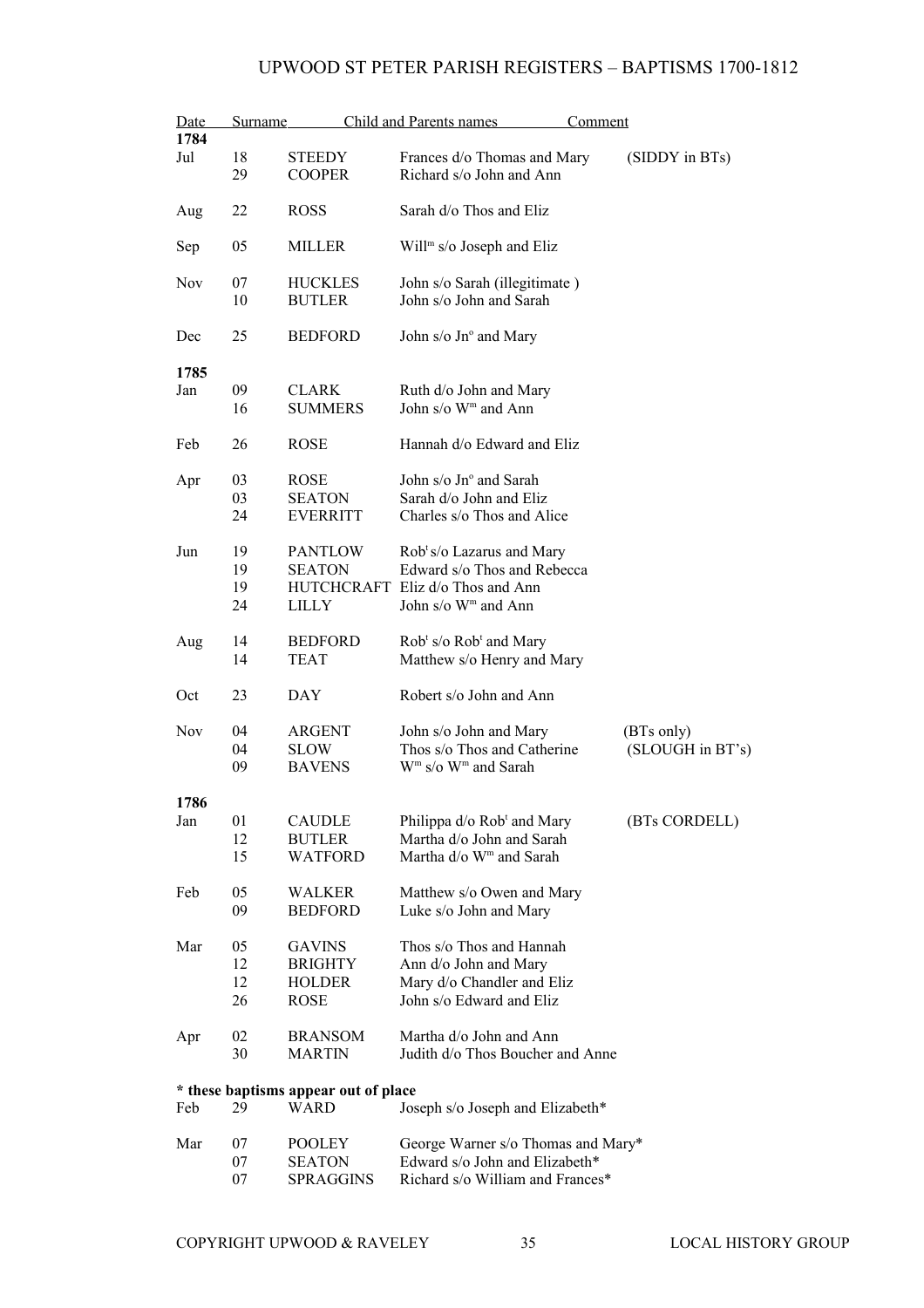| Date<br>1786 | Surname                    |                                                                       | Child and Parents names                                                                                                                                                            | Comment |
|--------------|----------------------------|-----------------------------------------------------------------------|------------------------------------------------------------------------------------------------------------------------------------------------------------------------------------|---------|
| Mar          | 07                         | <b>SHELTON</b>                                                        | John s/o John and Sarah*                                                                                                                                                           |         |
| May          | 14                         | <b>SUMMERS</b>                                                        | Thos s/o James and Ann                                                                                                                                                             |         |
| Jun          | 04<br>05<br>07<br>18<br>20 | MILLER<br><b>BRIGHTY</b><br>HALL<br><b>CARTER</b><br><b>EVERETT</b>   | Susanna d/o Joseph and Eliz <sup>th</sup><br>Peter s/o W <sup>m</sup> and Sarah<br>Ann d/o John and Ann<br>James s/o Thos and Ann<br>Ann d/o Thos and Alice                        |         |
| Jul          | 02<br>02<br>16<br>30       | <b>ROSE</b><br><b>HILLS</b><br><b>REYNOLDS</b><br><b>SINCLAIR</b>     | Eliz <sup>th</sup> $d$ /o Thos and Eliz <sup>th</sup><br>W <sup>m</sup> s/o Edward and Amey<br>Hannah d/o Thos and Eliz <sup>th</sup><br>Rebecca d/o Daniel and Eliz <sup>th</sup> |         |
| Aug          | 22<br>24                   | <b>WARD</b><br><b>SEATON</b>                                          | Joseph s/o Joseph and Dinah<br>Maria d/o Thos and Rebecca                                                                                                                          |         |
| Oct          | 01<br>01                   | <b>KING</b><br><b>SHELTON</b>                                         | Mary d/o John and Ann<br>Jane d/o George and Sarah                                                                                                                                 |         |
| Dec          | 10<br>24                   | <b>SPRAGGINS</b><br><b>LILLY</b>                                      | Sarah d/o William and Frances<br>John s/o W <sup>m</sup> and Ann                                                                                                                   |         |
| 1787<br>Feb  | 04<br>18                   | <b>COOPER</b><br><b>BAVINS</b>                                        | Uriah s/o John and Ann<br>W <sup>m</sup> s/o W <sup>m</sup> and Sarah                                                                                                              |         |
| Mar          | 08                         | <b>STACEY</b>                                                         | Joseph s/o Thos and Ann                                                                                                                                                            |         |
| Apr          | 01<br>15<br>29             | <b>SOMMORS</b><br><b>SMITH</b><br><b>SLOW</b>                         | Mary d/o William and Mary<br>Matthew s/o William and Frances<br>Eliz <sup>th</sup> d/o Thomas and Catherine                                                                        |         |
| May          | 13<br>31<br>31             | <b>ROSE</b><br><b>BEDFORD</b><br><b>CARTER</b>                        | Edw <sup>d</sup> s/o John and Sarah<br>George s/o Luke and Eliz <sup>th</sup><br>Thos s/o Thos and Ann                                                                             |         |
| Jun          | 03<br>10<br>10             | <b>WATFORD</b><br>CORDELL<br><b>BEDFORD</b>                           | Susanna d/o John and Ann<br>Rich <sup>d</sup> s/o Rich <sup>d</sup> and Mary<br>Rob <sup>t</sup> s/o Rob <sup>t</sup> and Mary                                                     |         |
| Jul          | 28                         | <b>BLONDERS</b>                                                       | John s/o Sam <sup>1</sup> and Mary                                                                                                                                                 |         |
| Aug          | 17                         |                                                                       | WARRINGTON Thos s/o John and Ann                                                                                                                                                   |         |
| Oct          | 14                         | <b>BRANSOM</b>                                                        | Susanna d/o John and Ann                                                                                                                                                           |         |
| Dec          | 16                         |                                                                       | HUTCHCROFT Will <sup>m</sup> s/o Thos and Ann                                                                                                                                      |         |
| 1788<br>Jan  | 06<br>06<br>13<br>20<br>27 | BALL<br><b>FOREMAN</b><br>WRIGHT<br><b>SINCLAIR</b><br><b>CHARTER</b> | Sarah d/o Henry and Eliz <sup>th</sup><br>Sarah d/o widow Foreman<br>Will <sup>m</sup> s/o Rebecca<br>Abigal d/o Daniel and Eliz <sup>th</sup><br>Sarah d/o Thos and Sarah         |         |
| Feb          | 03                         | HALL                                                                  | Rob <sup>t</sup> s/o John and Ann                                                                                                                                                  |         |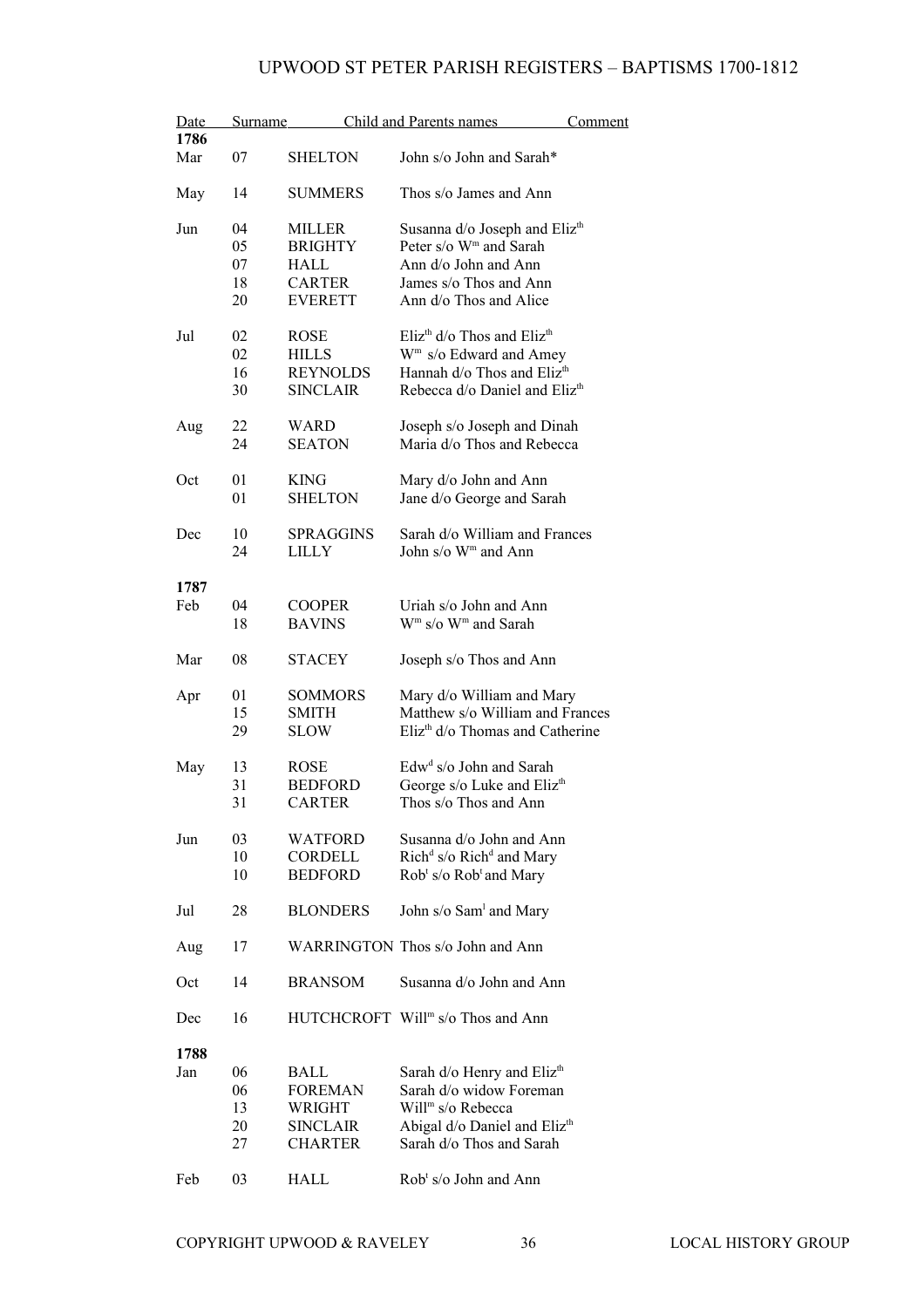| Date       | <b>Surname</b> |                            | Child and Parents names<br>Comment                                                                           |                            |
|------------|----------------|----------------------------|--------------------------------------------------------------------------------------------------------------|----------------------------|
| 1788       |                |                            |                                                                                                              |                            |
| Feb        | 10             | <b>SEATON</b>              | Thos s/o Thos and Ann                                                                                        |                            |
|            | 22             | <b>BEDFORD</b>             | Mary d/o John and Mary                                                                                       |                            |
|            |                |                            |                                                                                                              |                            |
| Mar        | 30             | WALKER                     | Sarah d/o Owen and Mary                                                                                      |                            |
|            |                |                            |                                                                                                              |                            |
| Apr        | 06             | <b>SMEADOWS</b>            | Alice d/o Thos and Pheebe                                                                                    |                            |
| Jun        | 08             | <b>HILLS</b>               | Henry s/o Edw <sup>d</sup> and Mary                                                                          |                            |
|            |                |                            |                                                                                                              |                            |
| Jul        | 13             | <b>SANDERS</b>             | John s/o Will <sup>m</sup> and Catherine, travelers<br>Will <sup>m</sup> s/o Chandler and Eliz <sup>th</sup> |                            |
|            | 27             | <b>HOLDEN</b>              |                                                                                                              |                            |
| Aug        | 03             | <b>PERRY</b>               | Rich <sup>d</sup> s/o Henry and Eliz <sup>th</sup>                                                           |                            |
|            | 20             | <b>DAY</b>                 | Mary d/o John and Ann                                                                                        |                            |
|            |                |                            |                                                                                                              |                            |
| Feb        | 28             | <b>COOPER</b>              | Maria Ann d/o John and Ann                                                                                   | [out of place in PRs]      |
| Feb        | 28             | <b>MARTIN</b>              | Eleanor d/o John and Sarah                                                                                   | [out of place in PRs]      |
|            |                |                            |                                                                                                              |                            |
|            |                |                            |                                                                                                              |                            |
| Oct        | 05<br>19       | CORDELL<br><b>BLONDERS</b> | Martha d/o Rich <sup>d</sup> and Mary<br>Rob <sup>t</sup> s/o Sam <sup>1</sup> and Mary                      |                            |
|            | 19             | <b>GAVINS</b>              | Rob <sup>t</sup> s/o Thos and Hannah                                                                         |                            |
| <b>Nov</b> | 09             | <b>KENNELL</b>             | Will <sup>m</sup> s/o Will <sup>m</sup> and Ann                                                              |                            |
|            | 16             | SADDINGTON                 | John s/o John and Sarah                                                                                      |                            |
|            | 23             | <b>MARTIN</b>              | Eliz <sup>th</sup> d/o Bouchier and Ann                                                                      |                            |
|            | 30             | <b>CLARK</b>               | Eliz <sup>th</sup> d/o John and Ann                                                                          |                            |
| Dec        | 07             | <b>COLLS</b>               | Will <sup>m</sup> s/o John and Eleanor                                                                       |                            |
|            | 07             | <b>ROOS</b>                | Will <sup>m</sup> s/o Edward and Eliz <sup>th</sup>                                                          |                            |
|            | 07             | <b>CARTER</b>              | Eliz <sup>th</sup> d/o John                                                                                  |                            |
|            |                |                            |                                                                                                              |                            |
| 1789       |                |                            |                                                                                                              |                            |
| Jan        | 04             | WRIGHT                     | Rippenny s/o Rippenny and Mary                                                                               |                            |
|            | 04             | <b>KING</b>                | Thos s/o John and Ann                                                                                        |                            |
| Feb        | 01             | <b>EVERETT</b>             | Mary d/o Thos and Alice                                                                                      |                            |
|            | 04             | <b>FOSTER</b>              | Joseph s/o Will <sup>m</sup> and Ann                                                                         |                            |
|            | 15             | <b>BEDFORD</b>             | Ann d/o Sanders and Eliz <sup>th</sup>                                                                       |                            |
|            | 22             | <b>SPRAGGINS</b>           | Sarah d/o Will <sup>m</sup> and Frances                                                                      |                            |
|            | 22             | <b>SLOW</b>                | Will <sup>m</sup> s/o Thos and Catharine                                                                     |                            |
|            | 22             | <b>BEDFORD</b>             | James s/o James and Mary                                                                                     |                            |
| Mar        | 01             | <b>BEDFORD</b>             | Luke s/o George and Eliz <sup>th</sup>                                                                       |                            |
| Dec        | 06             | <b>BUTLER</b>              | Thos s/o John and Sarah                                                                                      | [1798 out of place in PRs] |
| Mar        | 29             | <b>BRANSOM</b>             | $E$ liz <sup>th</sup> d/o John and Ann                                                                       |                            |
|            | 29             |                            | WARRINGTON Thos s/o John and Mary                                                                            |                            |
|            | 29             | <b>GOTOBED</b>             | Joseph s/o John and Ann                                                                                      |                            |
| Apr        | 18             | <b>WATFORD</b>             | Mary d/o Will <sup>m</sup> and Mary                                                                          |                            |
|            | 19             | <b>WATFORD</b>             | Susanna d/o John and Ann                                                                                     |                            |
|            | 26             | <b>CARTER</b>              | John s/o Thos and Ann                                                                                        |                            |
| May        | 03             | <b>SMITH</b>               | Will <sup>m</sup> s/o W <sup>m</sup> and Frances                                                             |                            |
|            | 03             | <b>GREENWOOD</b>           | Mary d/o W <sup>m</sup> and Sarah, born in parish of Ramsey                                                  |                            |
|            | 10             | <b>CHRISTMAS</b>           | John s/o Ed <sup>wd</sup> and Mary, born in parish aforesaid called the Eights                               |                            |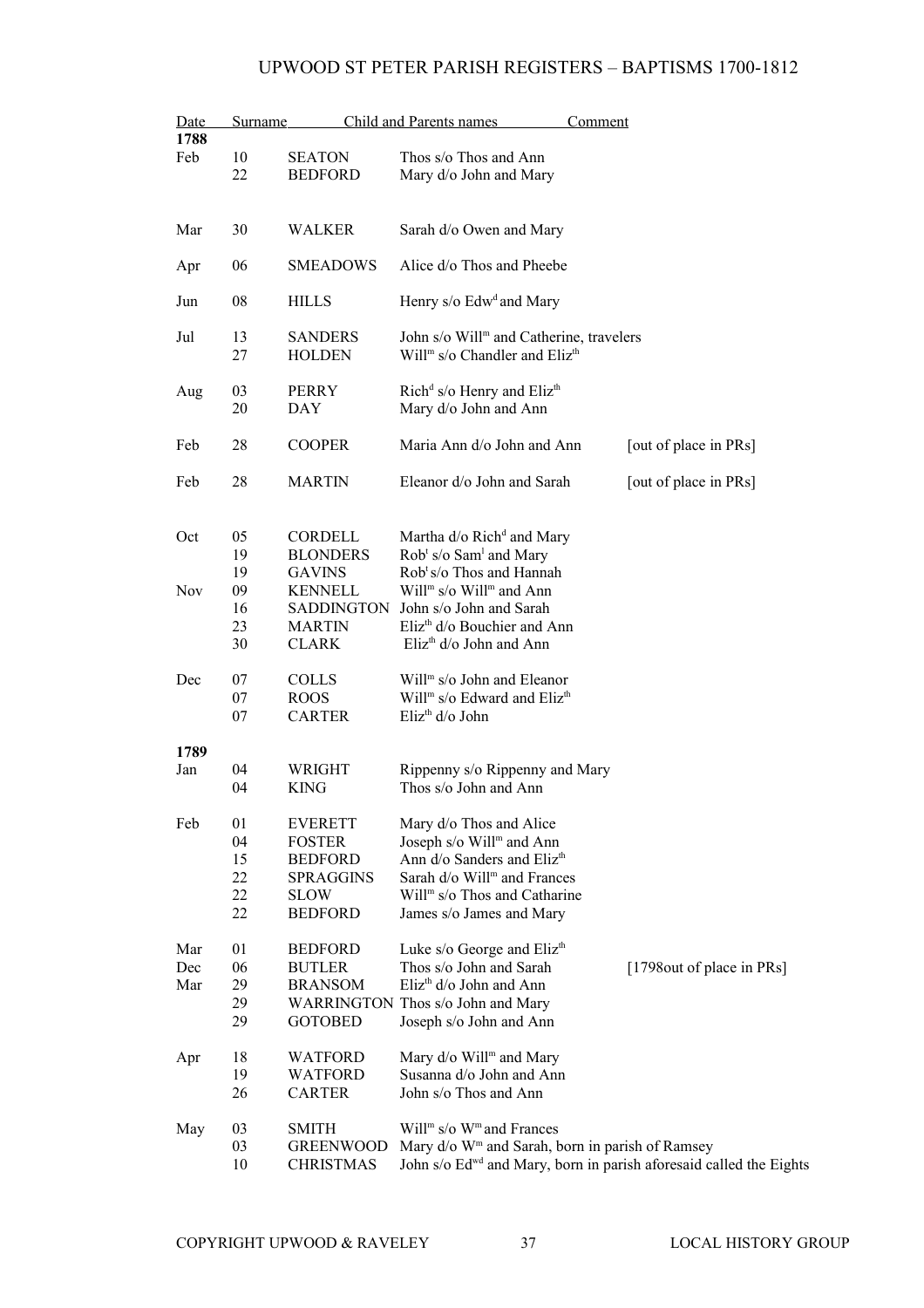| Date<br>1789 | Surname |                   | <b>Child and Parents names</b>                          | <u>Comment</u> |
|--------------|---------|-------------------|---------------------------------------------------------|----------------|
|              | 14      |                   |                                                         |                |
| Jun          |         | <b>SEATON</b>     | Edward s/o John and Ann                                 |                |
|              | 21      | HALL              | John s/o John and Mary                                  |                |
| Aug          | 09      | <b>BRIGHTY</b>    | Barnaby s/o John and Mary                               |                |
| Oct          | 04      | <b>BAVENS</b>     |                                                         |                |
|              |         |                   | Mary d/o W <sup>m</sup> and Sarah                       |                |
|              | 22      | <b>BEDFORD</b>    | Will <sup>m</sup> s/o Robert and Mary                   |                |
|              |         |                   |                                                         |                |
| <b>Nov</b>   | 20      | <b>FOWLER</b>     | Mavis d/o John and Mary                                 |                |
|              | 22      | <b>MILLER</b>     | Will <sup>m</sup> s/o Joseph and Eliz <sup>th</sup>     |                |
|              |         |                   |                                                         |                |
| Dec          | 06      | <b>ASHER</b>      | Thos s/o George and Phoebe                              |                |
|              |         |                   |                                                         |                |
| 1790         |         |                   |                                                         |                |
| Jan          | 03      | BALL              | Will <sup>m</sup> s/o Henry and Elizabeth               |                |
|              | 10      | <b>SIMPSON</b>    | Ann d/o Thos and Mary                                   |                |
|              |         |                   |                                                         |                |
| Feb          | 07      | SADDINGTON        | John s/o John and Sarah                                 |                |
|              | 28      | <b>BRIGHTY</b>    | Will <sup>m</sup> s/o W <sup>m</sup> and Sarah          |                |
|              |         |                   |                                                         |                |
|              |         |                   |                                                         |                |
| Mar          | 07      | <b>ROSE</b>       | Elizabeth d/o Thos and Eliz <sup>th</sup>               |                |
|              | 28      | <b>BEDFORD</b>    | Letitia d/o James and Mary                              |                |
|              | 28      | <b>HUTCHCRAFT</b> | Eleanor d/o Thos and Ann                                |                |
| Apr          | 11      | <b>ALLPRESS</b>   | Eleanor d/o John and Eleanor                            |                |
|              |         |                   |                                                         |                |
| May          | 09      | <b>SMEADOWS</b>   | John s/o Thos and Phoebe                                |                |
|              | 27      | DAY               | Whittlesey s/o John and Ann                             |                |
|              | 30      | <b>STACEY</b>     | Ann d/o Thos and Ann                                    |                |
|              |         |                   |                                                         |                |
| Jun          | 13      | SEATON            | Mary Thompson d/o Thos and Rebecca                      |                |
|              | 20      | CORDEL            | John s/o Richard and Mary                               |                |
|              |         |                   |                                                         |                |
| Sep          | 26      | <b>GRANGE</b>     | Will <sup>m</sup> s/o $Wm$ and Mary                     |                |
|              | 26      | <b>HILLS</b>      | John s/o Edward and Amey                                |                |
|              |         |                   |                                                         |                |
|              | 31      | <b>BEDFORD</b>    | John s/o<br>) John and                                  |                |
|              | 31      | <b>BEDFORD</b>    | George $s/\sigma$ )<br>Mary                             |                |
|              |         |                   |                                                         |                |
| Nov          | 20      | <b>MARTIN</b>     | John s/o John and Sarah                                 |                |
|              |         |                   |                                                         |                |
| Dec          | 26      | <b>WALKER</b>     | Joseph s/o Owen and Mary                                |                |
|              | 26      | <b>ROSE</b>       | Mary d/o Edward and Elizabeth                           |                |
|              |         |                   |                                                         |                |
| 1791         |         |                   |                                                         |                |
| Jan          | 30      | <b>ASHER</b>      | John s/o George and Phoebe                              |                |
|              |         |                   |                                                         |                |
| Feb          | 13      | <b>HOLDEN</b>     | John s/o Chandler and Eliz <sup>th</sup>                |                |
|              | 27      | <b>MARTIN</b>     | Robert s/o Thos Boucher and Ann                         |                |
|              |         |                   |                                                         |                |
| Mar          | 20      | <b>SLOW</b>       | Ann d/o Thos and Catharine                              |                |
|              |         |                   |                                                         |                |
|              |         |                   |                                                         |                |
| May          | 08      | <b>BRIGHTY</b>    | Ann d/o W <sup>m</sup> and Sarah                        |                |
|              | 08      | <b>KENNELL</b>    | Isaac s/o W <sup>m</sup> and Ann                        |                |
|              |         |                   |                                                         |                |
| Jun          | 05      | <b>BEDFORD</b>    | Mary d/o George and Eliz <sup>th</sup>                  |                |
|              | 29      | <b>FLETCHER</b>   | John s/o Joseph and Mary                                |                |
|              | 29      | SPRAGGENS         | Rob <sup>t</sup> s/o W <sup>m</sup> and Frances         |                |
|              |         |                   |                                                         |                |
| Jul          | 17      | <b>MILLER</b>     | Eliz <sup>th</sup> $d$ /o Joseph and Eliz <sup>th</sup> |                |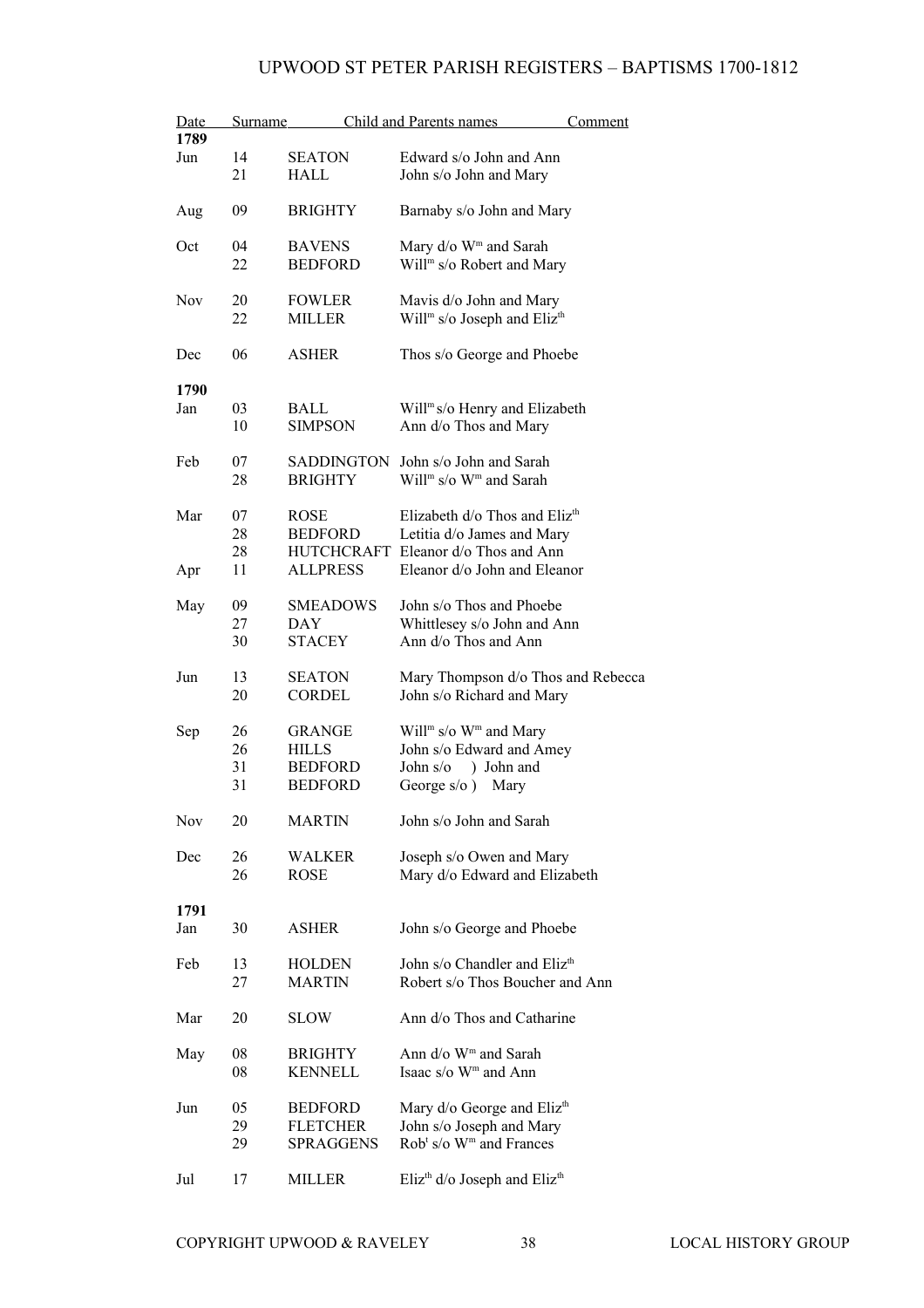| Date       | <b>Surname</b> |                  | Child and Parents names                               | <b>Comment</b>        |
|------------|----------------|------------------|-------------------------------------------------------|-----------------------|
| 1791       |                |                  |                                                       |                       |
| Jul        | 24             | <b>GAVENS</b>    | Hannah d/o Thos and Hannah                            |                       |
|            | 31             | DAY              | $Wm$ s/o John and Ann                                 |                       |
| Aug        | 07             | <b>ROSS</b>      | Edw <sup>d</sup> s/o Thos and Eliz <sup>th</sup>      |                       |
|            | 14             | <b>BEDFORD</b>   | John s/o Saunders and Eliz <sup>th</sup>              |                       |
|            | 21             | <b>FORSTER</b>   | Mary d/o W <sup>m</sup> and Ann                       |                       |
| Sep        | 04             | <b>BEDFORD</b>   | Eliz <sup>th</sup> $d$ /o Rob <sup>t</sup> and Mary   |                       |
|            | 04             | <b>BRIERS</b>    | Sarah d/o Edw <sup>d</sup> and Mary                   |                       |
|            | 25             | <b>CORDELL</b>   | $Wm$ s/o Rich <sup>d</sup> and Mary                   |                       |
| Oct        | 09             | <b>BROACHER</b>  | Thos $s/\sigma$ W <sup>m</sup> and Phillis            |                       |
| <b>Nov</b> | 13             | <b>ALLPRESS</b>  | $Robt s/o$ John and Eleanor                           |                       |
| Dec        | 28             | <b>BRIGHTY</b>   | $W^m s$ /0<br>) John and                              |                       |
|            |                | <b>BRIGHTY</b>   | Mary $d$ / $o$ )<br>Mary                              |                       |
| Jun        | 26             | <b>BUTLER</b>    | Eliz <sup>th</sup> d/o John and Sarah                 | [out of place in PRs] |
| 1792       |                |                  |                                                       |                       |
| Jan        | 29             | SMEADOWS         | $E$ liz <sup>th</sup> d/o Thos and Phoebe             |                       |
| Feb        | 12             | <b>COLLS</b>     | John s/o John and Eleanor                             |                       |
|            | 19             |                  | WARRINGTON Rob <sup>t</sup> s/o John and Ann          |                       |
|            | 19             | <b>CRANSOM</b>   | Mary d/o John and Ann                                 |                       |
| Apr        | 01             | <b>ROSE</b>      | Sarah d/o Edward and Eliz <sup>th</sup>               |                       |
|            | 08             | WATFORD          | Martha d/o W <sup>m</sup> and Sarah                   |                       |
|            | 08             | <b>CHRISTMAS</b> | Eliz <sup>th</sup> d/o Edw <sup>d</sup> and Mary      |                       |
|            | 15             | <b>SUTTON</b>    | Mary d/o Jn° and Eliz <sup>th</sup>                   |                       |
|            | 22             | WHITTLESEY       | Mary d/o Rob <sup>t</sup> and Eliz <sup>th</sup>      |                       |
| May        | 08             | <b>MARTIN</b>    | Mary d/o Stephen and Sarah                            |                       |
|            | 08             | <b>BAVENS</b>    | Eliz <sup>th</sup> d/o W <sup>m</sup> and Sarah       |                       |
|            | 13             | <b>WOODCOCK</b>  | Ann Bond d/o Rich <sup>d</sup> and Eliz <sup>th</sup> |                       |
|            | 17             | <b>CLEMENTS</b>  | Mary d/o Henry and Eliz <sup>th</sup>                 |                       |
| Jul        | 15             | <b>BARNES</b>    | $Jn^{\circ}$ s/o Rob <sup>t</sup> and Sarah           |                       |
|            | 19             | THOMPSON         | James s/o John and Eliz <sup>th</sup>                 |                       |
|            | 29             | SADINGTON        | Joseph s/o John and Sarah                             |                       |
|            | 29             | HALL             | Susanna d/o John and Ann                              |                       |
| Aug        | 12             |                  | HUTCHCROFT Charles s/o Thos and Ann                   |                       |
| Sep        | 04             | WILLIAMSON       | $Jn^{\circ}$ s/o Sam <sup>1</sup> and Sarah           |                       |
|            | 04             | <b>BRIGHTY</b>   | $Wm$ s/o $Wm$ and Sarah                               |                       |
|            | 08             | <b>BEDFORD</b>   | Letitia d/o James and Mary                            |                       |
| Oct        | 28             | <b>CORDLE</b>    | Jn° s/o Richard and Mary                              | (CORDELL in BTs)      |
|            | 28             | <b>BEDFORD</b>   | Luke s/o George and Eliz <sup>th</sup>                |                       |
| Dec        | 02             | <b>MARTIN</b>    | Eleanor $d$ /o Jn $\degree$ and Sarah                 |                       |
|            | 24             | <b>CLEMENTS</b>  | George natural son of Mary                            |                       |
|            | 25             | <b>FLETCHER</b>  | Ann d/o Joseph and Mary                               |                       |
|            | 25             | <b>BRAWCHER</b>  | $Wm$ s/o $Wm$ and Phillis                             | (BROACHER in BTs)     |
|            | 30             | <b>GRANGE</b>    | Benjamin s/o W <sup>m</sup> and Mary                  |                       |
|            | 30             | <b>BRANSOM</b>   | Esau s/o ) John                                       |                       |
|            |                | <b>BRANSOM</b>   | Jacob s/o $)$<br>and Ann                              |                       |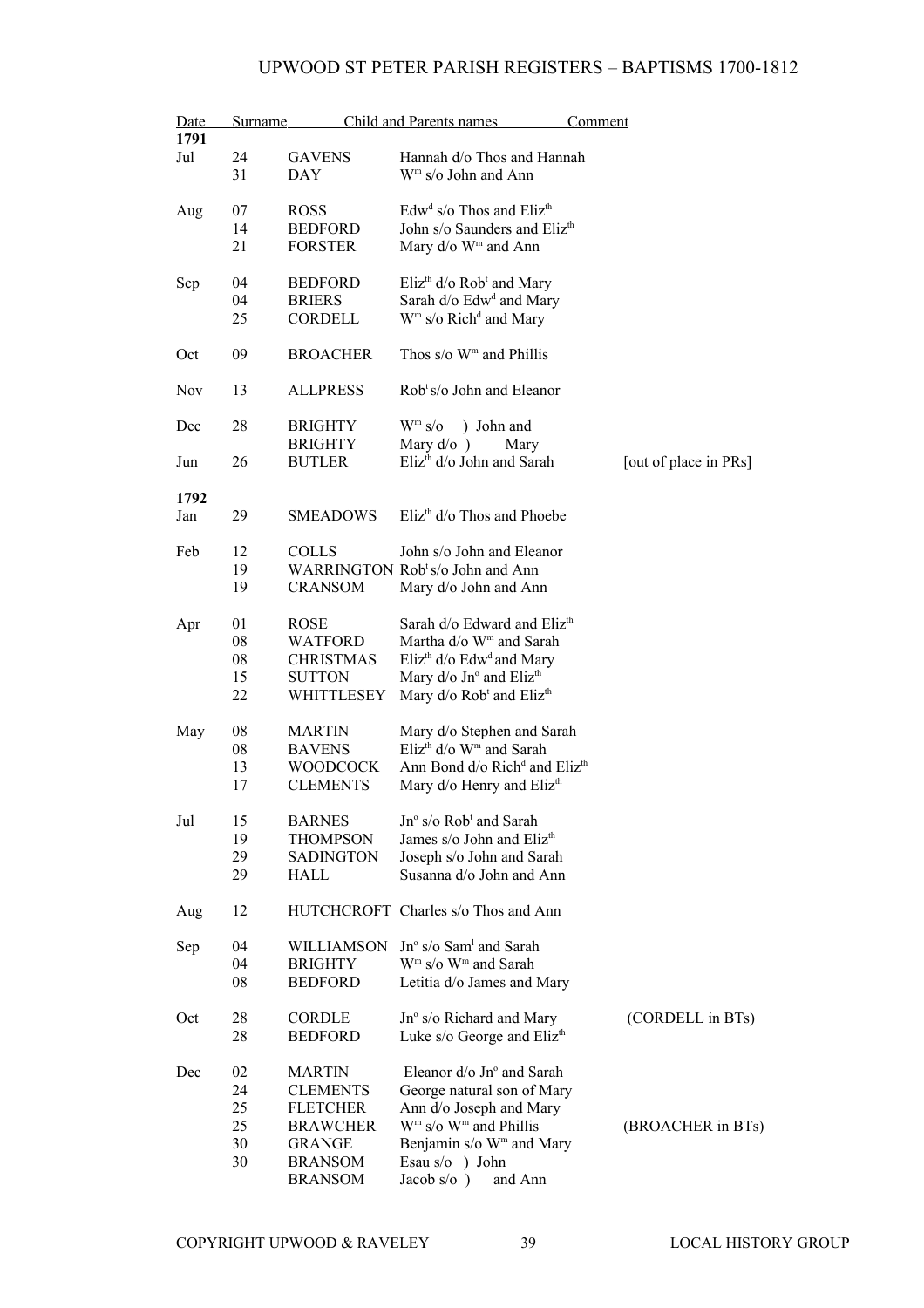| Date<br>1793 | <b>Surname</b> |                 | Child and Parents names                                      | Comment             |
|--------------|----------------|-----------------|--------------------------------------------------------------|---------------------|
| Feb          | 24             | <b>BALL</b>     | Francis s/o Henry and Eliz <sup>th</sup>                     |                     |
| Apr          | 21             | <b>STACEY</b>   | Thos s/o Thos and Ann                                        |                     |
| Jun          | 30             | <b>HOLDEN</b>   | Susanna d/o Chandler and Eliz <sup>th</sup>                  |                     |
| Jul          | 14             | <b>CARTER</b>   | Sarah d/o Thos and Ann                                       |                     |
|              | 14             | <b>MILLER</b>   | Sarah d/o Joseph and Eliz <sup>th</sup>                      |                     |
|              | 21             | <b>WATFORD</b>  | Maria d/o W <sup>m</sup> and Sarah                           |                     |
| Aug          | 11             | <b>LANT</b>     | Edith d/o Edw <sup>d</sup> and Eleanor                       |                     |
| <b>Nov</b>   | 10             | <b>ROSE</b>     | Edw <sup>d</sup> s/o Edw <sup>d</sup> and Eliz <sup>th</sup> |                     |
| Dec          | 08             | <b>BRIERS</b>   | John s/o Edw <sup>d</sup> and Mary                           |                     |
|              | 22             | <b>COLLS</b>    | $Wm$ s/o Jn <sup>o</sup> and Eleanor                         |                     |
|              | 29             | <b>HILLS</b>    | $Edwd s/o Edwd and Amy$                                      |                     |
|              | 29             | SPRAGGENS       | Mary d/o W <sup>m</sup> and Frances                          |                     |
|              |                |                 |                                                              |                     |
| 1794         |                |                 |                                                              |                     |
|              |                |                 | Gimber s/o Saunders and Elizabeth                            |                     |
| Jan          | 05             | <b>BEDFORD</b>  |                                                              |                     |
|              |                | <b>BLONDERS</b> | Samuel s/o Samuel and Mary                                   |                     |
| Feb          | 02             | <b>GREEN</b>    | Ann d/o George and Ann                                       |                     |
|              | 09             | <b>KENALL</b>   | Ann d/o Will <sup>m</sup> and Elizabeth                      |                     |
|              |                |                 |                                                              |                     |
| Mar          | 09             | <b>BEDFORD</b>  | Ann d/o George and Elizabeth                                 |                     |
|              | 09             | <b>BRIGHTY</b>  | Keziah d/o W <sup>m</sup> and Sarah                          |                     |
|              | 16             | <b>FOSTER</b>   | $Wm$ s/o $Wm$ and Ann                                        |                     |
|              |                |                 |                                                              |                     |
| May          | 11             | <b>BUTLER</b>   | $Wm$ s/o John and Sarah                                      | [omitted from 1793] |
|              | 04             | <b>SMEADOWS</b> |                                                              |                     |
|              |                |                 | Mary d/o Thos and Pheby                                      |                     |
| Jun          | 08             | <b>FLETCHER</b> | W <sup>m</sup> s/o Joseph and Mary                           |                     |
|              |                | <b>ALLPRESS</b> | Mary d/o John and Eleanor                                    |                     |
|              |                |                 |                                                              |                     |
|              | 29             | <b>CLEMENTS</b> | Eliz <sup>th</sup> d/o Henry and Eliz <sup>th</sup>          |                     |
|              | 29             | <b>CHANDLER</b> | Mary d/o Jn° and Mary                                        |                     |
|              | 29             | <b>BEDFORD</b>  | John s/o James and Mary                                      |                     |
| Jul          | 20             | <b>THOMPSON</b> | W <sup>m</sup> s/o John and Eliz <sup>th</sup>               |                     |
|              |                |                 |                                                              |                     |
| Aug          | 31             | <b>JOICE</b>    | Eliz <sup>th</sup> $d$ /o Joseph and Mary                    |                     |
|              | 31             | <b>BARNS</b>    | Eliz <sup>th</sup> d/o John and Sarah                        |                     |
| Sep          | 28             | HALL            | Mark s/o John and Ann                                        |                     |
|              |                |                 |                                                              |                     |
| Oct          | 26             | <b>MARTIN</b>   | Rob <sup>t</sup> s/o Stephen and Sarah                       |                     |
|              | 26             | <b>CLARK</b>    | $Elizth d/o$ Thos and Mary                                   |                     |
|              |                |                 |                                                              |                     |
| <b>Nov</b>   | 23             | <b>PERRY</b>    | Maria d/o Henry and Eliz <sup>th</sup>                       |                     |
|              | 23             | <b>SUTTON</b>   | Ann d/o John and Ann                                         |                     |
|              |                |                 |                                                              |                     |
| 1795         |                |                 |                                                              |                     |
| Jan          | 25             | <b>BOUCHER</b>  | Jonathan s/o W <sup>m</sup> and Phillis, alias               |                     |
|              |                | <b>BRADSHAW</b> |                                                              |                     |
|              |                |                 |                                                              |                     |
| Mar          | 08             | <b>LANT</b>     | Sarah d/o Edward and Eleanor                                 |                     |
|              | 15             | <b>CORDEL</b>   | Francis s/o Richard and Mary                                 |                     |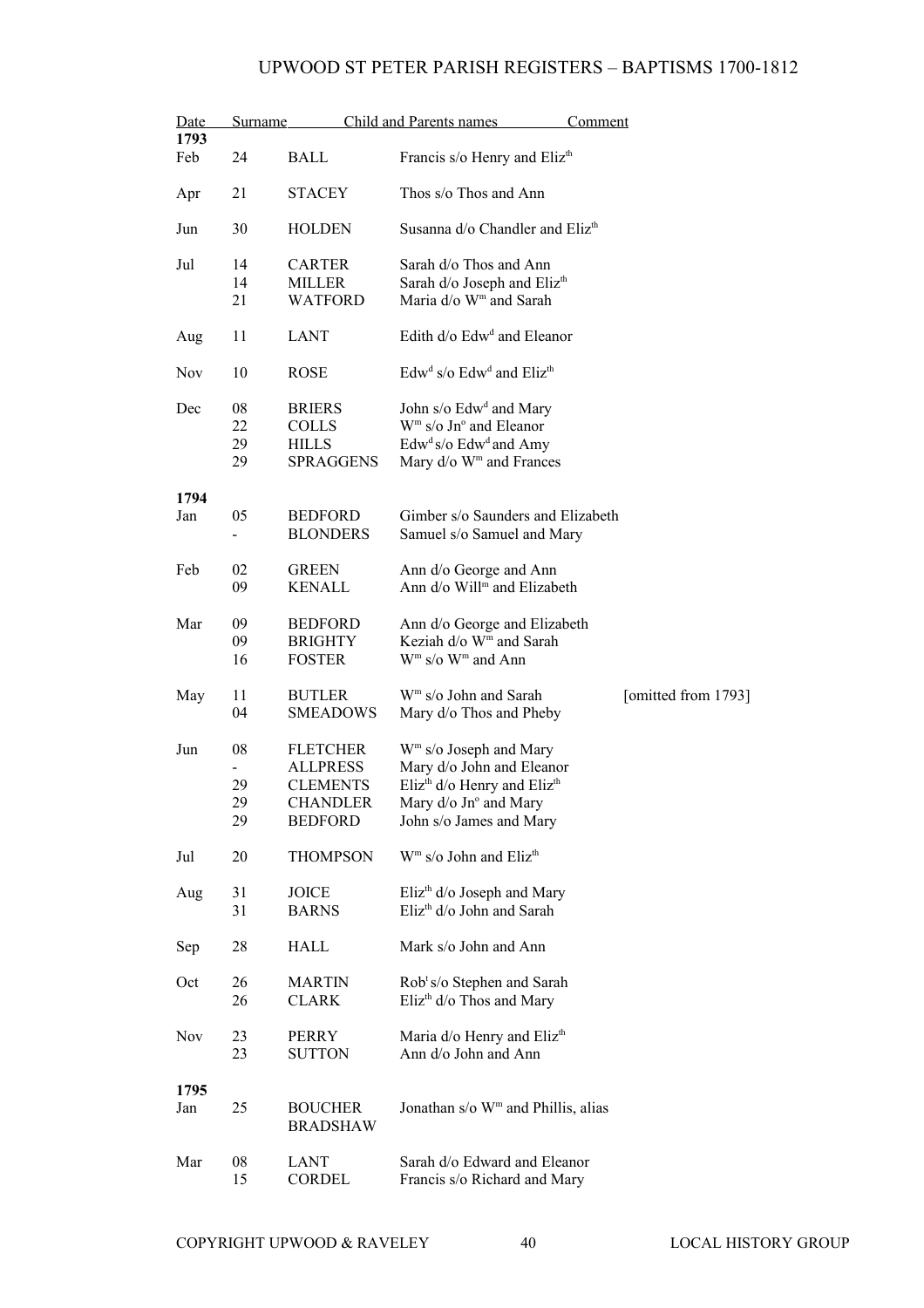| Date<br>1795 | Surname              |                                                                    | <b>Child and Parents names</b>                                                                                                                     | Comment |
|--------------|----------------------|--------------------------------------------------------------------|----------------------------------------------------------------------------------------------------------------------------------------------------|---------|
| Apr          | 12<br>26             | <b>GREENWOOD</b><br><b>BUTLER</b>                                  | Richard s/o W <sup>m</sup> and Sarah<br>Mary d/o John and Sarah                                                                                    |         |
| May          | 03                   | <b>BEDFORD</b>                                                     | Eliz <sup>th</sup> d/o George and Eliz <sup>th</sup>                                                                                               |         |
| Jun          | 14<br>20             | <b>BUTLER</b>                                                      | HUTCHCRAFT W <sup>m</sup> s/o Stephen and Mary<br>Mary d/o John and Sarah                                                                          |         |
| Jul          | 28<br>28<br>29       | <b>BEDFORD</b><br><b>SUTTON</b><br><b>TEAT</b>                     | Sarah d/o Rob <sup>t</sup> and Mary<br>Mary d/o Carington and Ann<br>W <sup>m</sup> s/o Henry and Rachel                                           |         |
| Aug          | 02<br>16             | <b>WOODCOCK</b><br><b>WATFORD</b>                                  | John s/o Richard and Eliz <sup>th</sup><br>Susanna d/o W <sup>m</sup> and Sarah                                                                    |         |
| Sep          | 20<br>27             | <b>CARTER</b><br><b>SEATON</b>                                     | Mary d/o Thos and Ann<br>Mary d/o Edward and Ann                                                                                                   |         |
| Oct          | 18                   | <b>ROSE</b>                                                        | Sarah d/o Edward and Eliz <sup>th</sup>                                                                                                            |         |
| 1796<br>Jan  | 17                   | <b>GRANGE</b>                                                      | John s/o W <sup>m</sup> and Mary                                                                                                                   |         |
| Feb          | 28                   | <b>KENALL</b>                                                      | Mary d/o W <sup>m</sup> and Eliz <sup>th</sup>                                                                                                     |         |
| Mar          | 06<br>13<br>20       | <b>SMITH</b><br><b>FLETCHER</b><br>MEE                             | Esther d/o W <sup>m</sup> and Eliz <sup>th</sup><br>Rob <sup>t</sup> s/o Joseph and Mary<br>Sarah d/o John and Mary                                |         |
| Apr          | 17<br>24<br>29       | <b>CHANDLER</b><br><b>COLLS</b><br><b>FOUNTAIN</b>                 | $E$ liz <sup>th</sup> d/o John and Mary<br>Jane d/o John and Eleanor<br>Rob <sup>t</sup> s/o Samuel and Mary                                       |         |
| May          | 08<br>15<br>22<br>29 | <b>MILLER</b><br><b>SMEADOWS</b><br><b>HOLDER</b><br><b>MAILE</b>  | Hannah d/o Joseph and Eliz <sup>th</sup><br>Thos s/o Thos and Phoebe<br>Chandler s/o Chandler and Eliz<br>Eliz <sup>th</sup> d/o John and Susannah |         |
| Jul          | 03<br>17<br>24<br>31 | <b>CLEMENTS</b><br><b>STACY</b><br><b>CORDEL</b><br><b>BRIGHTY</b> | Ann d/o Henry and Eliz <sup>th</sup><br>John s/o Thos and Ann<br>W <sup>m</sup> s/o Richard and Mary<br>John s/o W <sup>m</sup> and Sarah          |         |
| Aug          | 14                   | <b>ALLPRESS</b>                                                    | Eliz <sup>th</sup> d/o John and Eleanor                                                                                                            |         |
| Oct          | 02                   | <b>THOMPSON</b>                                                    | John s/o John and Eliz <sup>th</sup>                                                                                                               |         |
| <b>Nov</b>   | 20                   | <b>TIBBALDS</b>                                                    | Sarah d/o W <sup>m</sup> and Mary                                                                                                                  |         |
| Dec          | 04<br>11             | <b>GREEN</b><br><b>SUTTON</b>                                      | Edward s/o George and Mary<br>Eliz <sup>th</sup> d/o John and Ann                                                                                  |         |
| 1797<br>Jan  | 29                   | <b>BROACHER</b><br><b>BRADSHAW</b>                                 | Mary $d$ /o W <sup>m</sup> and Phillis, alias                                                                                                      |         |
| Feb          | 19                   | <b>SADINGTON</b>                                                   | Eliz <sup>th</sup> d/o John and Eliz <sup>th</sup>                                                                                                 |         |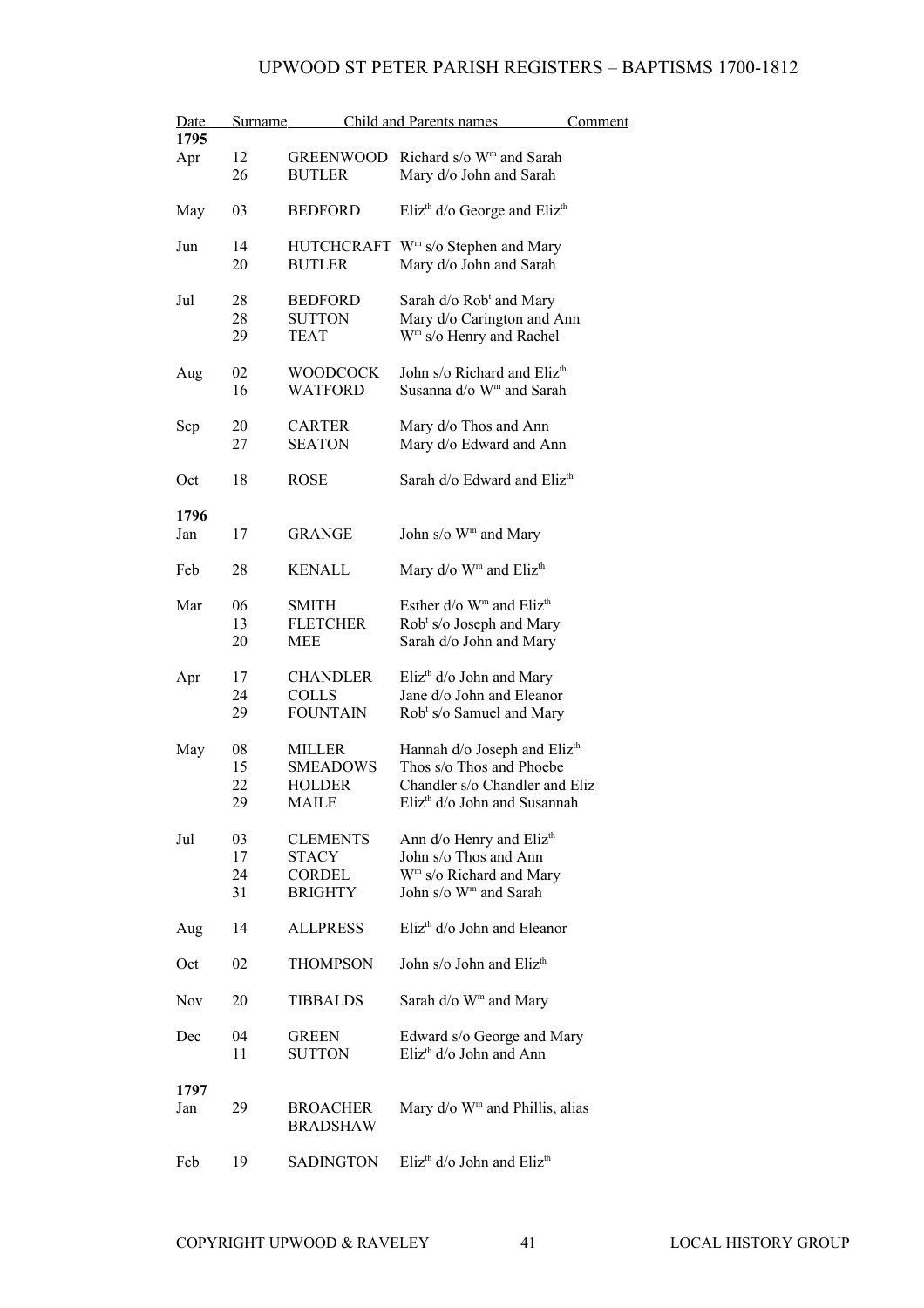| Date<br>1797 | <b>Surname</b> |                  | Child and Parents names                             | <u>Comment</u>      |
|--------------|----------------|------------------|-----------------------------------------------------|---------------------|
|              |                |                  |                                                     |                     |
| Mar          | 05             | <b>CLARK</b>     | Richard s/o Thos and Mary                           |                     |
|              | 05             | ROSE             | Ann d/o Edward and Eliz <sup>th</sup>               |                     |
|              | 05             | <b>BEDFORD</b>   | George s/o George and Eliz <sup>th</sup>            |                     |
|              | 26             | <b>FOSTER</b>    | Thos s/o W <sup>m</sup> and Ann                     |                     |
|              |                |                  |                                                     |                     |
| Apr          | 02             | <b>BARNES</b>    | John s/o John and Sarah                             |                     |
| May          | 14             | <b>SMEDOWS</b>   | Elizabeth d/o Thos and Febee                        | (SMEADOWS in BTs)   |
|              |                |                  |                                                     |                     |
|              | 28             | <b>COOK</b>      | James s/o Stephen and Mary                          |                     |
| Jun          | 11             | <b>SUTTON</b>    | Susannah d/o Carrington and Mary                    |                     |
| Jul          | 30             | <b>ALLSOP</b>    | Sarah d/o W <sup>m</sup> and Eliz <sup>th</sup>     |                     |
| Aug          | 06             | LANT             | W <sup>m</sup> s/o W <sup>m</sup> and Eleanor       |                     |
|              | 27             | TEAT             | Eliz <sup>th</sup> d/o Henry and Rachel             |                     |
|              |                |                  |                                                     |                     |
| Sep          | 10             | <b>CARTER</b>    | $E$ liz <sup>th</sup> d/o Thos and Ann              |                     |
| Oct          | 01             | MEE              | John s/o Rich <sup>d</sup> and Susannah             |                     |
|              |                |                  |                                                     |                     |
|              | 01             | <b>SMEADOWS</b>  | John s/o Richard and Mary                           | (BTs only)          |
|              |                |                  |                                                     |                     |
| 1797         |                |                  |                                                     |                     |
| <b>Nov</b>   | 05             | WATFORD          | James s/o W <sup>m</sup> and Sarah                  |                     |
|              |                |                  |                                                     |                     |
| Dec          | 08             | <b>WARRINTON</b> | Ann d/o John and Ann                                |                     |
|              | 17             | <b>BEDFORD</b>   | Mary d/o James and Mary                             |                     |
|              |                |                  |                                                     |                     |
|              | 25             | <b>ROSE</b>      | Edw <sup>d</sup> s/o Thos and Eliz <sup>th</sup>    |                     |
|              |                |                  |                                                     |                     |
| 1798         |                |                  |                                                     |                     |
| Jan          | 21             | <b>CHANDLER</b>  | John s/o John and Eliz <sup>th</sup>                |                     |
|              |                |                  |                                                     |                     |
| Feb          | 04             | <b>CRAIN</b>     | Hannah d/o Thos and Dorothy                         |                     |
|              | 11             | <b>SMITH</b>     | $Wm$ s/o $Wm$ and Eliz <sup>th</sup>                |                     |
|              |                |                  |                                                     |                     |
| Mar          | 04             | <b>FOUNTAIN</b>  |                                                     |                     |
|              |                |                  | Eliz <sup>th</sup> $d$ /o Sam <sup>1</sup> and Mary |                     |
|              | 25             | <b>BEDFORD</b>   | Saunders s/o Saunders and Eliz <sup>th</sup>        |                     |
|              |                |                  |                                                     |                     |
| Dec          | 28             | <b>BUTLER</b>    | George s/o John and Sarah                           | [omitted from 1797] |
| Apr          | 01             | <b>THOMPSON</b>  | Benjamin s/o Thos and Eliz <sup>th</sup>            |                     |
|              |                |                  |                                                     |                     |
|              | 01             | <b>KANNELL</b>   | Frances d/o W <sup>m</sup> and Eliz <sup>th</sup>   |                     |
|              | 15             | MARTIN           | W <sup>m</sup> s/o Boucher and Ann                  |                     |
|              |                |                  |                                                     |                     |
| May          | 05             | <b>BRIARS</b>    | Eliz <sup>th</sup> d/o Edw <sup>d</sup> and Mary    |                     |
|              | 06             | <b>WOODCOCK</b>  | $Wm$ s/o Rich <sup>d</sup> and Eliz <sup>th</sup>   |                     |
|              | 13             | <b>FLETCHER</b>  | Eleanor d/o Joseph and Mary                         |                     |
|              | 27             | <b>BRIGHTY</b>   | Rob <sup>t</sup> s/o W <sup>m</sup> and Sarah       |                     |
|              | 23             | <b>ALLSOP</b>    | Martha d/o James and Sarah                          |                     |
|              |                |                  |                                                     |                     |
| Jun          | 10             | <b>TIBBALLS</b>  | $Wm$ s/o $Wm$ and Mary                              |                     |
| Aug          | 26             | <b>MARTIN</b>    | Jonathan s/o Stephen and Sarah                      |                     |
|              | 26             |                  |                                                     |                     |
|              |                | <b>GRANGE</b>    | Joshua s/o W <sup>m</sup> and Mary                  | (Joseph in $BT's$ ) |
| Sep          | 02             | <b>NEWMAN</b>    | Benjamin s/o Mary, illegitimate                     |                     |
|              |                |                  |                                                     |                     |
|              | 09             | <b>ALLPRESS</b>  | Joseph s/o John and Eleanor                         |                     |
|              | 09             | <b>SUTTON</b>    | Eliz <sup>th</sup> d/o John and Ann                 |                     |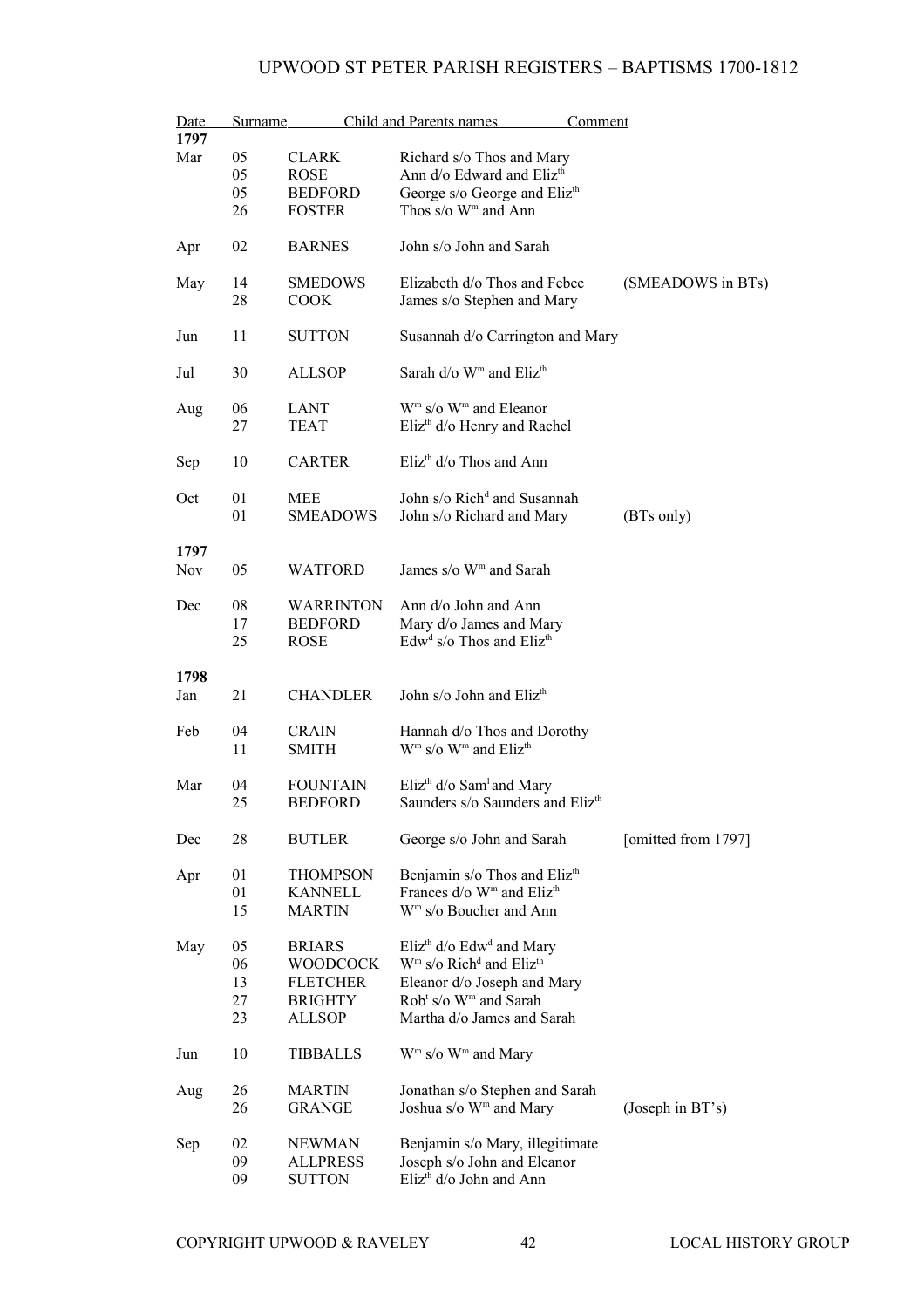| Date       | Surname |                 | Child and Parents names                                                       | Comment               |
|------------|---------|-----------------|-------------------------------------------------------------------------------|-----------------------|
| 1798       |         |                 |                                                                               |                       |
| Sep        | 14      | <b>FOSTER</b>   | Eliz <sup>th</sup> d/o John and Ann                                           |                       |
|            | 23      | <b>BEDFORD</b>  | Eliz <sup>th</sup> d/o John and Mary                                          |                       |
|            | 28      | <b>HILLS</b>    | Eliz <sup>th</sup> d/o Edward and Amey                                        |                       |
| Oct        | 28      | <b>COOK</b>     | James s/o Stephen and Mary                                                    |                       |
| Nov        | 04      | <b>CLEMENTS</b> | Sarah d/o Henry and Eliz <sup>th</sup>                                        |                       |
|            | 29      | <b>BROACHER</b> | John s/o John and Philis                                                      |                       |
| Dec        | 09      | <b>CLARK</b>    | Thos s/o Thos and Hannah                                                      | (Anthony in BT's)     |
|            | 23      | HALL            | Mary d/o John and Eliz <sup>th</sup>                                          |                       |
| 1799       |         |                 |                                                                               |                       |
| Jan        | 20      | <b>CLARK</b>    | Henry s/o John and Eliz <sup>th</sup>                                         |                       |
|            | 20      | <b>CARTER</b>   | Cooley s/o ) Thomas and                                                       |                       |
|            | 28      | <b>CARTER</b>   | James $s$ / $\circ$<br>Ann Carter<br>$\lambda$<br>Jane illegitimate d/o Sarah |                       |
| Mar        | 17      | <b>STIMPSON</b> | Jane d/o Thos and Ann                                                         |                       |
|            | 24      | <b>TEATE</b>    | Henry s/o Henry and Rachel                                                    |                       |
| <b>Nov</b> | 19      | <b>MARTIN</b>   | $Sam1 s/o$ John and Ann                                                       | [out of place in PRs] |
| Apr        | 07      | <b>GREEN</b>    | Jane d/o George and Mary                                                      |                       |
|            | 07      | <b>ALLSOP</b>   | John s/o Will <sup>m</sup> and Eliz <sup>th</sup>                             |                       |
|            | 21      |                 | HUTCHCRAFT Jane d/o Stephen and Mary                                          |                       |
| May        | 19      | <b>CLARK</b>    | Will <sup>m</sup> s/o Thos and Mary                                           |                       |
|            | 19      | ROSE            | Eleanor d/o Edward and Eliz <sup>th</sup>                                     |                       |
|            | 26      | <b>BEDFORD</b>  | Mary d/o George and Eliz <sup>th</sup>                                        |                       |
| Jul        | 14      | <b>CORDEL</b>   | Thos s/o Richard and Mary                                                     |                       |
|            | 29      | <b>CRAIN</b>    | Hannah d/o Thos and Dorothy                                                   |                       |
|            |         |                 |                                                                               |                       |
| Aug        | 11      | SMITH           | John s/o Will <sup>m</sup> and Eliz <sup>th</sup>                             |                       |
| Sep        | 15      |                 | WARRINGTON Will <sup>m</sup> s/o John and Mary                                |                       |
|            | 22      | <b>SMEDOWS</b>  | James s/o Richard and Mary                                                    | (SMEDES in BT's)      |
|            |         |                 |                                                                               |                       |
| Oct        | 06      | <b>LANT</b>     | John s/o Will <sup>m</sup> and Eleanor                                        |                       |
| Dec        | 25      | <b>ALLSOP</b>   | John s/o Thos and Sarah                                                       |                       |
|            | 25      | <b>HAWKINS</b>  | George s/o John and Mary                                                      |                       |
| 1800       |         |                 |                                                                               |                       |
| Jan        | 14      | CRIGHTY         | Susanar d/o W <sup>m</sup> and Sarah                                          | (BT's only)           |
| Feb        | 09      | <b>HANDCOCK</b> | Thos s/o John and Eliz <sup>th</sup>                                          | (HANCOCK in BT's)     |
|            | 16      | WRIGHT          | Eliz <sup>th</sup> d/o John and Mary                                          | (Sarah in BT's)       |
|            | 16      | <b>CHANDLER</b> | Ann d/o John and Mary                                                         |                       |
|            | 23      | <b>FOUNTAIN</b> | $Wm$ s/o Sam <sup>1</sup> and Mary                                            |                       |
|            | 23      | <b>TIBBALLS</b> | John s/o Will <sup>m</sup> and Mary                                           |                       |
| Mar        | 09      | <b>CLARK</b>    | Benjamin s/o Anthony and Susannah                                             |                       |
|            | 16      | <b>WADFORD</b>  | John s/o Will <sup>m</sup> and Mary                                           | (WATFORD in BT's)     |
| Apr        | 20      | <b>FLETCHER</b> | Mary d/o Joseph and Mary                                                      |                       |
|            | 20      | KENNALL         | W <sup>m</sup> s/o W <sup>m</sup> and Elizabeth                               |                       |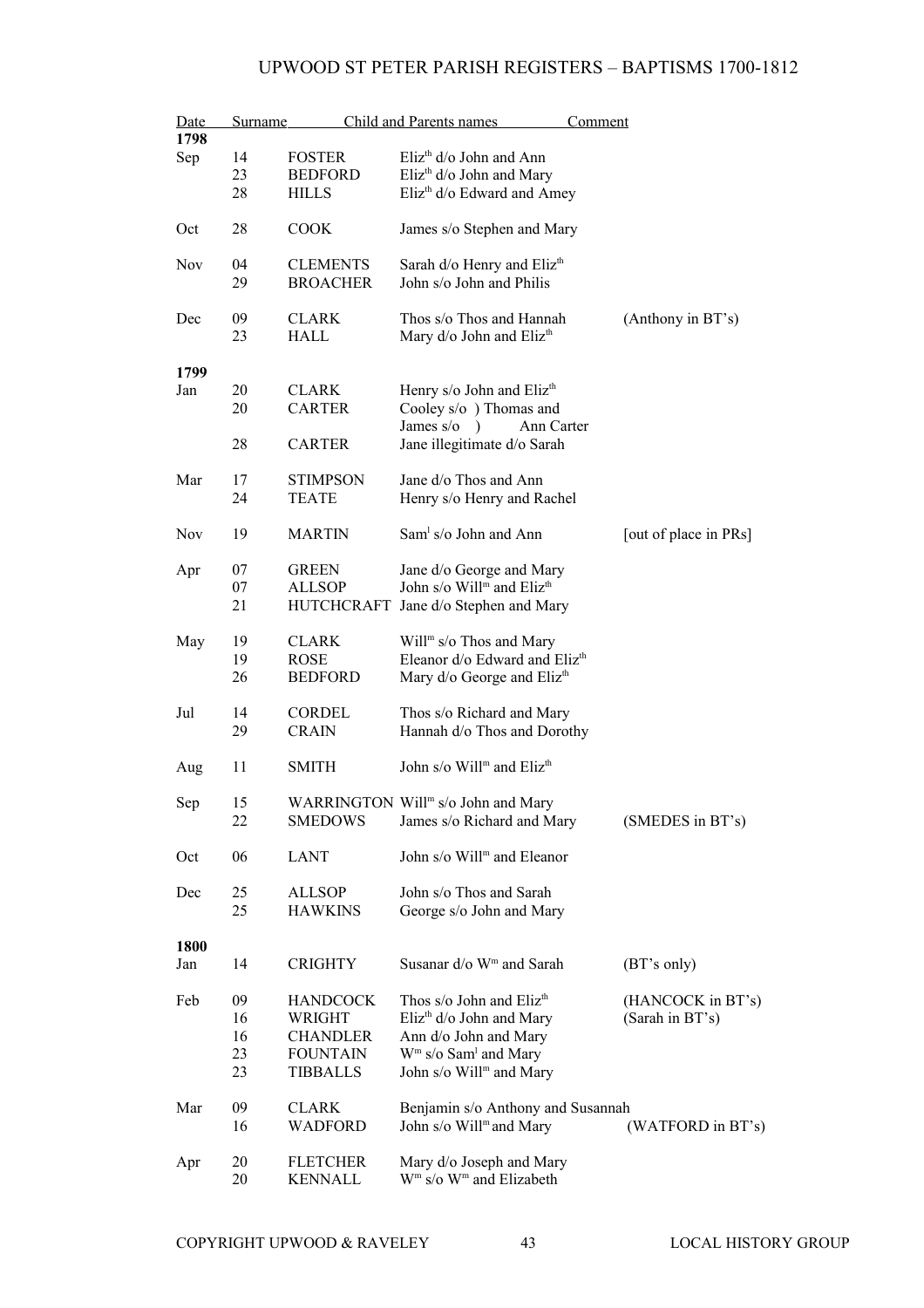| <u>Date</u> | Surname    |                 | Child and Parents names                                            | Comment               |
|-------------|------------|-----------------|--------------------------------------------------------------------|-----------------------|
| 1800        |            |                 |                                                                    |                       |
| May         | ${\bf 08}$ | <b>BUTLER</b>   | Sarah d/o John and Sarah                                           |                       |
|             | 11         | <b>PACK</b>     | Jane d/o Lawrence and Mary                                         |                       |
|             |            |                 |                                                                    |                       |
| Jun         | 15         | <b>THOMPSON</b> | Eliz <sup>th</sup> d/o John and Eliz <sup>th</sup>                 |                       |
|             | 29         | <b>SIMPSON</b>  | W <sup>m</sup> s/o Thos and Ann                                    |                       |
|             |            |                 |                                                                    |                       |
| Jul         | 06         | <b>MARTIN</b>   | Peter s/o Stephen and Sarah                                        |                       |
|             | 27         | <b>MARTIN</b>   | Jonathan s/o Boucher and Ann                                       |                       |
|             | 27         | HALL            | $Wm s/o$ John and Eliz <sup>th</sup>                               |                       |
|             |            |                 |                                                                    |                       |
| Aug         | 03         | TILLEY          | Eliz <sup>th</sup> d/o John and Sarah                              |                       |
|             |            |                 |                                                                    |                       |
| Sep         | 28         | <b>COOK</b>     | Stephen s/o Mary                                                   |                       |
|             |            |                 |                                                                    |                       |
| Oct         | 05         | <b>SMEADOWS</b> | Thos s/o Thos and Pheobe                                           |                       |
|             |            |                 |                                                                    |                       |
| <b>Nov</b>  | 05         | <b>FOUNTAIN</b> | $Edwd s/o$ John and Mary                                           |                       |
|             |            |                 |                                                                    |                       |
| Dec         | 07         | WALKER          | Thos s/o Thos and $Elizth$                                         |                       |
|             | 21         | <b>BEDFORD</b>  | George s/o George and Eliz <sup>th</sup>                           |                       |
|             | 28         | <b>BEDFORD</b>  | Mary d/o Sanders and Eliz <sup>th</sup>                            |                       |
|             |            |                 |                                                                    |                       |
| 1801        |            |                 |                                                                    |                       |
| Jan         | 11         | <b>SUTTON</b>   | Jane d/o John and Ann                                              |                       |
|             | 18         | <b>FOSTER</b>   | Eliz <sup>th</sup> $d$ /o W <sup>m</sup> and Ann                   |                       |
|             |            |                 |                                                                    |                       |
| Feb         | 01         | <b>BRIARS</b>   | Mary d/o Edw <sup>d</sup> and Mary                                 |                       |
|             | 01         | <b>TEAT</b>     | Mary d/o Henry and Rachel                                          |                       |
|             |            |                 |                                                                    |                       |
| Mar         | 15         | <b>BROACHER</b> | Joseph s/o W <sup>m</sup> and Phillis alias                        |                       |
|             |            | <b>BRADSHAW</b> |                                                                    |                       |
|             |            |                 |                                                                    |                       |
| Jan         | 01         | <b>ARGENT</b>   | Mary                                                               | [out of place in PRs] |
|             |            |                 |                                                                    |                       |
| Jun         | 07         | HOWE            | Sam <sup>1</sup> s/o<br>) John and                                 |                       |
|             |            | HOWE            | Joseph $s/o$ )<br>Mary                                             |                       |
|             | 26         | WEST            | Susannah d/o John and Eliz <sup>th</sup>                           |                       |
|             |            |                 |                                                                    |                       |
| Aug         | 16         | MEE             | Matthew s/o Rich <sup>d</sup> and Mary                             |                       |
|             |            |                 |                                                                    |                       |
| Sep         | 06         | <b>CRAIN</b>    | Mary d/o Thos and Dorothy                                          |                       |
|             |            |                 |                                                                    |                       |
| <b>Nov</b>  | 15         | <b>GREEN</b>    | Thos s/o Joseph                                                    |                       |
|             | 29         | <b>CARR</b>     | John s/o John and Sarah                                            |                       |
|             |            |                 |                                                                    |                       |
| Dec         | 08         | <b>CLARK</b>    | Eliz <sup>th</sup> d/o Anthony and Susanna                         |                       |
|             | 13         |                 | HUTCHCRAFT Joseph s/o Stephen and Mary                             |                       |
|             | 13         | WRIGHT          | Mary d/o John and Sarah                                            |                       |
|             | 27         | <b>CLARK</b>    | John s/o Thos and Mary                                             |                       |
|             | 31         | <b>CORDEL</b>   | Ann Maria d/o Richard and Mary                                     |                       |
|             |            |                 |                                                                    |                       |
| 1802        |            |                 |                                                                    |                       |
| Jan         | 07         | <b>ALLPRESS</b> | W <sup>m</sup> s/o John and Eleanor                                |                       |
|             |            |                 |                                                                    |                       |
| Feb         | 28         | <b>WOODCOCK</b> | Trice James s/o Rich <sup>d</sup> and Eliz <sup>th</sup>           |                       |
| Mar         | 14         | LANT            | Edward s/o Edw <sup>d</sup> and Eleanor                            |                       |
|             | 14         | <b>ALLSOP</b>   | $E$ liz <sup>th</sup> d/o W <sup>m</sup> and $E$ liz <sup>th</sup> |                       |
|             |            |                 |                                                                    |                       |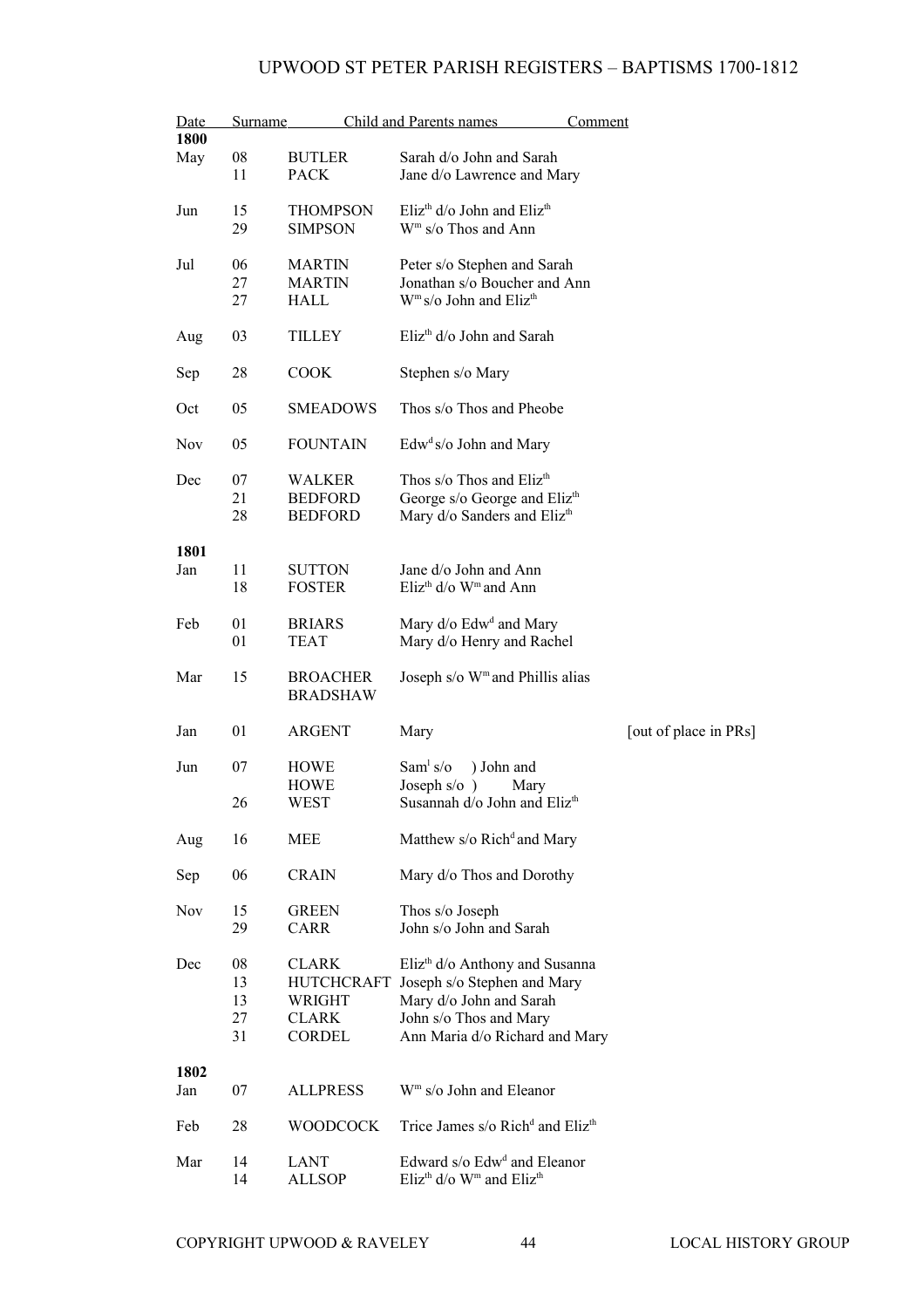| Date        | Surname                          |                                                                                                    | Child and Parents names<br>Comment                                                                                                                                                                                                 |                                                |
|-------------|----------------------------------|----------------------------------------------------------------------------------------------------|------------------------------------------------------------------------------------------------------------------------------------------------------------------------------------------------------------------------------------|------------------------------------------------|
| 1802<br>Mar | 21                               | <b>RAY</b>                                                                                         | W <sup>m</sup> s/o Joseph and Hannah                                                                                                                                                                                               |                                                |
| May         | 13                               | <b>MARTIN</b>                                                                                      | Stephen s/o Stephen and Sarah                                                                                                                                                                                                      |                                                |
| Jan         | 11                               | <b>POOLEY</b>                                                                                      | Thomas s/o John and Jane                                                                                                                                                                                                           | [out of place in PRs]                          |
| Mar         | 28<br>28                         | <b>GREEN</b><br>STORY                                                                              | George s/o George and Mary<br>Deborah d/o John and Ann                                                                                                                                                                             | [out of place in PRs]<br>[out of place in PRs] |
| Apr         | 04                               | <b>SMITH</b>                                                                                       | Ann d/o W <sup>m</sup> and Eliz <sup>th</sup>                                                                                                                                                                                      | [out of place in PRs]                          |
| May         | 09                               | <b>BEDFORD</b>                                                                                     | Mary d/o George and Eliz <sup>th</sup>                                                                                                                                                                                             | [out of place in PRs]                          |
| Jun         | 27                               | <b>CLEMENTS</b>                                                                                    | Henry s/o Henry and Eliz <sup>th</sup>                                                                                                                                                                                             |                                                |
| Jul         | 04<br>26                         | <b>PALMER</b><br>MILLS                                                                             | Brighty s/o John and Eliz <sup>th</sup><br>Sarah d/o John and Ann                                                                                                                                                                  |                                                |
| <b>Nov</b>  | 21<br>28                         | <b>THOMPSON</b><br><b>CHANDLER</b>                                                                 | Mary d/o John and Eliz <sup>th</sup><br>Lucy d/o John and Mary                                                                                                                                                                     |                                                |
| Dec         | 12                               | <b>HILLS</b>                                                                                       | Benjamin s/o Edw <sup>d</sup> and Amy                                                                                                                                                                                              |                                                |
| 1803<br>Feb | 13                               | <b>CLARK</b>                                                                                       | Anthony s/o Anthony and Hannah                                                                                                                                                                                                     |                                                |
| Mar         | 06<br>20                         | <b>HUTCHCRAFT</b><br><b>ISLEY</b>                                                                  | Joseph s/o Stephen and Mary<br>John s/o W <sup>m</sup> and Mary                                                                                                                                                                    |                                                |
| Apr         | 03<br>10<br>17<br>17<br>23<br>24 | <b>KENNALL</b><br><b>PACK</b><br><b>SUTTON</b><br><b>ISLEY</b><br><b>CARTER</b><br><b>BRADSHAW</b> | $Wm$ s/o $Wm$ and Eliz <sup>th</sup><br>John s/o Lawrence and Mary<br>Maria d/o John and Eliz <sup>th</sup><br>John s/o W <sup>m</sup> and Mary<br>Sam <sup>1</sup> s/o Thos and Ann<br>Thos $s/\sigma$ W <sup>m</sup> and Phillis |                                                |
| Jun         | 12                               | <b>GOTOBED</b>                                                                                     | Jane d/o John and Ann                                                                                                                                                                                                              |                                                |
| Jul         | 10<br>31<br>31                   | <b>GREENWOOD</b><br><b>MARTIN</b><br><b>TOWNSEND</b>                                               | Ann $d$ /o W <sup>m</sup> and Sarah<br>Maria d/o Stephen and Sarah<br>W <sup>m</sup> s/o John and Lucy                                                                                                                             |                                                |
| Sep         | 25                               | <b>BRIGHTY</b>                                                                                     | George s/o W <sup>m</sup> and Sarah                                                                                                                                                                                                |                                                |
| Oct         | 19                               | MEE                                                                                                | Mary d/o Rich <sup>d</sup> and Mary                                                                                                                                                                                                |                                                |
| <b>Nov</b>  | 13<br>27<br>27                   | ASKIN<br><b>MILLS</b><br><b>BEDFORD</b>                                                            | W <sup>m</sup> s/o John and Mary<br>Smith s/o John and Ann<br>W <sup>m</sup> s/o Saunders and Eliz <sup>th</sup>                                                                                                                   |                                                |
| Dec         | 11<br>23                         | <b>GREEN</b><br><b>BARNES</b>                                                                      | Mary d/o Joseph and Mary<br>W <sup>m</sup> s/o Rob <sup>t</sup> and Sarah                                                                                                                                                          |                                                |
| 1804<br>Jan | 08                               | <b>HOLDER</b>                                                                                      | W <sup>m</sup> s/o Edward and Sarah                                                                                                                                                                                                |                                                |
| Feb         | 26                               | <b>BRAWN</b>                                                                                       | Joseph s/o John and Ann                                                                                                                                                                                                            |                                                |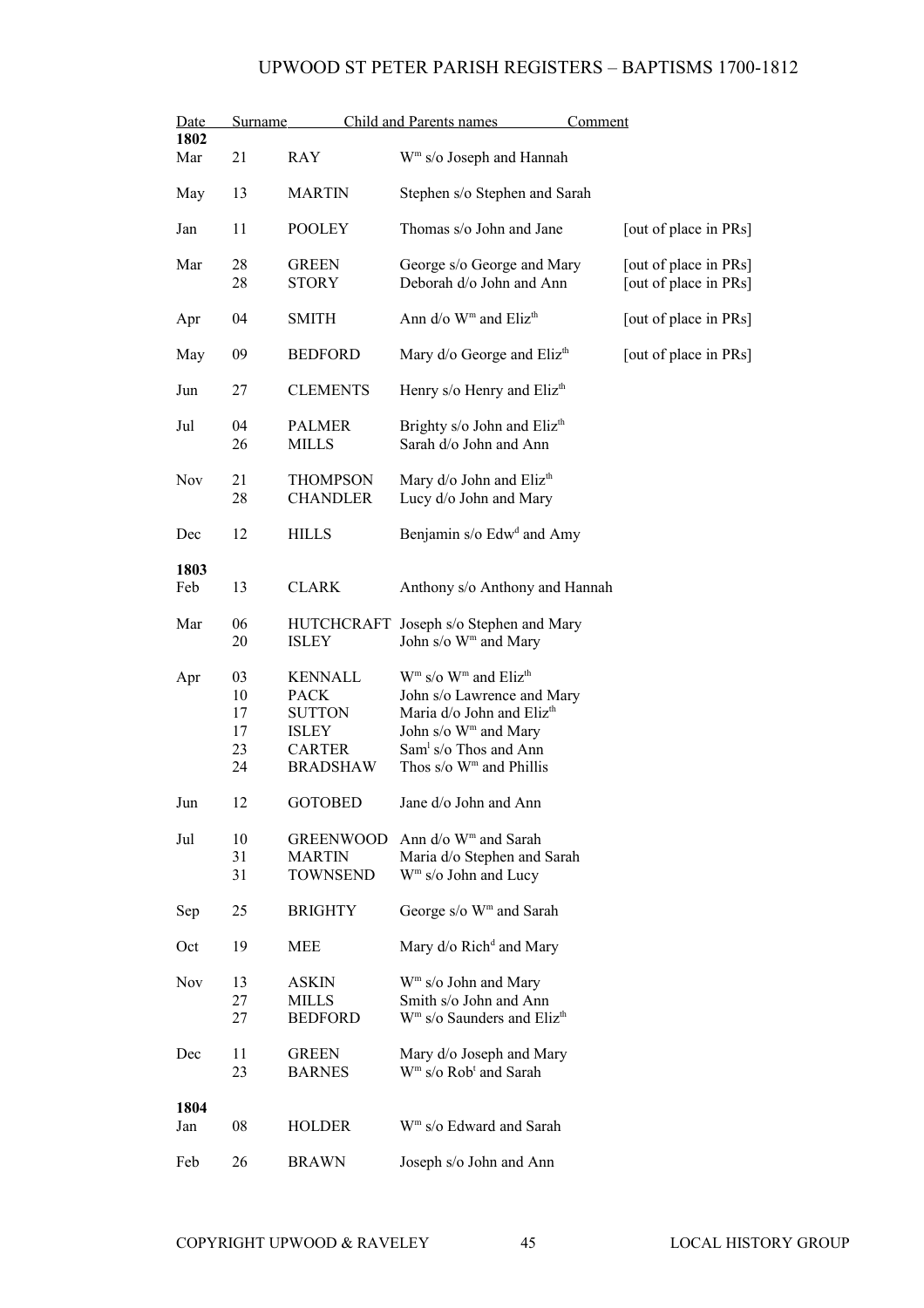| Date       | Surname |                   | <b>Child and Parents names</b>                       | <b>Comment</b> |
|------------|---------|-------------------|------------------------------------------------------|----------------|
| 1804       |         |                   |                                                      |                |
| Mar        | 04      | <b>BEDFORD</b>    | Luke s/o George and Eliz <sup>th</sup>               |                |
|            | 30      | WRIGHT            | Charlotte d/o John and Sarah                         |                |
| Apr        | 11      | TILLEY            | Sarah d/o John and Sarah                             |                |
|            | 11      | <b>WATFORD</b>    | James s/o W <sup>m</sup> and Mary                    |                |
|            | 22      | <b>FOUNTAIN</b>   | Ann d/o Sam <sup>1</sup> and Mary                    |                |
|            |         |                   |                                                      |                |
| May        | 06      | <b>FORSTER</b>    | Thos s/o W <sup>m</sup> and Ann                      |                |
|            | 13      | <b>CLARKE</b>     | Thos s/o Thos and Mary                               |                |
| Jun        | 03      | <b>CRANE</b>      | Ann d/o Thos and Mary                                |                |
|            | 17      | <b>CORDEL</b>     | Philippa d/o Rich <sup>d</sup> and Mary              |                |
| Aug        | 26      | RAY               | Joseph s/o Joseph and Hannah                         |                |
|            |         |                   |                                                      |                |
| Sep        | 09      | <b>SIMPSON</b>    | Thos s/o Thos and Ann                                |                |
|            | 09      | <b>ROBERTS</b>    | John s/o Rob <sup>t</sup> and Susanna                |                |
|            | 30      | <b>CHAPMAN</b>    | Ann d/o John and Ann                                 |                |
|            | 30      | <b>CLARKE</b>     | W <sup>m</sup> s/o Anthony and Susanna               |                |
| Oct        | 07      | <b>BRIGHTY</b>    | W <sup>m</sup> s/o John and Susanna                  |                |
| <b>Nov</b> | 11      | <b>CLEMENTS</b>   | $Wm$ s/o Henry and Eliz <sup>th</sup>                |                |
|            |         |                   |                                                      |                |
|            | 11      | <b>THOMPSON</b>   | Henry s/o John and Ann                               |                |
|            | 19      | <b>HUTCHCRAFT</b> | Stephen s/o Stephen and Mary                         |                |
|            | 25      | <b>ALLPRESS</b>   | James s/o John and Eleanor                           |                |
| Dec        | 02      | <b>SEATON</b>     | Frances d/o Warren and Julia                         |                |
| 1805       |         |                   |                                                      |                |
| Jan        | 06      | <b>MILLS</b>      | Ann d/o John and Ann                                 |                |
|            | 13      | LANT              | Susanna d/o Edw <sup>d</sup> and Eleanor             |                |
|            | 13      | <b>SMITH</b>      | Thos s/o W <sup>m</sup> and Eliz <sup>th</sup>       |                |
|            |         |                   |                                                      |                |
| Feb        | 10      | <b>BRIGGS</b>     | Stephen s/o George and Frances                       |                |
| May        | 16      | POOLEY            | Maria Ann d/o<br>) John and                          |                |
|            | 16      | <b>POOLEY</b>     | Jane d/o<br>$\mathcal{E}$                            | Jane           |
|            |         |                   |                                                      |                |
| Apr        | 21      | <b>KENNALL</b>    | Lydia d/o W <sup>m</sup> and Ann                     |                |
|            | 21      | WATFORD           | Keziah d/o W <sup>m</sup> and Hannah                 |                |
|            | 28      | ISELY             | Joseph s/o Theophilus and Mary                       |                |
| May        | 26      | ASKIN             | John s/o John and Mary                               |                |
|            | 26      | <b>HILLS</b>      | Thos s/o Edward and Amy                              |                |
|            |         |                   |                                                      |                |
| Jun        | 09      | <b>BROACHER</b>   | Eliz <sup>th</sup> $d$ /o W <sup>m</sup> and Phillis |                |
|            | 09      | <b>KING</b>       | Mary d/o John and Eliz <sup>th</sup>                 |                |
|            | 16      | <b>SPRAGGINS</b>  | W <sup>m</sup> s/o W <sup>m</sup> and Maria          |                |
|            | 28      | TILLEY            | Rob <sup>t</sup> s/o John and Sarah                  |                |
|            | 30      | <b>SPRAGGINS</b>  | Sarah d/o Thos and Ruth                              |                |
| Jul        | 14      | FOOT              | Mary d/o John and Eliz <sup>th</sup>                 |                |
|            |         |                   |                                                      |                |
| Aug        | 11      | MEE               | Hannah d/o Richard and Mary                          |                |
|            | 26      | RAY               | Mary d/o Thos and Eliz <sup>th</sup>                 |                |
| Nov        | 06      | <b>TEAT</b>       | Mary d/o Henry and Rachael                           |                |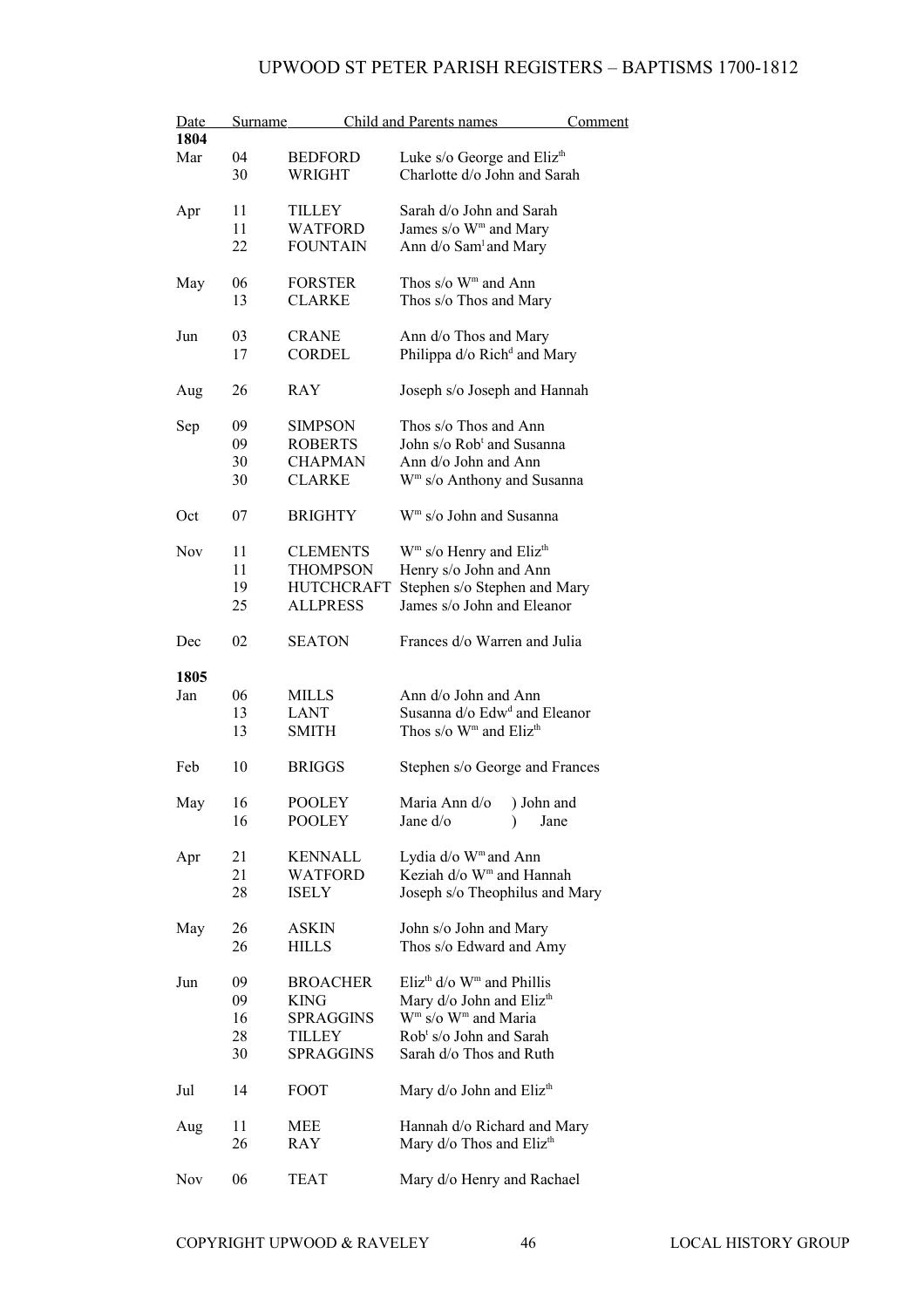| 1805<br>Nov | 17                       | <b>CARLTON</b>                                     | Mary Ann d/o James and Mary Ann                                                                                                 |                     |
|-------------|--------------------------|----------------------------------------------------|---------------------------------------------------------------------------------------------------------------------------------|---------------------|
| Dec         | 08<br>16<br>16           | <b>CORDELL</b><br><b>COWLING</b><br>COWLING        | John s/o Rich <sup>d</sup> and Mary<br>Benjamin s/o<br>) John and<br>Elizabeth d/o<br>Eleanor<br>$\lambda$                      |                     |
| 1806<br>Mar | 23<br>23                 | <b>GREEN</b><br><b>MILLS</b>                       | Rich <sup>d</sup> s/o Joseph and Ann<br>Mary d/o John and Ann                                                                   |                     |
| May         | 04<br>04<br>18           | <b>GRANGE</b><br><b>BEDFORD</b><br><b>WATFORD</b>  | Sarah d/o W <sup>m</sup> and Mary<br>Mary d/o George and Eliz <sup>th</sup><br>Ann d/o W <sup>m</sup> and Hannah                |                     |
| Jun         | 29<br>29                 | <b>CLARKE</b><br><b>CRANE</b>                      | James s/o Anthony and Hannah<br>Thos s/o Thos and Dorothy                                                                       |                     |
| Jun         | 25                       | <b>POOLEY</b>                                      | John s/o John and Jane                                                                                                          | [out of order]      |
| Aug         | 17<br>17                 | <b>TOWNSEND</b><br><b>BRIGHTY</b>                  | John s/o John and Lucy<br>Mary d/o John and Susanna                                                                             |                     |
| Sep         | 07<br>07                 | <b>CLARKE</b><br><b>CLARKE</b>                     | Mathew s/o Thos and Mary<br>Sarah d/o Anthony and Hannah                                                                        |                     |
| Oct         | 26<br>26                 | <b>NIGHT</b><br><b>TEAT</b>                        | James s/o W <sup>m</sup> and Rebecca<br>W <sup>m</sup> s/o Matthew and Phoebe                                                   |                     |
| Dec         | 14<br>21<br>25           | <b>SUTTON</b><br><b>SIMPSON</b><br><b>HAWKINS</b>  | Sarah d/o John and Eliz <sup>th</sup><br>John s/o Thos and Ann<br>Mary d/o John and Mary                                        |                     |
| 1807        |                          |                                                    |                                                                                                                                 |                     |
| Feb         | 15<br>15                 | <b>CLEMENTS</b><br><b>SEATON</b>                   | George s/o Henry and Eliz <sup>th</sup><br>John s/o Edward and Sarah                                                            |                     |
| Mar         | 01<br>15                 | MARSHALL                                           | Frances illegitimate s/o Eliz <sup>th</sup><br>NIGHTINGALE Susanna d/o Thos and Mary                                            |                     |
| Jan         |                          | 04 1808 BRIGHTY                                    | Henry s/o W <sup>m</sup> and Sarah                                                                                              | [out of place]      |
| Mar         | 29                       | <b>FOUNTAIN</b>                                    | Mary d/o Sam <sup>1</sup> and Mary                                                                                              |                     |
| Apr         | 12<br>12<br>16           | <b>COOTES</b><br><b>SPRAGGINS</b><br><b>SEATON</b> | Jane d/o John and Ann<br>$Wm$ s/o Thos and Ruth<br>Mary Ann d/o Ed and Mary                                                     |                     |
| May         | 17<br>24<br>$\sim$<br>31 | THOMPSON<br>SPRAGGINS<br><b>SCOT</b><br>SMITH      | George s/o John and Ann<br>Frances d/o W <sup>m</sup> and Frances<br>Sarah d/o Thos<br>Sarah d/o Matthew and Eliz <sup>th</sup> |                     |
| Jun         | 07<br>21<br>21           | <b>CLARK</b><br><b>HILLS</b><br><b>KING</b>        | Sarah d/o Anthony and Hannah<br>Joseph s/o Ed and Amy<br>Ann d/o John and Eliz <sup>th</sup>                                    |                     |
| Jul         | 05                       | <b>BRADSHAW</b>                                    | Elizabeth $d$ /o W <sup>m</sup> and Phillis                                                                                     | (August 16 in BT's) |
| Aug         | 16                       | HALL                                               | Ann d/o Thos and Susanna                                                                                                        |                     |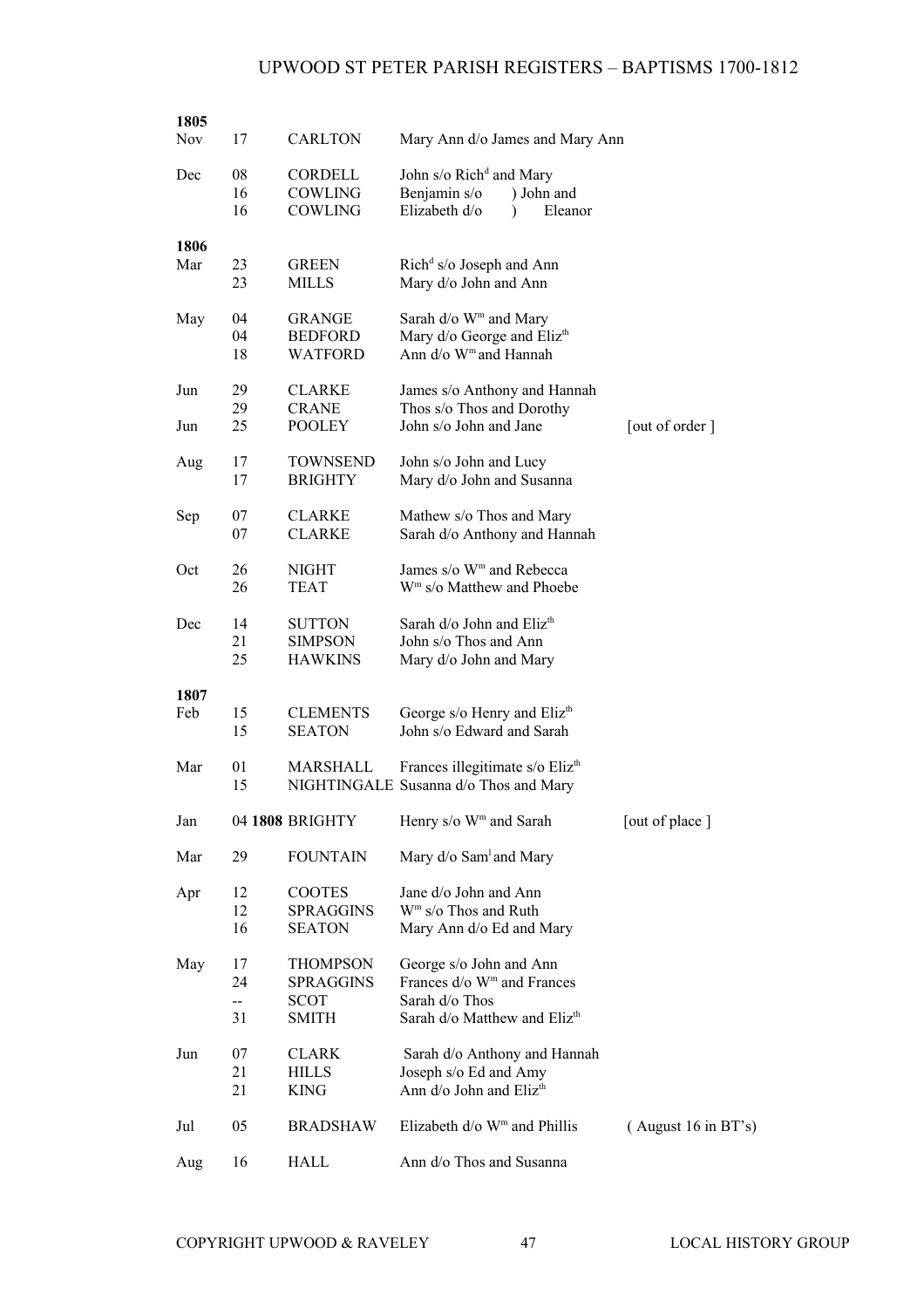| Date<br>1807 | Surname |                 | Child and Parents names                                    | Comment                |
|--------------|---------|-----------------|------------------------------------------------------------|------------------------|
| Sep          | 13      | <b>TILLEY</b>   | Lucy d/o John and Sarah                                    |                        |
| Oct          | 18      | <b>SMITH</b>    | Robert s/o W <sup>m</sup> and Eliz <sup>th</sup>           |                        |
|              | 25      | <b>JUDD</b>     | Mary d/o W <sup>m</sup> and Mary                           |                        |
|              | 25      | <b>SINCLAIR</b> | Mary d/o Daniel and Sarah                                  |                        |
| <b>Nov</b>   | 01      | <b>ISELEY</b>   | Joseph s/o Theophilus and Mary                             | (James in BT's)        |
|              | 15      | <b>CRANE</b>    | Thos s/o Thos and Dorithy                                  |                        |
| Dec          | 15      | <b>CHAPMAN</b>  | John s/o John and Ann                                      |                        |
|              | 20      | <b>LANT</b>     | Thos Meace s/o Ed and Eleanor                              |                        |
|              | 25      | COWLING         | W <sup>m</sup> s/o John and Eleanor                        |                        |
| 1808         |         |                 |                                                            |                        |
| Feb          | 17      | <b>ALLPRESS</b> | Sarah d/o John and Eleanor                                 | (December 25 in BT's)) |
|              | 17      | <b>BRIGHTY</b>  | John s/o John and Susanna                                  |                        |
| Mar          | 29      | <b>BIDFORD</b>  | Frances d/o Luke and Maria                                 | (BEDFORD in BT's)      |
| Jun          | 23      | <b>POOLEY</b>   | John s/o<br>) John and                                     |                        |
|              | 23      | <b>POOLEY</b>   | $\text{Rich}^d$ s/o)<br>Jane                               |                        |
| Sep          | 04      | TEAT            | Ann d/o Henry and Hannah                                   |                        |
|              |         |                 |                                                            |                        |
| <b>Nov</b>   | 06      | <b>HAWKINS</b>  | Ann d/o John and Mary                                      |                        |
| 1809         |         |                 |                                                            |                        |
| Feb          | 12      | <b>BRADSHAW</b> | Eliz $d$ /o W <sup>m</sup> and Phillis                     |                        |
| Apr          | 09      | <b>MEE</b>      | W <sup>m</sup> s/o Rich <sup>d</sup> and Susanna           |                        |
| Mar          | 02      | FOOT            | W <sup>m</sup> s/o John and Elizabeth                      | [out of place]         |
| Apr          | 17      | <b>WATFORD</b>  | Sarah $d$ /o W <sup>m</sup> and Mary                       |                        |
| Mar          | 22      | WATFORD         | Eliz d/o John and Eliz                                     | (May in BT's)          |
| Jul          | 03      | <b>GREEN</b>    | Eliz <sup>th</sup> $d$ /o Joseph and Ann                   |                        |
|              | 17      | <b>SHELTON</b>  | Mary d/o John and Mary                                     |                        |
| Apr          | 16      | <b>POOLEY</b>   | Rob <sup>t</sup> s/o John and Jane                         | [out of place]         |
|              | 16      | <b>SHELTON</b>  | Mary d/o John and Mary                                     | [out of place]         |
| May          | 21      | SMITH           | Sarah d/o John and Ann                                     | [out of place          |
|              | 28      | <b>GREEN</b>    | Eliza d/o Joseph and Ann                                   | [out of place]         |
| Jun          | 04      | WHEATLEY        | Sarah, illegitimate                                        | [out of place]         |
|              | 25      | <b>KING</b>     | Eliz d/o John and Eliz                                     | [out of place]         |
|              | 25      | <b>SEATON</b>   | W <sup>m</sup> d/o Edward and Sarah                        | [out of place]         |
| Jul          | 02      | <b>FOUNTAIN</b> | John s/o John and Mary                                     | [out of place]         |
|              | 02      | <b>CROSS</b>    | Jeremiah s/o John and Ann                                  | [out of place]         |
| Aug          | 20      | <b>SIMPSON</b>  | Eliz d/o Thos and Ann                                      |                        |
| Oct          | 01      | <b>SEATON</b>   | Mary Ann d/o Edw <sup>d</sup> and Mary                     |                        |
|              | 22      | <b>SMITH</b>    | Rob <sup>t</sup> s/o W <sup>m</sup> and Eliz <sup>th</sup> |                        |
|              | 22      | <b>SHEPHERD</b> | John s/o John and Sarah                                    |                        |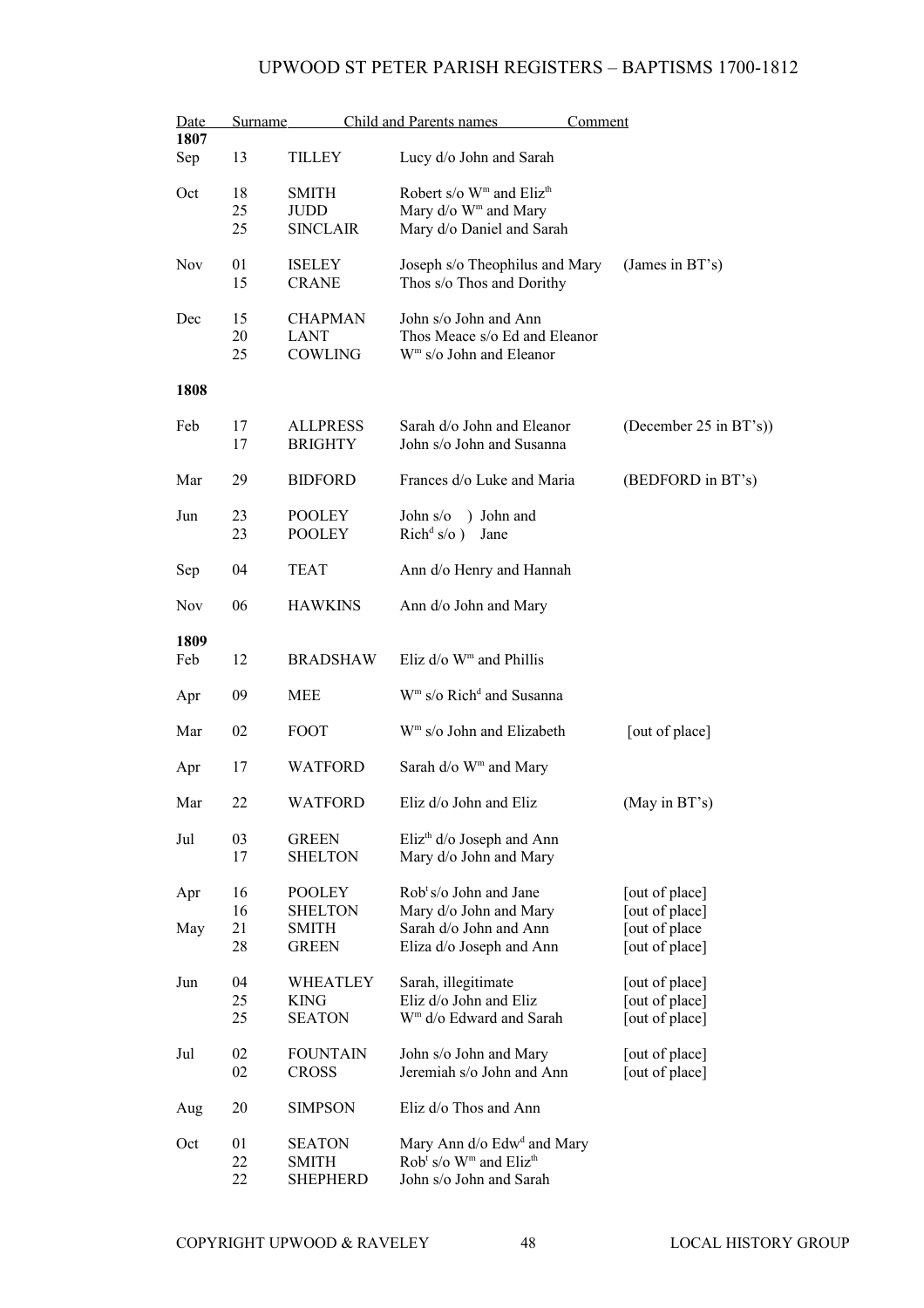| Date<br>1809 | Surname | Child and Parents names |                                            | <b>Comment</b> |  |
|--------------|---------|-------------------------|--------------------------------------------|----------------|--|
| <b>Nov</b>   | 05      | <b>CLEMMENTS</b>        | Michael s/o Henry and Eliz <sup>th</sup>   |                |  |
|              | 19      | THOMPSON                | George s/o John and Ann                    |                |  |
|              | 19      | <b>THOMPSON</b>         | Frances d/o John and Ann                   |                |  |
|              |         |                         |                                            |                |  |
| 1810         |         |                         |                                            |                |  |
| Feb          | 04      | ASKEW                   | Sarah d/o John and Mary                    |                |  |
|              | 11      | <b>SMITH</b>            | Georgiana d/o W <sup>m</sup> and Jane      |                |  |
|              |         |                         |                                            |                |  |
| Mar          | 11      | JUDD                    | Lydia d/o W <sup>m</sup> and Mary          |                |  |
|              |         |                         |                                            |                |  |
| Apr          | 01      | <b>SINCLAIR</b>         | Rebecca d/o Daniel and Sarah               |                |  |
|              | 22      | <b>CLARKE</b>           | W <sup>m</sup> s/o Anthony and Hannah      |                |  |
|              | 22      | <b>SMITH</b>            | Eliz $d$ /o Matthew and Eliz <sup>th</sup> |                |  |
|              | 29      | <b>BRIGGS</b>           | Mary d/o George and Frances                |                |  |
| Jun          | 24      | <b>POOLEY</b>           | Henry s/o John and Jane                    |                |  |
|              |         |                         |                                            |                |  |
| Jul          | 01      | <b>RAY</b>              | Frances d/o Tho and Eliz <sup>th</sup>     |                |  |
|              | 01      | <b>BULL</b>             | John s/o John and Mary                     |                |  |
|              | 01      | <b>ISLEY</b>            | Eliz <sup>th</sup> d/o Theophilus and Mary |                |  |
|              | 15      | DAY                     | Mary d/o John and Mary                     |                |  |
|              | 29      | <b>SCOTT</b>            | John s/o John and Mary                     |                |  |
| Sep          | 09      | HALL                    | Rob <sup>t</sup> s/o Thos and Susanna      |                |  |
|              | 09      | LANT                    |                                            |                |  |
|              |         |                         | George s/o Edward and Edith                |                |  |
| 1811         |         |                         |                                            |                |  |
| Jan          | 13      | <b>BEDFORD</b>          | John s/o Luke and Maria                    |                |  |
|              |         |                         |                                            |                |  |
| Mar          | 10      | <b>TEAT</b>             | John s/o Henry and Hannah                  |                |  |
|              | 24      | <b>CLEMENTS</b>         | James s/o George and Ann                   |                |  |
|              | 24      | <b>HOBBS</b>            | Sarah d/o Thos and Mary                    |                |  |
|              |         |                         |                                            |                |  |
| Apr          | 21      | <b>SMITH</b>            | Rich <sup>d</sup> s/o $Wm$ and Jane        |                |  |
|              | 12      | MEE                     | Francis s/o Rich <sup>d</sup> and Hannah   |                |  |
| May          |         |                         |                                            |                |  |
|              | 26      | PACK                    | W <sup>m</sup> s/o Lawrence and Ann        |                |  |
| Jun          | 02      | SPRAGGINS               | Thos s/o Thos and Ruth                     |                |  |
|              | 02      | <b>SPRAGGINS</b>        | Frances d/o Thos and Ruth                  |                |  |
|              | 09      | INGLEBY                 | Mary d/o Francis and Ann                   |                |  |
|              | 09      | WRIGHT                  | Sarah d/o John and Sarah                   |                |  |
|              | 23      | <b>POOLEY</b>           | Mary d/o John and Jane                     |                |  |
|              | 23      | <b>BULL</b>             | Mary d/o John and Jane                     |                |  |
|              | 30      | <b>CHAPMAN</b>          | John s/o John and Ann                      |                |  |
|              |         |                         |                                            |                |  |
|              | 30      | TILLEY                  | John s/o John and Sarah                    |                |  |
|              | 30      | <b>CROSS</b>            | W <sup>m</sup> s/o John and Ann            |                |  |
|              | 30      | <b>WATFORD</b>          | John s/o W <sup>m</sup> and Hannah         |                |  |
| Aug          | 25      | <b>THOMPSON</b>         | Jane d/o John and Ann                      |                |  |
| Sep          | 22      | <b>SMITH</b>            | Penelope d/o John and Ann                  |                |  |
|              | 29      | <b>FROST</b>            | Sarah d/o John and Mary                    |                |  |
|              |         |                         |                                            |                |  |
| Oct          | 13      | <b>SEATON</b>           | James s/o Edw <sup>d</sup> and Sarah       |                |  |
|              | 13      | <b>CRANE</b>            | Dorothy d/o Thos and Dorothy               |                |  |